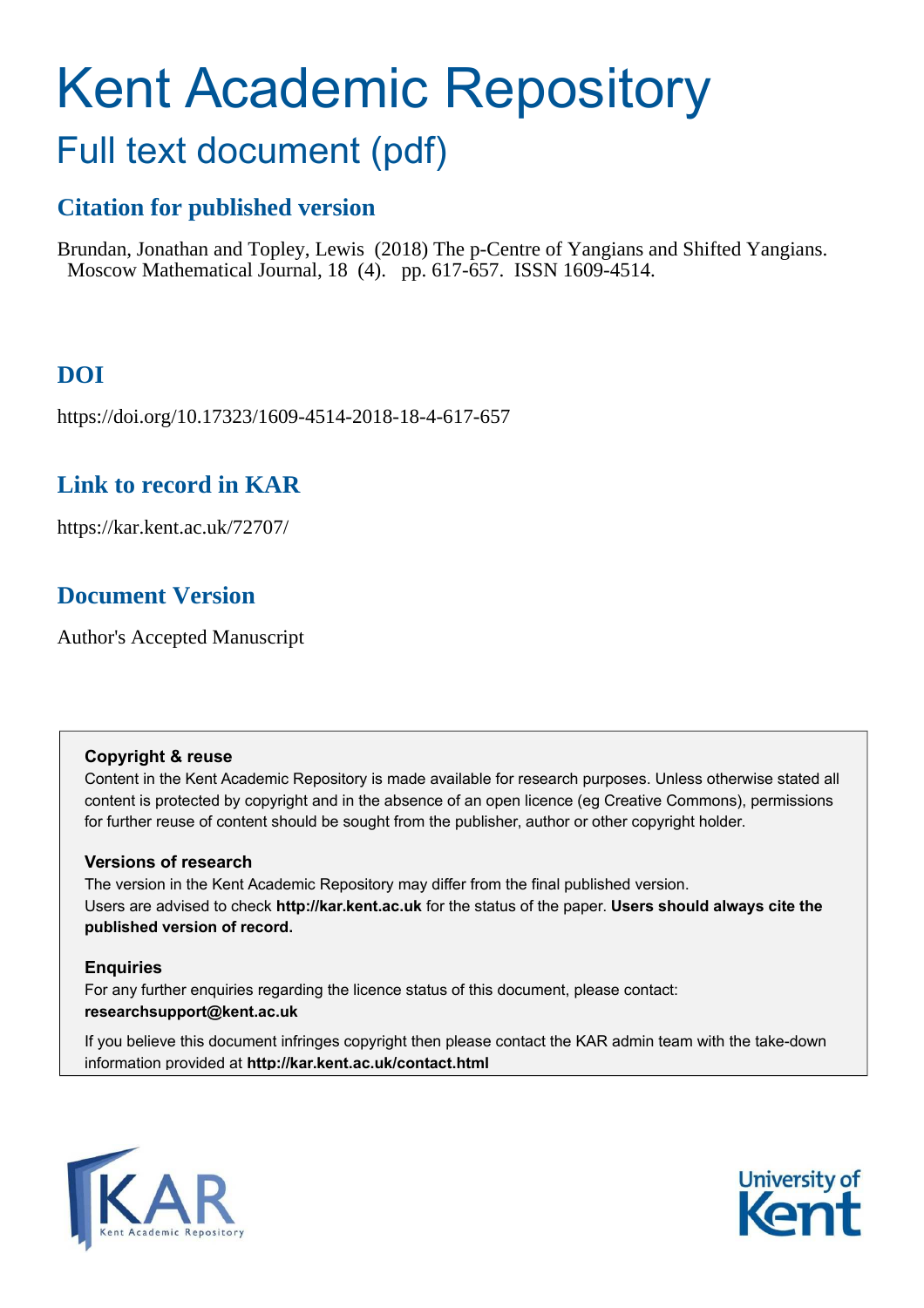#### THE p-CENTRE OF YANGIANS AND SHIFTED YANGIANS

JONATHAN BRUNDAN AND LEWIS TOPLEY

ABSTRACT. We study the Yangian  $Y_n$  associated to the general linear Lie algebra  $\mathfrak{gl}_n$ over a field of positive characteristic, as well as its shifted analog  $Y_n(\sigma)$ . Our main result gives a description of the centre of  $Y_n(\sigma)$ : it is a polynomial algebra generated by its Harish-Chandra centre (which lifts the centre in characteristic zero) together with a large p-centre. Moreover,  $Y_n(\sigma)$  is free as a module over its center. In future work, it will be seen that every reduced enveloping algebra  $U_{\chi}(\mathfrak{gl}_n)$  is Morita equivalent to a quotient of an appropriate choice of shifted Yangian, and so our results will have applications in classical representation theory.

#### 1. Introduction

The Yangian  $Y_n$  associated to the Lie algebra  $\mathfrak{gl}_n$  over the complex numbers was introduced by the St. Petersburg school around 1980, and is one of the fundamental examples of quantum groups which can be defined using the  $RTT$  formalism of Faddeev, Reshetikhin and Takhtadzhyan [FRT]. In [D], Drinfeld introduced another presentation, allowing him to extend the notion of Yangian to all semisimple Lie algebras. In this paper, we initiate a study of the Yangian of  $\mathfrak{gl}_n$ , and its shifted analog in the sense of [BK2], over an arbitrary field k of positive characteristic  $p > 0$ .

Let us explain our motivation for doing this. In characteristic zero, the results of [BK2] show that the shifted Yangians have some truncations which are isomorphic to the *finite* W-algebras associated to nilpotent orbits in  $\mathfrak{gl}_n$ , as defined for example by Premet [P2]. Finite W-algebras had appeared earlier, in work of Kostant and subsequent work by mathematical physicists, but Premet's motivation came from the representation theory of Lie algebras in positive characteristic: building on his work on the Kac-Weisfeiler conjecture [P1], he also discovered some remarkable finite-dimensional reduced finite Walgebras, which are Morita equivalent to reduced enveloping algebras of modular reductive Lie algebras.

Recently, the second author jointly with Goodwin [GT] has introduced modular finite W-algebras, which are the precise analog of finite W-algebras in characteristic p. For sufficiently large p, the same algebras appeared already in Premet's foundational work [P3], where they were constructed by reducing the complex finite  $W$ -algebras modulo  $p$ . Modular finite W-algebras have a large  $p\text{-}centre$ , and Premet's reduced finite W-algebras may be recovered from modular finite  $W$ -algebras by specializing at a p-central character. As in characteristic zero, for the Lie algebra  $\mathfrak{gl}_n$ , the modular finite W-algebra is a truncation of the modular shifted Yangian introduced here. The reduced finite W-algebras for  $\mathfrak{gl}_n$ can then be obtained from truncated modular shifted Yangians by specializing at some p-central character. For this to be useful in practice, one needs precise information about the structure of the centre of the shifted Yangian in positive characteristic. This is the main purpose of the present article.

<sup>2010</sup> Mathematics Subject Classification: 17B37.

Research of J. B. supported in part by NSF grant DMS-1700905. Research of L. T. supported by European commision FP7 grant 600376 as well as EPSRC grant EP/N034449/1.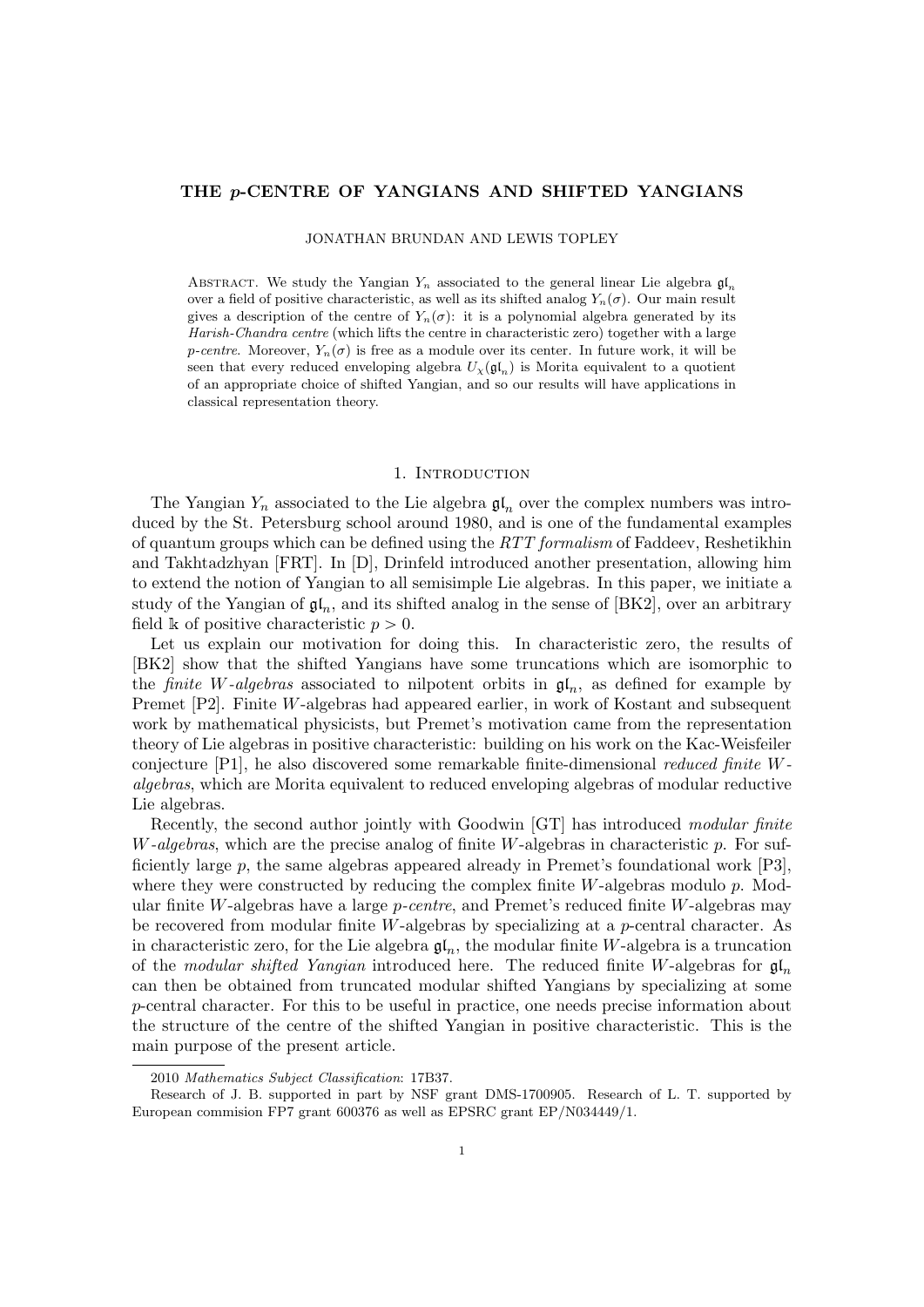In the remainder of the introduction, we focus on the special case of the Yangian  $Y_n$ , rather than its shifted analog  $Y_n(\sigma)$ , and give a quick outline of our main results in this case. We define the Yangian  $Y_n$  over any field k to be the associative k-algebra with generators  $\{T_{i,j}^{(r)}\}$  $i,j \nmid 1 \leq i, j \leq n, r > 0$ } subject to the relations

$$
\[T_{i,j}^{(r+1)}, T_{k,l}^{(s)}\] - \left[T_{i,j}^{(r)}, T_{k,l}^{(s+1)}\right] = T_{k,j}^{(r)} T_{i,l}^{(s)} - T_{k,j}^{(s)} T_{i,l}^{(r)} \tag{1.1}
$$

for all  $1 \leq i, j, k, l \leq n$  and  $r, s \geq 0$ , adopting the convention that  $T_{i,j}^{(0)} := \delta_{i,j}$ . When k is of characteristic zero, this is the usual RTT presentation as found e.g. in [MNO], and in this case it is well known that  $Y_n$  is a filtered deformation of the universal enveloping algebra  $U(\mathfrak{gl}_n[t])$  of the polynomial current algebra  $\mathfrak{gl}_n[t] := \mathfrak{gl}_n \otimes \mathbb{k}[t]$ . In fact, the same assertion is true when k is of positive characteristic, which the reader may regard as the first evidence that this is a reasonable object to consider in the modular setting.

In characteristic zero, the centre  $Z(Y_n)$  is generated freely by elements  $\{C^{(r)} | r > 0\};$ see [MNO, Theorem 2.13]. Moreover,  $C^{(r+1)}$  is a lift of the obvious central element  $z_r :=$  $(e_{1,1} + \cdots + e_{n,n}) \otimes t^r$  in the centre  $Z(\mathfrak{gl}_n[t])$  of the associated graded algebra  $U(\mathfrak{gl}_n[t])$ . The usual way to define these elements formally is to work with generating functions in  $Y_n[[u^{-1}]]$  following [MNO], setting

$$
T_{i,j}(u) := \sum_{r \ge 0} T_{i,j}^{(r)} u^{-r} \in Y_n[[u^{-1}]].
$$
\n(1.2)

Then the central elements  $C^{(r)}$  are the coefficients of the quantum determinant

$$
C(u) = \sum_{r \ge 0} C^{(r)} u^{-r} := \sum_{g \in \mathfrak{S}_n} \text{sgn}(g) T_{g(1),1}(u) T_{g(2),2}(u-1) \cdots T_{g(n),n}(u-n+1). \tag{1.3}
$$

These definitions makes sense when char  $k > 0$  too, yielding elements  $\{C^{(r)} \mid r > 0\}$ which freely generate a subalgebra  $Z_{HC}(Y_n)$  of  $Z(Y_n)$ , which we call the Harish-Chandra centre. This corresponds at the level of the associated graded algebra to the subalgebra of  $Z(\mathfrak{gl}_n[t])$  generated by  $\{z_r | r \geq 0\}.$ 

In positive characteristic, the current algebra  $\mathfrak{gl}_n[t]$  admits a natural structure of restricted Lie algebra, with p-map  $x \mapsto x^{[p]}$  which is defined on a basis of  $\mathfrak{gl}_n[t]$  by the rule  $(e_{i,j}t^r)^{[p]} := \delta_{i,j}e_{i,j}t^{rp}$ . Consequently,  $U(\mathfrak{gl}_n[t])$  also has a large *p-centre* generated by the elements

$$
\{(e_{i,j}t^r)^p - \delta_{i,j}e_{i,j}t^{rp} \mid 1 \le i, j \le n, r \ge 0\},\tag{1.4}
$$

and it is natural to look for lifts of these elements in  $Z(Y_n)$ . We will show that such lifts are provided by the coefficients  $\{S_{i,j}^{(pr)}\}$  $\binom{p}{i,j}$   $\mid 1 \leq i, j \leq n, r > 0$  of the power series

$$
S_{i,j}(u) = \sum_{r \geq 0} S_{i,j}^{(r)} u^{-r} := T_{i,j}(u) T_{i,j}(u-1) \cdots T_{i,j}(u-p+1).
$$
 (1.5)

These coefficients freely generate another subalgebra  $Z_p(Y_n)$  of  $Z(Y_n)$  which we call the p-centre of  $Y_n$ . Together,  $Z_{HC}(Y_n)$  and  $Z_p(Y_n)$  generate the full centre  $Z(Y_n)$ . In fact, we will show that  $Z(Y_n)$  is a free polynomial algebra generated by

$$
\{C^{(r)} \mid r > 0\} \cup \{S_{i,j}^{(pr)} \mid 1 \leq i, j \leq n \text{ with } (i,j) \neq (1,1), r > 0\}.\tag{1.6}
$$

Moreover,  $Z_{\text{HC}}(Y_n) \cap Z_p(Y_n)$  is freely generated by elements  $\{BC^{(pr)} | r > 0\}$  defined from

$$
BC(u) = \sum_{r \ge 0} BC^{(r)} u^{-r} := C(u)C(u-1)\cdots C(u-p+1). \tag{1.7}
$$

Finally,  $Y_n$  is free (of infinite rank) as a module over its centre.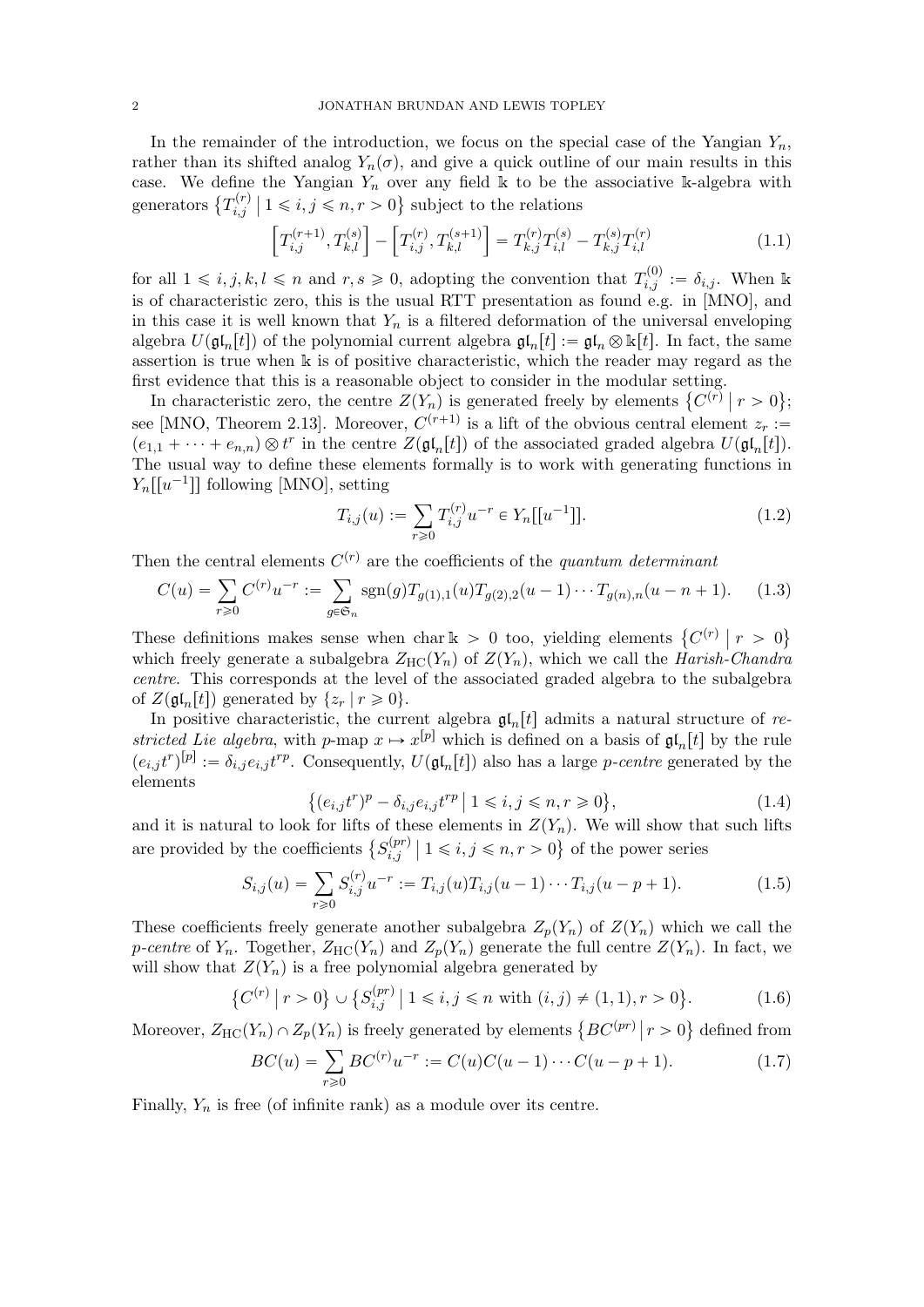To prove these statements, we found that it was easier to work initially with the Drinfeld presentation rather than the RTT presentation of  $Y_n$ , exploiting a different choice of lifts of the elements (1.4) adapted to the Drinfeld generators. There is also a similar family of lifts which plays the analogous role for the shifted Yangians  $Y_n(\sigma)$ . We refer the reader to Theorem 5.11 for the precise statement of our main result in the general setup.

The remainder of the article is organized as follows. In section 2, we make some auxiliary calculations with the sorts of power series that will be used to define the central elements of  $Y_n(\sigma)$  later on. In particular, the results in this section are needed to compute images of these central elements in the associated graded algebra. Then section 3 investigates the centre of this associated graded algebra. The main result here, Theorem 3.4, provides the key upper bound needed in our computation of the centre of  $Y_n(\sigma)$  later on. We introduce the modular Yangians and shifted Yangians in section 4, extending some of the fundamental results such as Drinfeld-type presentation from characteristic zero to characteristic p. Section 5 contains our main results describing the centre of  $Y_n(\sigma)$  in positive characteristic. Finally, in section 6, we define a modular version of the Yangian of  $\mathfrak{sl}_n$ , which is a certain subalgebra  $SY_n$  of  $Y_n$ . We give a presentation for  $SY_n$  valid in any characteristic; see Theorem 6.3. As we explain in the subsequent remark, this presentation is equivalent to the usual Drinfeld presentation for the Yangian of  $\mathfrak{sl}_n$  taken over the field k whenever char  $k \neq 2$ ; Drinfeld's presentation does not even make sense in characteristic 2 since it involves some halves. We also show that  $Y_n \cong SY_n \otimes Z_{HC}(Y_n)$  providing  $p \nmid n$ , and use this to deduce the results about  $Z(Y_n)$  in terms of the RTT generators as formulated in this introduction.

**General conventions.** Let  $\mathbb N$  denote the set of natural numbers  $\{0, 1, 2, \ldots\}$ . Always, k will be a ground field of characteristic  $p > 0$  and  $\otimes$  denotes  $\otimes_k$ . Let  $\mathfrak{gl}_n := \mathfrak{gl}_n(k)$  for some fixed  $n \geq 1$ . We denote its matrix units by  $\{e_{i,j} | i, j = 1, \ldots, n\}$  as usual.

By a filtration on a (unital) k-algebra  $A$ , we always mean an ascending chain of subspaces

$$
F_0A \subseteq F_1A \subseteq F_2A \subseteq \cdots
$$

with  $A = \bigcup_{r \geq 0} \mathcal{F}_r A$  such that  $1 \in \mathcal{F}_0 A$  and  $(\mathcal{F}_r A)(\mathcal{F}_s A) \subseteq \mathcal{F}_{r+s} A$  for all  $r, s \in \mathbb{N}$ . Setting  $F_{-1}A := \{0\}$  by convention, the associated graded algebra is the (unital) positively graded k-algebra gr  $A = \bigoplus_{r \in \mathbb{N}} (\text{gr }A)_r$  with  $(\text{gr }A)_r := \text{F}_r A / \text{F}_{r-1}A$ . Let  $\text{gr}_r : \text{F}_r A \to (\text{gr }A)_r$  be the canonical quotient map. Given a subalgebra  $B$  of  $A$ , we always give  $B$  the induced filtration defined from  $F_rB := B \cap F_rA$ . Then the associated graded algebra gr B is naturally identified with a graded subalgebra of gr A.

Given an *n*-tuple  $\lambda = (\lambda_1, \ldots, \lambda_n) \in \mathbb{N}^n$ , let  $\ell(\lambda) := |\{i = 1, \ldots, n | \lambda_i \neq 0\}|$  and  $|\lambda| := \sum_{i=1}^n \lambda_i$ . Then set

$$
\Lambda(n,r) := \left\{ \lambda \in \mathbb{N}^n \mid |\lambda| = r \right\}, \qquad \Lambda^+(n,r) := \left\{ \lambda \in \Lambda(n,r) \mid \lambda_1 \geqslant \lambda_2 \geqslant \cdots \geqslant \lambda_n \right\}.
$$

Elements of  $\Lambda(n, r)$  and  $\Lambda^+(n, r)$  are *n*-part compositions and partitions of r, respectively. The symmetric group  $\mathfrak{S}_n$  acts on the left on  $\Lambda(n, r)$  by place permutation, and  $\Lambda^{\dagger}(n, r)$ gives a set of orbit representatives. Also let  $\mathfrak{S}_{\lambda} \leq \mathfrak{S}_n$  denote the stabilizer of  $\lambda \in \Lambda^+(n, r)$ , which is a parabolic subgroup of  $\mathfrak{S}_n$ . Let  $\subseteq$  be the partial order on  $\mathbb{N}^n$  defined from  $\lambda \subseteq \mu$ if  $\lambda_i \leq \mu_i$  for each  $i = 1, \ldots, n$ .

We will use the following elementary facts several times.

**Lemma 1.1.** For  $\lambda \in \Lambda^+(p,r)$ ,  $|\mathfrak{S}_p/\mathfrak{S}_\lambda|$  is non-zero in the field  $\Bbbk$  if and only if  $p|r$  and  $\lambda_1 = \cdots = \lambda_p = r/p$ , in which case it equals 1.

*Proof.* Obvious. □

**Lemma 1.2.** In any associative k-algebra A, we have that  $(\text{ad } x)^p = \text{ad } (x^p)$  for  $x \in A$ .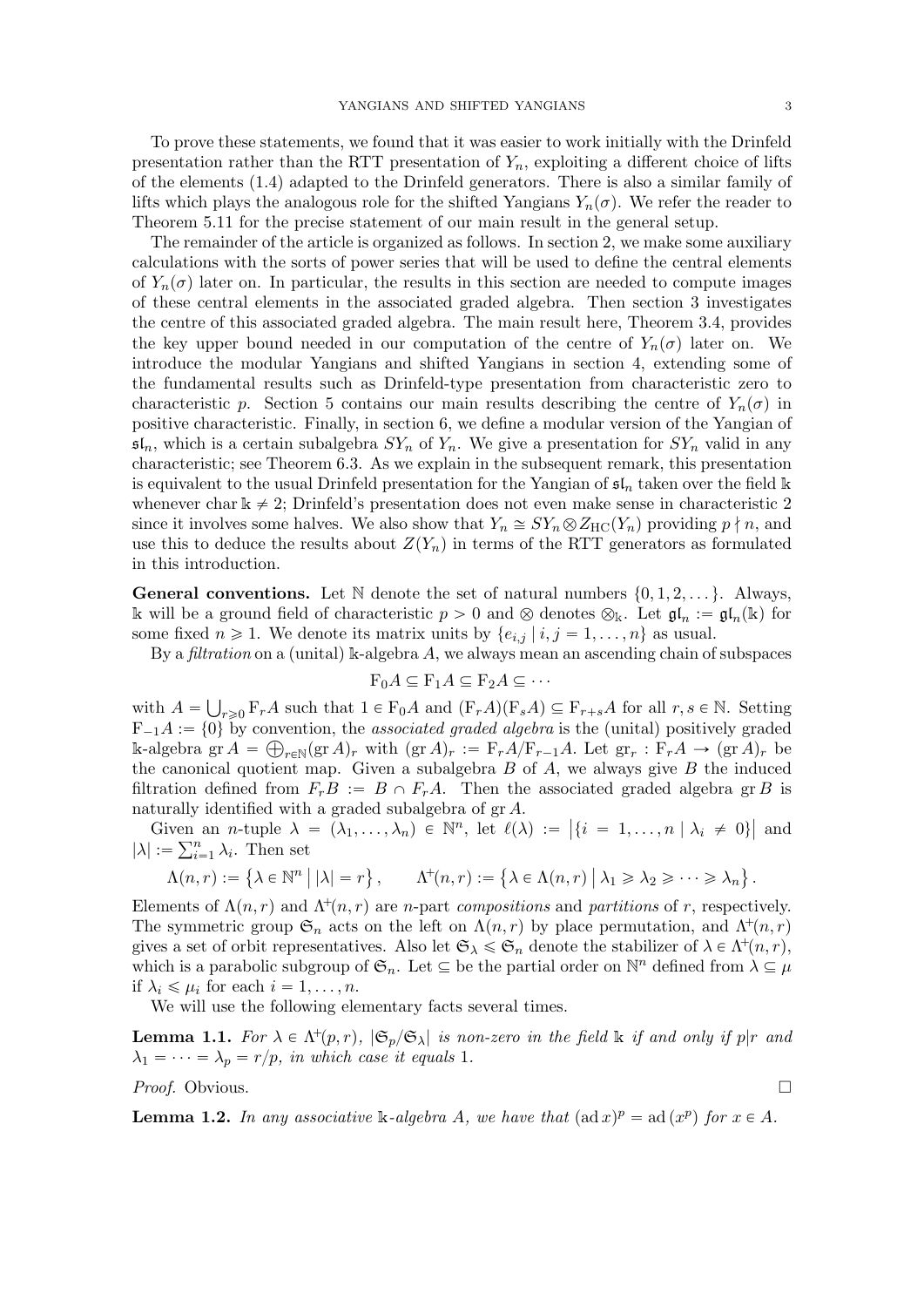*Proof.* We have that ad  $x = \lambda_x - \rho_x$ , where  $\lambda_x, \rho_x : A \rightarrow A$  denote the commuting operations of left and right multiplication by x, respectively. Hence  $(\text{ad } x)^p = (\lambda_x - \rho_x)^p =$  $(\lambda_x)^p - (\rho_x)^p = \lambda_{x^p} - \rho_{x^p} = \text{ad}(x^p)$  since we are in characteristic p.

#### 2. Power series

We often need to manipulate power series in  $A[[u^{-1}]]$ , where A is some k-algebra (typically, some Yangian). When doing so, it is sometimes convenient to work in the slightly larger ring  $A[[u^{-1}]][u]$  of formal Laurent series in  $u^{-1}$  with coefficients in A. In this section, we make some general observations about some particular power series which will be needed in several key places later on.

2.1. Series of type I. In this subsection, we assume that  $A_I$  is a filtered k-algebra and that we are given elements  $\{X^{(r)} \in \mathbb{F}_{r-1}A_I | r \geq 0\}$  such that  $[\operatorname{gr}_r X^{(r+1)}, \operatorname{gr}_s X^{\overline{(s+1)}}] = 0$ for all  $r, s \geq 0$ . Since  $F_{-1}A_1 = \{0\}$  by our general conventions, we necessarily have that  $X^{(0)} = 0$ . We refer to the following power series as a series of type I

$$
X_{\rm I}(u) = \sum_{r \ge 0} X_{\rm I}^{(r)} u^{-r} := \left(\sum_{r \ge 0} X^{(r)} u^{-r}\right)^p \in A_{\rm I}[[u^{-1}]]. \tag{2.1}
$$

**Lemma 2.1.** We have that  $X_I^{(r)} = 0$  for  $r < p$  and  $X_I^{(p)} = (X^{(1)})^p \in F_0 A_I$ . If  $r > p$  and  $p \mid r$  then  $X_I^{(r)}$  $I_I^{(r)} \in \mathbb{F}_{r-p}A_I$  and  $X_I^{(r)} \equiv (X^{(r/p)})^p \pmod{\mathbb{F}_{r-p-1}A_I}$ . Finally, if  $r > p$  and  $p \nmid r$  then  $X^{(r)}_I$  $I_I^{(r)} \in F_{r-p-1}A_I.$ 

*Proof.* We obviously have that  $X_I^{(r)} = \sum_{\lambda \in \Lambda(p,r)} X^{(\lambda)}$  where  $X^{(\lambda)} := X^{(\lambda_1)} X^{(\lambda_2)} \cdots X^{(\lambda_p)}$ . Since  $X^{(0)} = 0$ , the result follows at once when  $r < p$ . Now suppose that  $r \geq p$ . Then we get that  $X_{\text{I}}^{(r)}$  $I_I^{(r)} \in F_{r-p}A_I$ . The commuting assumption on the elements  $gr_{r-1} X^{(r)}$  gives that

$$
X^{(g \cdot \lambda)} \equiv X^{(\lambda)} \pmod{\mathcal{F}_{r-p-1}A_{\mathcal{I}}}
$$

for all  $\lambda \in \Lambda(p,r)$  and  $q \in \mathfrak{S}_p$ . As  $\Lambda^+(p,r)$  is a set of orbit representatives, we deduce that

$$
X_{\mathrm{I}}^{(r)} = \sum_{\lambda \in \Lambda^+(p,r)} \sum_{g \in \mathfrak{S}_{p}/\mathfrak{S}_{\lambda}} X^{(g \cdot \lambda)} \equiv \sum_{\lambda \in \Lambda^+(p,r)} |\mathfrak{S}_p/\mathfrak{S}_{\lambda}| X^{(\lambda)} \pmod{F_{r-p-1}A_{\mathrm{I}}}.
$$

Now apply Lemma 1.1 to complete the proof.

Remark 2.2. When we meet the series of type I later on, the elements  $X^{(r)}$  will satisfy the additional relations

$$
\left[X^{(r)}, X^{(s)}\right] = \sum_{t=r}^{s-1} X^{(t)} X^{(r+s-1-t)} \tag{2.2}
$$

for all  $1 \leq r \leq s$ . Using this assumption, we will see indirectly that the elements  $X_{\text{I}}^{(r)}$ I can be expressed as polynomials in the commuting elements  $\{(X^{(s)})^p \mid 0 < s \leqslant \lfloor r/p \rfloor\}$ ; see Remark 5.6 below. For example, when  $p = 2$ , we have from the original definition that  $X_{\rm I}^{(3)} = X^{(1)}X^{(2)} + X^{(2)}X^{(1)}$ , which using (2.2) may be simplified to obtain  $X_{\rm I}^{(3)} = (X^{(1)})^2$ .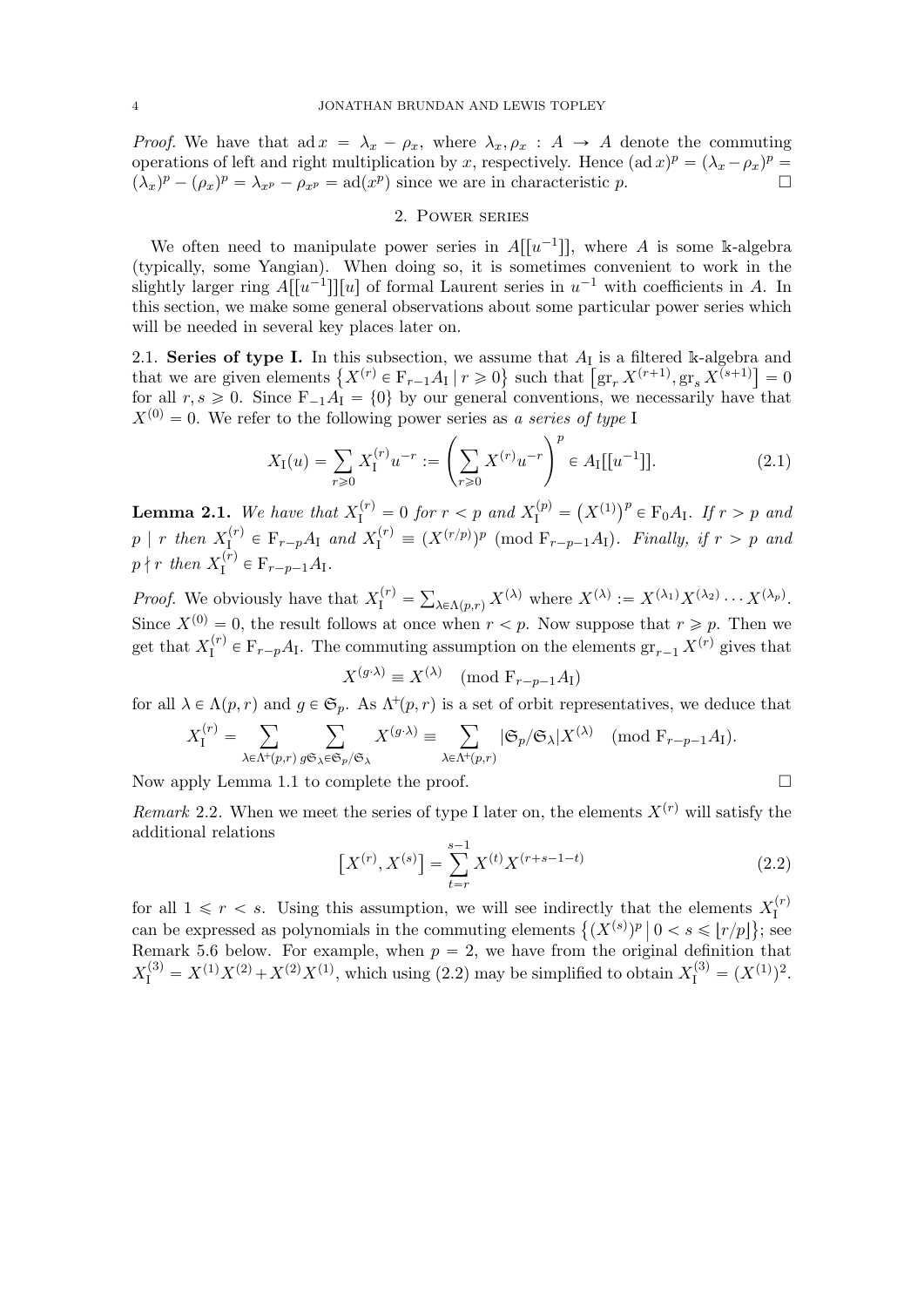Here are some other examples when  $p = 2$  under this assumption:

$$
X_{\rm I}^{(0)} = X_{\rm I}^{(1)} = 0,
$$
  
\n
$$
X_{\rm I}^{(2)} = X_{\rm I}^{(3)} = X_{\rm I}^{(5)} = (X^{(1)})^2,
$$
  
\n
$$
X_{\rm I}^{(4)} = (X^{(2)})^2 + (X^{(1)})^2,
$$
  
\n
$$
X_{\rm I}^{(6)} = (X^{(3)})^2 + (X^{(2)})^2 + (X^{(1)})^2,
$$
  
\n
$$
X_{\rm I}^{(7)} = (X^{(3)})^2 + (X^{(1)})^2,
$$
  
\n
$$
X_{\rm I}^{(8)} = (X^{(4)})^2 + (X^{(2)})^2 + (X^{(1)})^2.
$$

When  $p > 2$  one can show that  $X_I^{(p+1)} = 0$  assuming (2.2).

2.2. Series of type II. Fix  $n \geq 1$  and a sequence  $(d_r)_{r \geq 0}$  of natural numbers with  $d_0 = 0$ . For  $\mu \in \mathbb{N}^n$ , define

$$
d_{\mu} := \sum_{i=1}^{n} d_{\mu_i}.
$$
\n(2.3)

We say that  $r > 1$  is *optimal* if  $d_{\mu} < d_r$  for all  $\mu \in \mathbb{N}^n$  such that either  $|\mu| < r$ , or  $|\mu| = r$ and  $\ell(\mu) > 1$ . The sole observation we need about this notion is the following:

**Lemma 2.3.** Take  $m \geq 1$  and suppose that the sequence  $(d_r)_{r\geq0}$  is defined from  $d_r := 0$ for  $r < m$  and  $d_r := m\left(\frac{r}{n}\right)$  $\lfloor \frac{r}{m} \rfloor - m$  for  $r \geq m$ . Then  $mr$  is optimal for every  $r > 1$ .

*Proof.* Take  $r > 1$ . We must show that  $d_{\mu} < mr - m$  for  $\mu \in \mathbb{N}^n$  such that either  $|\mu| < mr$ , or  $|\mu| = mr$  and  $\ell(\mu) > 1$ . Take any such composition  $\mu$ . Write each  $\mu_i$  as  $ma_i + b_i$  for  $a_i \geq 0$  and  $0 \leq b_i < m$ . If  $a_i = 0$  for all i, then  $d_{\mu} = 0 < mr - m$ . If there is only one i such that  $a_i > 0$  then  $d_{\mu} = ma_i - m$  for this i. This is less than  $mr - m$  if  $|\mu| < mr$  since  $ma_i \leqslant |\mu|$ . It is also less than  $mr - m$  if  $|\mu| = mr$  since in that case  $ma_i < |\mu|$  as  $\mu$  has at least one other non-zero part besides  $ma_i + b_i$ . Finally, if  $a_i > 0$  for at least two different i, then

$$
d_{\mu} = \sum_{i \text{ with } a_i > 0} (ma_i - m) < \left(\sum_{i \text{ with } a_i > 0} ma_i\right) - m \leq m r - m,
$$
\nand we are done.

For the remainder of the subsection, we assume in addition that  $A_{II}$  is some filtered k-algebra, and that we are given commuting elements  $\{X_i^{(r)}\}$  $f_i^{(r)} \in \mathcal{F}_{d_r} A_{\text{II}} \mid 1 \leqslant i \leqslant n, r > 0$ Setting  $X_i^{(0)}$  $i_i^{(0)} := 1$  for all *i*, which belongs to  $F_{d_0}A_{II}$  as  $d_0 = 0$ , consider the *power series of* type II

$$
X_{\rm II}(u) = \sum_{r \geq 0} X_{\rm II}^{(r)} u^{-r} := \prod_{i=1}^{n} \left( \sum_{s \geq 0} X_i^{(s)} (u - i + 1)^{-s} \right) \in A_{\rm II}[[u^{-1}]]. \tag{2.4}
$$

Lemma 2.4. We have that

$$
X_{\text{II}}^{(r)} = \sum_{\lambda \in \Lambda(n,r)} \sum_{\mu \subseteq \lambda} \left( \prod_{i=1}^{n} \binom{\lambda_i - 1}{\lambda_i - \mu_i} (i-1)^{\lambda_i - \mu_i} \right) X^{(\mu)}
$$

where  $X^{(\mu)} := X_1^{(\mu_1)}$  $x_1^{(\mu_1)} \cdots x_n^{(\mu_n)}.$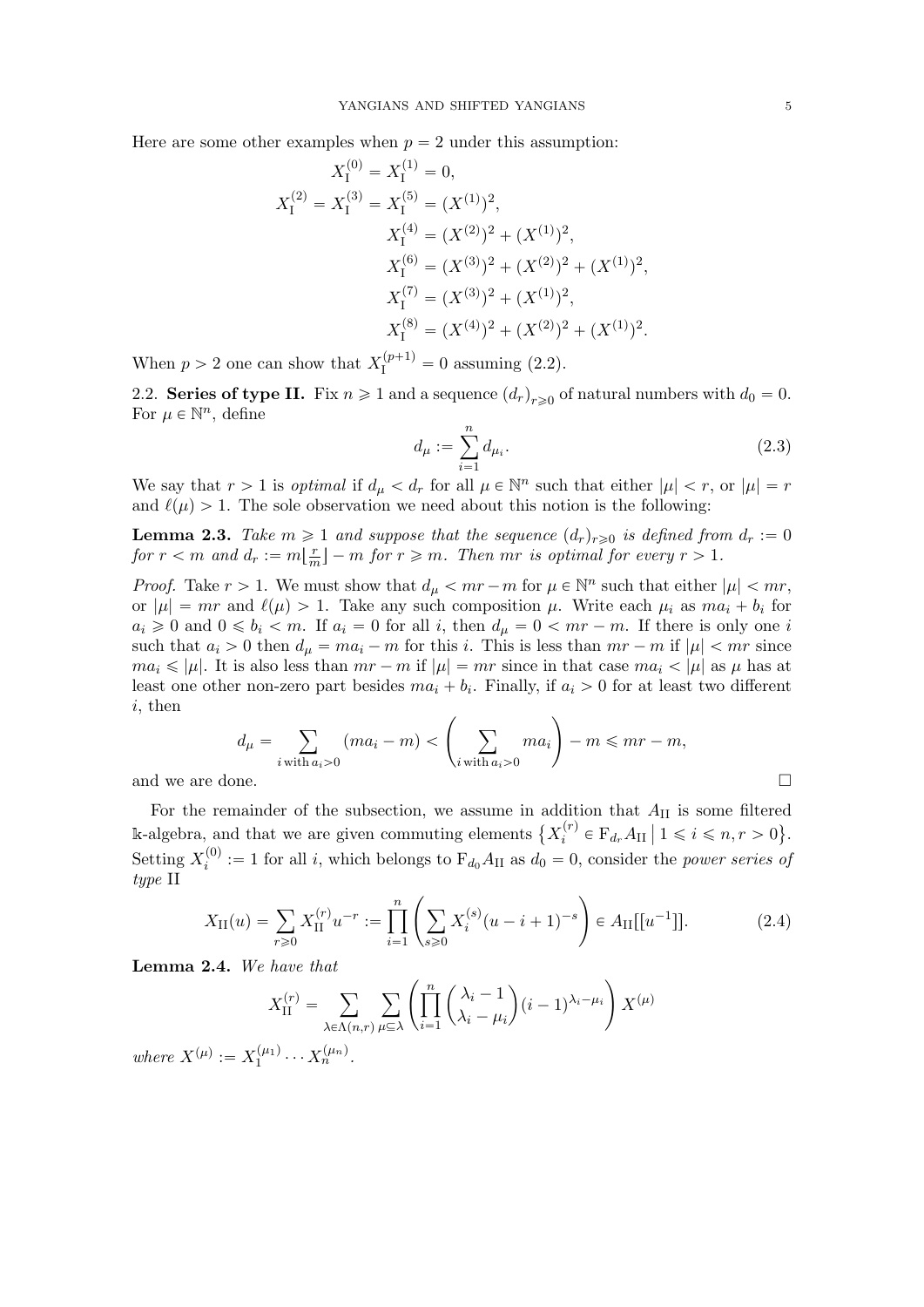Proof. By the binomial expansion,

$$
(u-i+1)^{-s} = u^{-s}(1+(1-i)u^{-1})^{-s} = \sum_{t\geq 0} \binom{-s}{t} (1-i)^t u^{-s-t}
$$

$$
= \sum_{t\geq 0} \binom{s+t-1}{t} (i-1)^t u^{-s-t} = \sum_{t\geq s} \binom{t-1}{t-s} (i-1)^{t-s} u^{-t}.
$$

It follows that

$$
\sum_{s\geq 0} X_i^{(s)} (u - i + 1)^{-s} = \sum_{s\geq 0} \sum_{t\geq s} {t-1 \choose t-s} (i-1)^{t-s} X_i^{(s)} u^{-t}
$$

$$
= \sum_{t\geq 0} \sum_{s=0}^t {t-1 \choose t-s} (i-1)^{t-s} X_i^{(s)} u^{-t}.
$$

Now take the product of this over  $i = 1, \ldots, n$  then expand the n parentheses, using the parts of  $\lambda$  and  $\mu$  to index the t- and s-summations coming from each bracket, to deduce

$$
X_{\text{II}}(u) = \sum_{\lambda \in \mathbb{N}^n} \sum_{\mu \subseteq \lambda} \left( \prod_{i=1}^n \binom{\lambda_i - 1}{\lambda_i - \mu_i} (i-1)^{\lambda_i - \mu_i} \right) X^{(\mu)} u^{-|\lambda|}.
$$

It just remains to take the  $u^{-r}$ -coefficient.

**Lemma 2.5.** We always have that  $X_{\text{II}}^{(1)} = X_1^{(1)} + \cdots + X_n^{(1)} \in \mathcal{F}_{d_1}A_{\text{II}}$ . Moreover, if  $r > 1$ is optimal then  $X_{\text{II}}^{(r)} \in \mathcal{F}_{d_r} A_{\text{II}}$  and  $X_{\text{II}}^{(r)} \equiv X_1^{(r)} + \cdots + X_n^{(r)}$  (mod  $\mathcal{F}_{d_r-1} A_{\text{II}}$ ).

*Proof.* The formula for  $X_{II}^{(1)}$  follows immediately from Lemma 2.4. Now assume that  $r > 1$ is optimal. We have that  $X^{(\mu)} \in F_{d_{\mu}} A_{\text{II}}$ . So by the definition of optimal and Lemma 2.4, we get that  $X_{II}^{(r)} \in F_{d_r}A_{II}$ . Moreover, the only terms in the summation from that lemma which are not contained in  $F_{d_r-1}A_{II}$  arise when  $\mu = \lambda$  and  $\ell(\lambda) = 1$ .

2.3. Series of type III. The third type of power series we consider is defined similarly to type II, however the resulting coefficients are slightly more complicated to describe due to additional  $\mathfrak{S}_p$ -symmetry; this symmetry arises because the series of type III can be obtained from those of type II by setting  $n = p$  and identifying  $X_i^{(r)}$  with its  $\mathfrak{S}_p$ -conjugates. Suppose that  $A_{\text{III}}$  is a filtered k-algebra containing commuting elements  $\{X^{(r)} \in \mathcal{F}_{r-1}A_{\text{III}} \mid r > 0\}$ . Setting  $X^{(0)} := 1 \in \mathcal{F}_0A_{\text{III}}$ , we define power series of type III

$$
X_{\rm III}(u) = \sum_{r \ge 0} X_{\rm III}^{(r)} u^{-r} := \prod_{i=1}^{p} \left( \sum_{r \ge 0} X^{(r)} (u - i + 1)^{-r} \right).
$$
 (2.5)

Like in previous subsections, our goal is to obtain information about the top degree component of the elements  $X_{\text{III}}^{(r)}$ . Henceforth,  $X^{(\lambda)}$  will denote  $X^{(\lambda_1)} \cdots X^{(\lambda_p)}$  for  $\lambda \in \mathbb{N}^p$ ; this is different to the usage in the previous subsection. Notice that  $X^{(\lambda)} \in \mathcal{F}_{|\lambda|-\ell(\lambda)}A_{\text{III}}$ .

Lemma 2.6. We have that

$$
X_{\text{III}}^{(r)} = \sum_{s=0}^{r} \sum_{\mu \in \Lambda^+(p,s)} \sum_{\nu \in \Lambda(p,r-s)} \sum_{g \mathfrak{S}_{\mu} \in \mathfrak{S}_p/\mathfrak{S}_{\mu}} \left( \prod_{i=1}^p \binom{\mu_{g^{-1}(i)} + \nu_i - 1}{\nu_i} (i-1)^{\nu_i} \right) X^{(\mu)}.
$$

*Proof.* Let  $A_{II}$  be the tensor product over k of p copies of  $A_{III}$ , and define

$$
X_i^{(r)} := 1^{\otimes (i-1)} \otimes X^{(r)} \otimes 1^{\otimes (p-i)} \in A_{\mathrm{II}}.
$$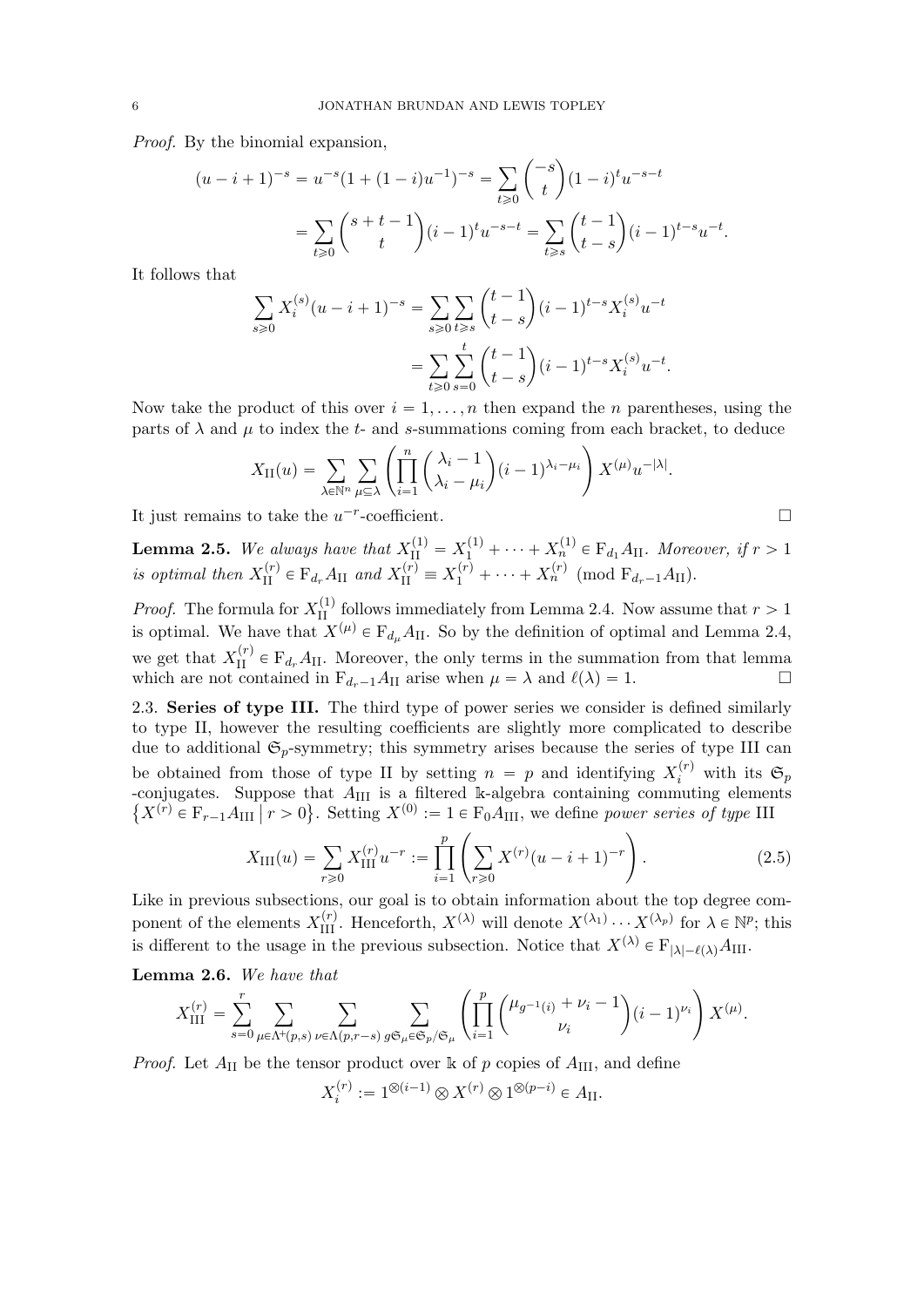Applying Lemma 2.4 with  $n = p$ , we deduce that the power series

$$
X_{\text{II}}(u) = \sum_{r \geq 0} X_{\text{II}}^{(r)} u^{-r} := \prod_{i=1}^{p} \left( \sum_{r \geq 0} X_i^{(r)} (u - i + 1)^{-r} \right) \in A_{\text{II}}[[u^{-1}]]
$$

satisfies

$$
X_{\text{II}}^{(r)} = \sum_{\lambda \in \Lambda(p,r)} \sum_{\mu \subseteq \lambda} \left( \prod_{i=1}^p \binom{\lambda_i - 1}{\lambda_i - \mu_i} (i-1)^{\lambda_i - \mu_i} \right) X^{(\mu_1)} \otimes X^{(\mu_2)} \otimes \cdots \otimes X^{(\mu_p)}.
$$

Then we apply the linear map  $A_{II} \rightarrow A_{III}$  defined by multiplying out the tensors. This maps  $X_{\text{II}}^{(r)} \mapsto X_{\text{III}}^{(r)}$ , so we deduce that

$$
X_{\text{III}}^{(r)} = \sum_{\lambda \in \Lambda(p,r)} \sum_{\mu \subseteq \lambda} \left( \prod_{i=1}^{p} \left( \frac{\lambda_i - 1}{\lambda_i - \mu_i} \right) (i-1)^{\lambda_i - \mu_i} \right) X^{(\mu)}
$$
  
= 
$$
\sum_{s=0}^{r} \sum_{\mu \in \Lambda(p,s)} \sum_{\nu \in \Lambda(p,r-s)} \left( \prod_{i=1}^{p} \left( \frac{\mu_i + \nu_i - 1}{\nu_i} \right) (i-1)^{\nu_i} \right) X^{(\mu)},
$$

where to get the second equation we switched the summations then replaced  $\lambda$  by  $\mu + \nu$ . Since  $X^{(\mu)} = X^{(\mu')}$  if  $\mu$  and  $\mu'$  are in the same  $\mathfrak{S}_p$ -orbit, we can simplify this further to get the final formula.

We need to study the expression from Lemma 2.6 further. Let  $\mathbb{k}[x_1, \ldots, x_p]^{\mathfrak{S}_p}$  be the algebra of symmetric polynomials over k. It is well known that this is freely generated by  $\varepsilon_1, \ldots, \varepsilon_p$ , the *elementary symmetric polynomials* defined from

$$
\varepsilon_r = \varepsilon_r(x_1,\ldots,x_p) := \sum_{1 \leq i_1 < \cdots < i_r \leq p} x_{i_1} \cdots x_{i_r}.
$$

We also have the *power sums* 

$$
\pi_r = \pi_r(x_1,\ldots,x_p) := x_1^r + \cdots + x_p^r.
$$

These do not generate  $\mathbb{K}[x_1,\ldots,x_p]^{\mathfrak{S}_p}$  since we are in positive characteristic, but nevertheless every homogeneous symmetric polynomial of degree  $\langle p \rangle$  can be written as a polynomial in the power sums  $\pi_1, \ldots, \pi_{p-1}$ . This follows by a simple inductive argument from Newton's formula which holds over the integers and hence over k:

$$
k\varepsilon_k = \sum_{i=1}^k (-1)^{i-1} \pi_i \varepsilon_{k-i}.
$$
\n(2.6)

**Lemma 2.7.** If  $f(x_1, \ldots, x_p) \in \mathbb{R}[x_1, \ldots, x_p]^{\mathfrak{S}_p}$  is homogeneous of degree  $0 < l < p-1$ then  $f(0, 1, \ldots, p - 1) = 0$ .

*Proof.* There is nothing to do if  $p = 2$ , so assume also that  $p > 2$ . By the remarks preceeding the lemma, it suffices to prove the claim that  $\pi_l(0, 1, \ldots, p-1) = 0$  for  $l =$  $1, 2, \ldots, p-2$ . To see this, we appeal to the following famous identity, valid over  $\mathbb{Z}$ , which is due to Pascal:

$$
\sum_{m=0}^{l} {l+1 \choose m} (1^m + 2^m + \dots + k^m) = (k+1)^{l+1} - 1
$$

for all  $k, l \in \mathbb{N}$ . Pascal's identity can be easily proven by induction on k: the case  $k =$ 1 is just  $2^{l+1} = \sum_{m=0}^{l+1} {l+1 \choose m}$  $\binom{+1}{m}$ , and the inductive step follows quickly from the identity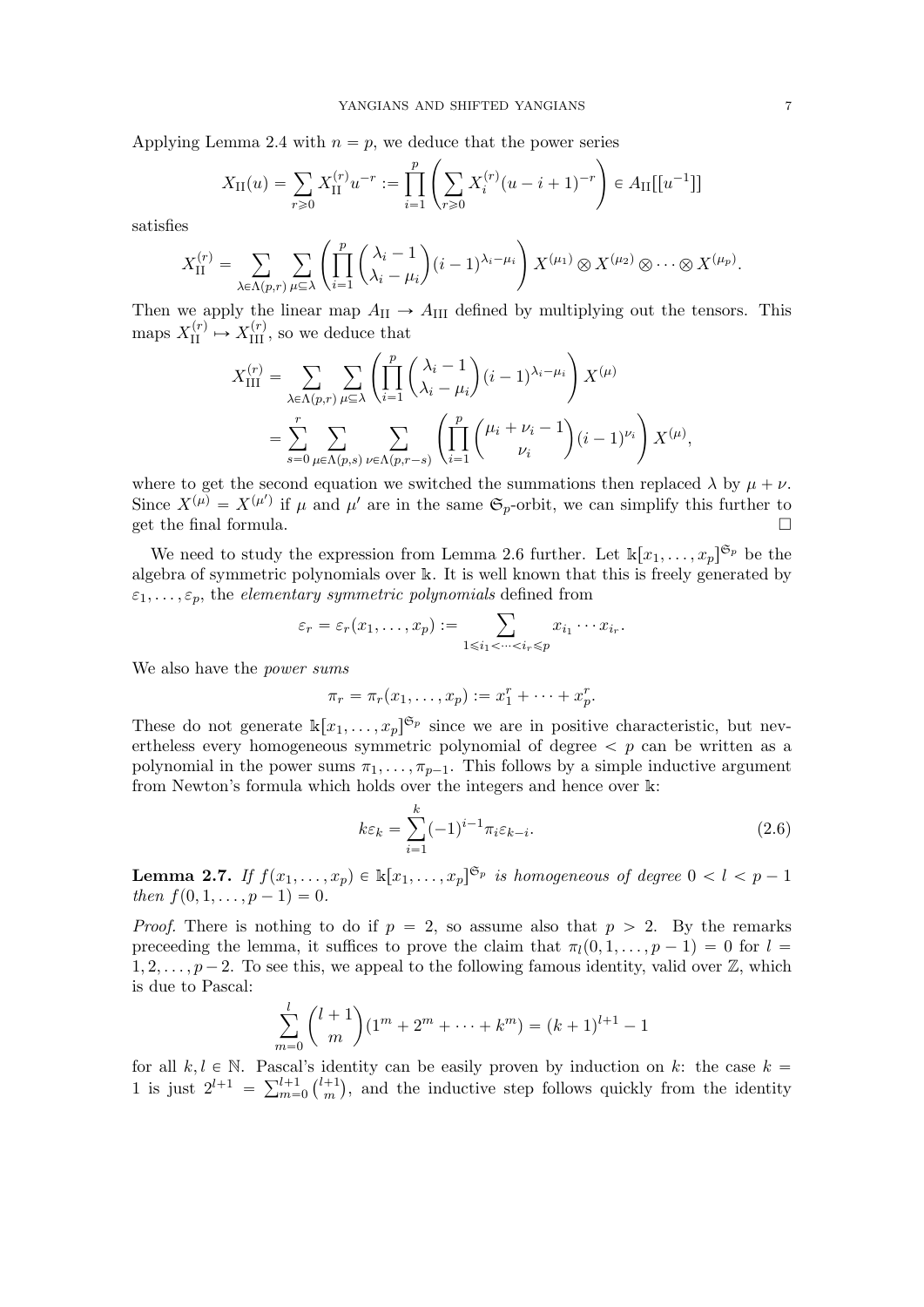$(k+1)^{l+1} = \sum_{m=0}^{l+1} {l+1 \choose m}$  $\binom{+1}{m}k^m$ , which is a special case of the binomial theorem. Substituting  $k = p - 1$  and working over k we get that

$$
\sum_{m=1}^{l} {l+1 \choose m} \pi_m(0, 1, \dots, p-1) = \sum_{m=1}^{l} {l+1 \choose m} (1^m + 2^m + \dots + (p-1)^m) = 0.
$$

The claim follows easily from this by induction on  $l = 1, \ldots, p - 2$ ; one needs to note that  $\binom{l+1}{l}$  $\binom{m+1}{m}$  is non-zero in k for  $1 \leq l \leq p-2$  and  $m = 1, ..., l$ .

Now take  $r \geq 0$  and  $\mu \in \Lambda^+(p, s)$  for some  $0 \leq s \leq r$ , and define

$$
\gamma_{\mu}^{(r)}(x_1, \dots, x_p) := \sum_{\nu \in \Lambda(p, r-|\mu|)} \sum_{g \in \mu \in \mathfrak{S}_p/\mathfrak{S}_\mu} \left( \prod_{i=1}^p \binom{\mu_{g^{-1}(i)} + \nu_i - 1}{\nu_i} x_i^{\nu_i} \right). \tag{2.7}
$$

This is relevant because by Lemma 2.6 we have that

$$
X_{\text{III}}^{(r)} = \sum_{s=0}^{r} \sum_{\mu \in \Lambda^+(p,s)} \gamma_{\mu}^{(r)}(0,1,2,\ldots,p-1) X^{(\mu)}.
$$
 (2.8)

In fact,  $\gamma_{\mu}^{(r)}$  belongs to  $\Bbbk[x_1,\ldots,x_p]^{\mathfrak{S}_p}$ :

**Lemma 2.8.**  $\gamma_{\mu}^{(r)}(x_1,\ldots,x_p)$  is a homogeneous symmetric polynomial of degree  $r - |\mu|$ . *Proof.* The claim about degree is clear. For  $h \in \mathfrak{S}_p$ , we have that

$$
h \cdot \gamma_{\mu}^{(r)}(x_1, \dots, x_p) = \sum_{\nu \in \Lambda(p, r-|\mu|)} \sum_{g \in \mu \in \mathfrak{S}_p/\mathfrak{S}_\mu} \left( \prod_{i=1}^p \binom{\mu_{g^{-1}(i)} + \nu_i - 1}{\nu_i} x_{h(i)}^{\nu_i} \right)
$$
  
= 
$$
\sum_{\nu \in \Lambda(p, r-|\mu|)} \sum_{g \in \mu \in \mathfrak{S}_p/\mathfrak{S}_\mu} \left( \prod_{i=1}^p \binom{\mu_{(hg)^{-1}(i)} + \nu_i - 1}{\nu_i} x_i^{\nu_i} \right)
$$

which equals  $\gamma_{\mu}^{(r)}(x_1,\ldots,x_p)$  because h permutes the coset space  $\mathfrak{S}_p/\mathfrak{S}_{\mu}$ . Hence, it is a symmetric polynomial.

Now we can obtain our main result about the top degree component of  $X_{\rm III}^{(r)}$ .

**Lemma 2.9.** We have  $X_{\text{III}}^{(0)} = 1$ ,  $X_{\text{III}}^{(r)} = 0$  for  $r = 1, ..., p - 1$ , and  $X_{\text{III}}^{(p)} = (X^{(1)})^p - X^{(1)} \in \mathcal{F}_0 A_{\text{III}}.$ 

If  $r > p$  and  $p \mid r$  then  $X_{\text{III}}^{(r)} \in \mathcal{F}_{r-p}A_{\text{III}}$  and

$$
X_{\text{III}}^{(r)} \equiv (X^{(r/p)})^p - X^{(r-p+1)} \pmod{\mathrm{F}_{r-p-1}A_{\text{III}}}.
$$

Finally, if  $r > p$  and  $p \nmid r$  then  $X_{\text{III}}^{(r)} \in \mathcal{F}_{r-p-1}A_{\text{III}}$ .

Proof. Putting Lemmas 2.7–2.8 together shows that

 $\gamma_{\mu}^{(r)}(0, 1, \ldots, p-1) = 0$  whenever  $0 < r - |\mu| < p - 1$ .

Also from (2.7), it is clear that  $\gamma_{\mu}^{(r)} = \delta_{r,0}$  in case  $|\mu| = 0$ . The case  $|\mu| = r$  is also easy to understand: we then have simply that  $\gamma_{\mu}^{(r)} = |\mathfrak{S}_{p}/\mathfrak{S}_{\mu}|$ , which is 1 if all parts of  $\mu$  are

 $\mathbf{r}$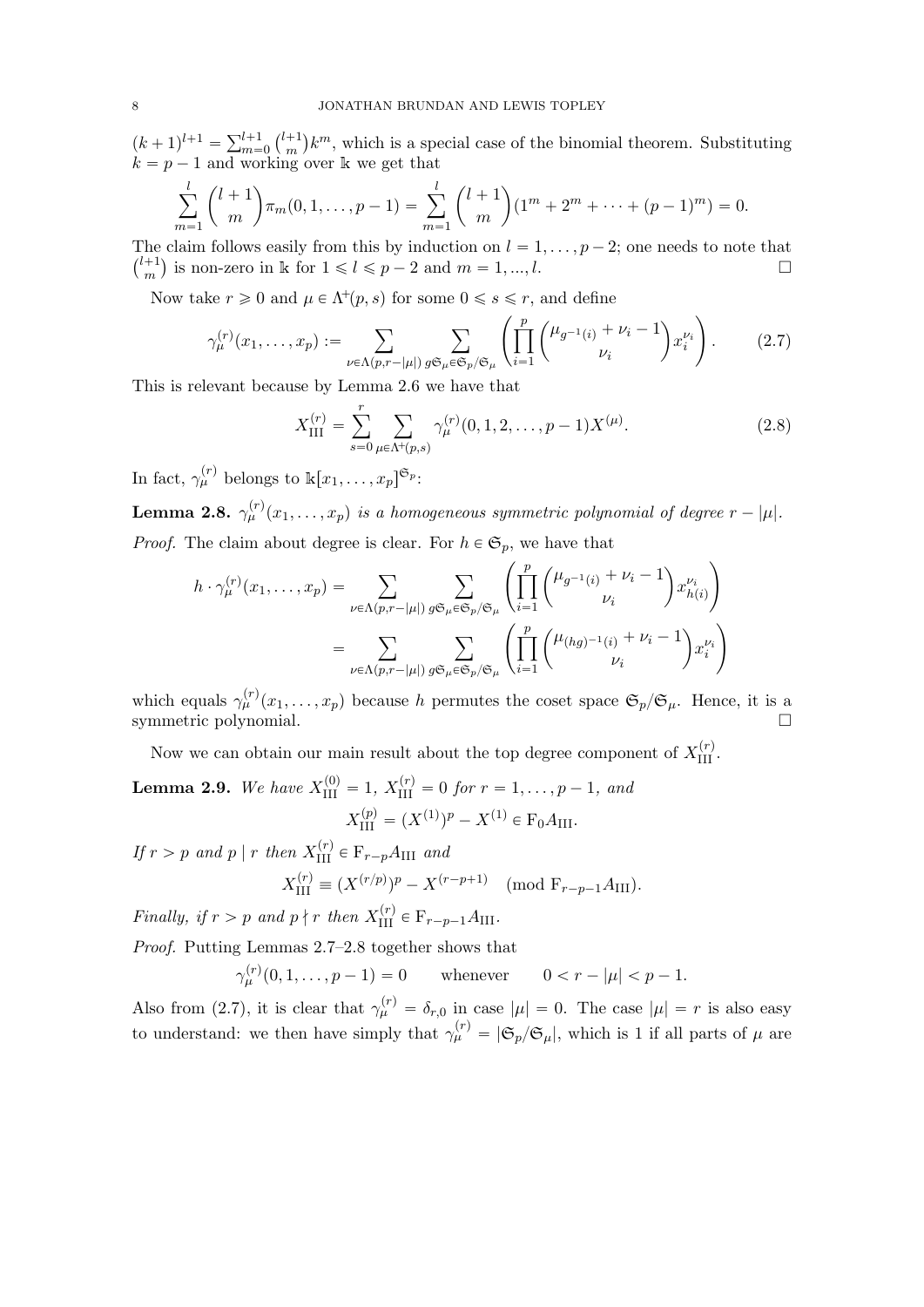equal and 0 otherwise, thanks to Lemma 1.1. So we can deduce from (2.8) that

$$
X_{\text{III}}^{(r)} = \begin{cases} 1 & \text{if } r = 0, \\ (X^{(r/p)})^p + \sum_{s=1}^{r-p+1} \sum_{\mu \in \Lambda^+(p,s)} \gamma_{\mu}^{(r)}(0,1,\ldots,p-1)X^{(\mu)} & \text{if } p \mid r > 0, \\ \sum_{s=1}^{r-p+1} \sum_{\mu \in \Lambda^+(p,s)} \gamma_{\mu}^{(r)}(0,1,\ldots,p-1)X^{(\mu)} & \text{if } p \nmid r > 0. \end{cases}
$$
(2.9)

The lemma follows immediately from this in case  $r < p$ . Now assume that  $r \geq p$ . For  $1 \le s \le r - p + 1$  and  $\mu \in \Lambda^+(p, s)$ , we have that  $X^{(\mu)} \in \mathcal{F}_{|\mu|-\ell(\mu)}A_{\text{III}} \subseteq \mathcal{F}_{r-p}A_{\text{III}}$ , showing that  $X_{\text{III}}^{(r)} \in \mathcal{F}_{r-p}A_{\text{III}}$ . Moreover,  $X^{(\mu)} \in \mathcal{F}_{r-p-1}A_{\text{III}}$  unless  $\mu = (r-p+1, 0, \ldots, 0)$ . To complete the proof, we show for this  $\mu$  that

$$
\gamma_{\mu}^{(r)}(0,1,\ldots,p-1) = -\binom{r-1}{p-1},
$$

which is 0 if  $p \nmid r$  and  $-1$  if  $p | r$ .

So  $\mu = (r - p + 1, 0, \dots, 0)$ . A set of representatives for  $\mathfrak{S}_p/\mathfrak{S}_\mu$  is given by the p distinct powers of the p-cycle  $(1 \ 2 \ \cdots \ p)$ . The product of binomial coefficients in the definition of  $\gamma_{\mu}^{(r)}(0,1,\ldots,p-1)$  is non-zero only when  $\nu$  has just one non-zero part, which is necessarily equal to  $p - 1$ . Moreover, if this non-zero part is the jth part of  $\nu$ , we must have that  $\mu_{g^{-1}(j)} = r - p + 1$  too, i.e. there is just one choice of g that gives a non-zero contribution. We deduce that

$$
\gamma_{\mu}^{(r)}(0,1,\ldots,p-1) = \sum_{j=1}^{p} {r-p+1+p-1-1 \choose p-1} (j-1)^{p-1} \equiv -{r-1 \choose p-1} \pmod{p}
$$
  
as claimed.

Remark 2.10. We will show later on that the elements  $X_{\text{III}}^{(r)}$  for  $p \nmid r$  can be expressed as polynomials in  $\{X_{\text{III}}^{(ps)}\}$ III ˇ ˇ 0 ă s ď tr{pu ( ; see Remark 5.9. It seems to be hard to give a direct proof of this. Here are some explicit examples which we computed by hand using  $(2.9)$ . When  $p = 2$ :

$$
X_{\text{III}}^{(1)} = 0,
$$
  
\n
$$
X_{\text{III}}^{(2)} = X_{\text{III}}^{(3)} = X_{\text{III}}^{(5)} = (X^{(1)})^2 + X^{(1)},
$$
  
\n
$$
X_{\text{III}}^{(4)} = (X^{(2)})^2 + X^{(3)} + X^{(1)}X^{(2)} + X^{(2)} + X_{\text{III}}^{(2)},
$$
  
\n
$$
X_{\text{III}}^{(6)} = (X^{(3)})^2 + X^{(5)} + X^{(1)}X^{(3)} + X^{(1)}X^{(4)} + X^{(2)}X^{(3)} + X^{(3)} + X_{\text{III}}^{(4)}.
$$

When  $p = 3$ :

$$
X_{\text{III}}^{(1)} = X_{\text{III}}^{(2)} = X_{\text{III}}^{(4)} = 0,
$$
  
\n
$$
X_{\text{III}}^{(3)} = X_{\text{III}}^{(5)} = (X^{(1)})^3 - X^{(1)},
$$
  
\n
$$
X_{\text{III}}^{(6)} = (X^{(2)})^3 - X^{(4)} + X^{(1)}X^{(3)} - (X^{(1)})^2X^{(2)} + X^{(2)} - (X^{(2)})^2.
$$

Also, for all  $p > 2$ , we have that  $X_{\text{III}}^{(p+1)} = 0$ .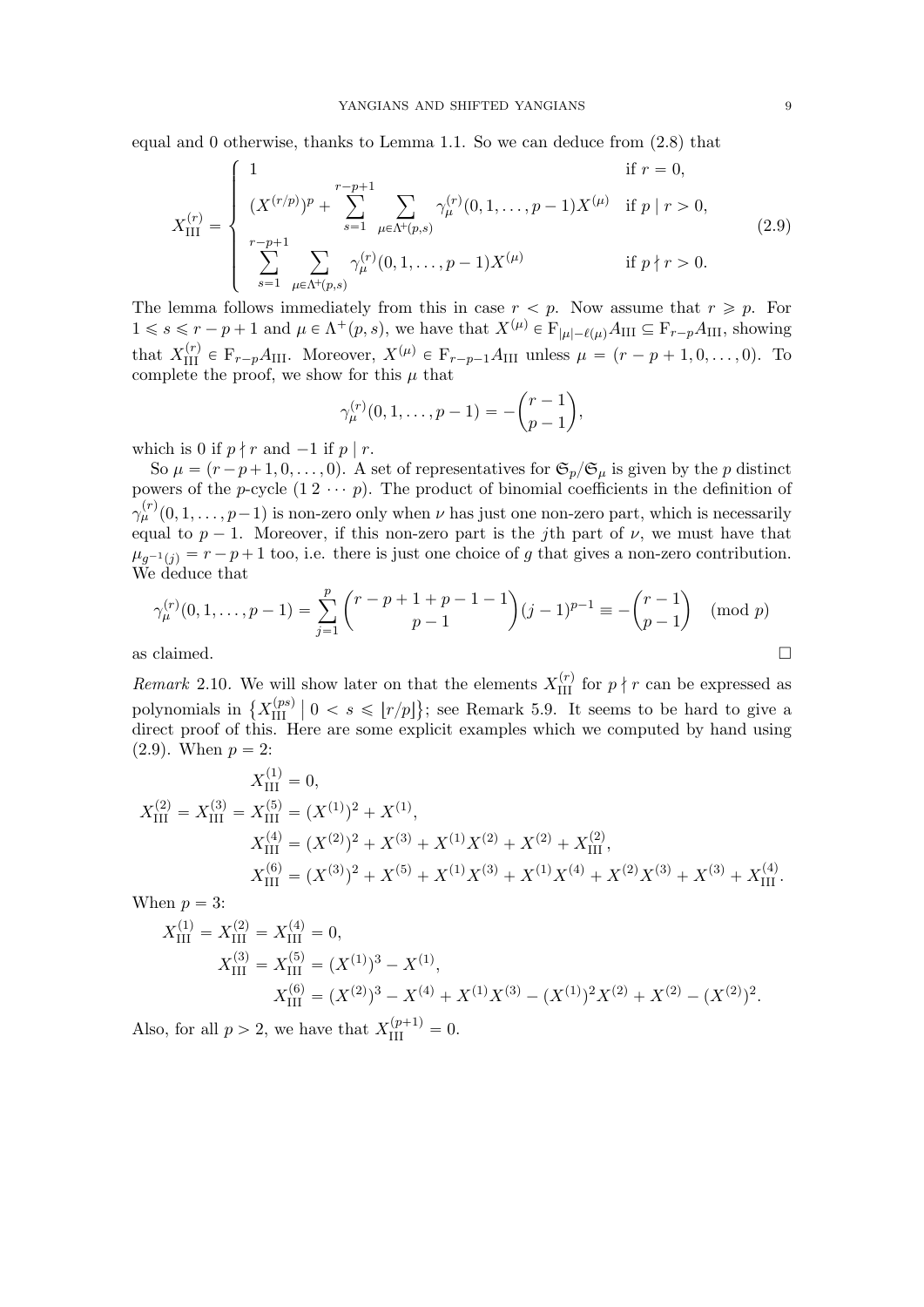2.4. Series of type IV. The fourth type is defined in almost the same way as type III. So again we assume that  $A_{IV}$  is a filtered k-algebra containing commuting elements  $\{X^{(r)} \in \mathcal{F}_{r-1}A_{\text{IV}} \mid r > 0\}$ . However now we set  $X^{(0)} := 0$ , before defining power series of type IV

$$
X_{\rm IV}(u)=\sum_{r\geqslant 0}X_{\rm IV}^{(r)}u^{-r}
$$

by the same formula (2.5) which we used to define  $X_{\text{III}}(u)$ .

The elements  $X_{\text{IV}}^{(r)}$  are given by the same formula that was derived in Lemma 2.6 for the elements  $X_{\text{III}}^{(r)}$ . However now for  $\mu \in \Lambda(p, s)$  the monomial  $X^{(\mu)} = X^{(\mu_1)} \cdots X^{(\mu_p)}$  is zero unless  $\ell(\mu) = p$ . The following is an immediate consequence of Lemma 2.9 using this observation.

**Lemma 2.11.** We have that  $X_{IV}^{(r)} = 0$  for  $r < p$  and  $X_{IV}^{(p)} = (X^{(1)})^p \in F_0A_{IV}$ . If  $r > p$ and p | r then  $X_{\text{IV}}^{(r)} \in \mathcal{F}_{r-p}A_{\text{IV}}$  and  $X_{\text{IV}}^{(r)} \equiv (X^{(r/p)})^p \pmod{\mathcal{F}_{r-p-1}A_{\text{IV}}}$ . Finally, if  $r > p$ and  $p \nmid r$  then  $X_{\text{IV}}^{(r)} \in \mathcal{F}_{r-p-1}A_{\text{IV}}$ .

*Remark* 2.12. Like in Remark 2.10, we will see later that  $X_{IV}^{(r)}$  for  $p \nmid r$  can be expressed as a polynomial in  $\{X_{\text{IV}}^{(ps)}\}$  $\left\{ \frac{p(s)}{N} \mid 0 < s \leqslant \lfloor r/p \rfloor \right\};$  see Remark 6.10.

#### 3. The shifted current algebra

The shifted Yangian is a filtered deformation of the universal enveloping algebra of a Lie algebra we call the *shifted current algebra*. In this section, we discuss this Lie algebra, describing the centre of its enveloping algebra. Our notation follows [BK3, ch. 2].

3.1. The shift matrix. A shift matrix is an  $n \times n$  array  $\sigma = (s_{i,j})_{1 \leq i,j \leq n}$  of non-negative integers satisfying

$$
s_{i,j} + s_{j,k} = s_{i,k} \tag{3.1}
$$

whenever  $|i-j| + |j-k| = |i-k|$ . It follows from the definition that  $s_{i,i} = 0$  for  $1 \leq i \leq n$ , and so  $\sigma$  is entirely determined by the super-diagonal entries  $s_{1,2}, s_{2,3}, ..., s_{n-1,n}$  and the sub-diagonal entries  $s_{n,n-1}, s_{n-1,n-2}, ..., s_{2,1}$ . We keep a choice of shift matrix fixed for the remainder of the section.

3.2. The shifted current algebra. The current algebra is the Lie algebra  $\mathfrak{gl}_n[t] := \mathfrak{gl}_n \otimes$  $\mathbb{k}[t]$ . We will always denote this Lie algebra by g and write  $U(\mathfrak{g})$  for its enveloping algebra and  $S(\mathfrak{g})$  for the symmetric algebra. When  $x \in \mathfrak{gl}_n$  and  $f \in \mathbb{k}[t]$  we usually abbreviate  $x \otimes f = xf \in \mathfrak{g}$ . As a vector space,  $\mathfrak{g}$  is spanned by elements  $\{e_{i,j} t^r \mid 1 \leq i,j \leq n, r \geq 0\}$ , and the Lie bracket is given by

$$
[e_{i,j}t^r, e_{k,l}t^s] = \delta_{k,j}e_{i,l}t^{r+s} - \delta_{l,i}e_{k,j}t^{r+s}
$$
\n(3.2)

where  $1 \leq i, j, k, l \leq n$  and  $r, s \geq 0$ .

For our fixed shift matrix  $\sigma$ , the *shifted current algebra* is  $\mathfrak{g}_{\sigma} \subseteq \mathfrak{g}$  spanned by

$$
\{e_{i,j}t^r \mid 1 \leqslant i,j \leqslant n, r \geqslant s_{i,j}\}.
$$
\n
$$
(3.3)
$$

**Lemma 3.1.** The shifted current algebra  $\mathfrak{g}_{\sigma}$  is a Lie subalgebra of  $\mathfrak{g}$ , and it is generated as a Lie algebra by

$$
\{e_{i,i}t^r \mid 1 \le i \le n, r \ge 0\} \cup \{e_{i,i+1}t^r, e_{i+1,i}t^s \mid 1 \le i < n, r \ge s_{i,i+1}, s \ge s_{i+1,i}\}.
$$
 (3.4)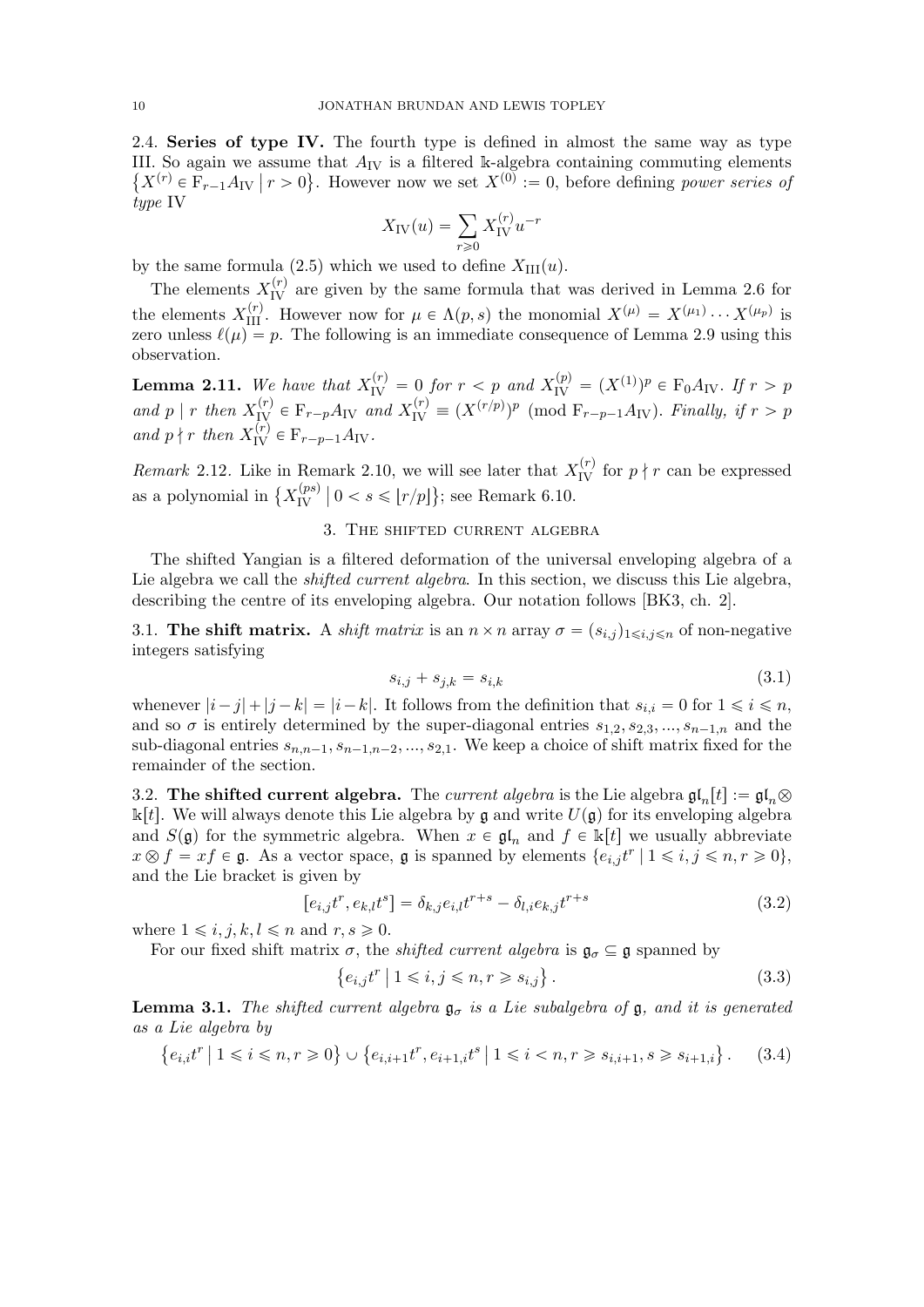*Proof.* First we show that the span of (3.3) is closed under the bracket. Let  $1 \leq i, j, k, l \leq \ell$  $n, r \geq s_{i,j}$  and  $s \geq s_{k,l}$ . By (3.2) we only need to check that  $j = k$  implies  $r + s \geq s_{i,l}$ . When  $i < j < l$  or  $l < j < i$  this follows from (3.1) so it remains to check the case  $l < i < j$ . Now we have  $r + s \geqslant s \geqslant s_{j,l} = s_{j,i} + s_{i,l} \geqslant s_{i,l}$ .

Now take  $i < j$  and  $r \geq s_{i,j}$ . The fact that  $e_{i,j} t^r$  lies in the algebra generated by (3.4) can be proven by induction on  $j - i$ . A similar argument treats the case that  $i > j$ , completing the proof.

The adjoint action of  $\mathfrak{g}_{\sigma}$  on itself extends uniquely to actions of  $\mathfrak{g}_{\sigma}$  on  $U(\mathfrak{g}_{\sigma})$  and  $S(\mathfrak{g}_{\sigma})$ by derivations. The invariant subalgebras are denoted  $U(\mathfrak{g}_{\sigma})^{\mathfrak{g}_{\sigma}}$  and  $S(\mathfrak{g}_{\sigma})^{\mathfrak{g}_{\sigma}}$ , and the equality  $Z(\mathfrak{g}_{\sigma}) = U(\mathfrak{g}_{\sigma})^{\mathfrak{g}_{\sigma}}$  follows from general principles; e.g. see [Dix, 2.4.9(i)].

There is one obvious family of central elements in  $U(\mathfrak{g}_{\sigma})$ . For any  $r \in \mathbb{N}$ , we set

$$
z_r := e_{1,1}t^r + \dots + e_{n,n}t^r \in \mathfrak{g}_{\sigma}.
$$
\n
$$
(3.5)
$$

Then the set  $\{z_r | r \geq 0\}$  forms a basis for the centre  $\mathfrak{z}(\mathfrak{g}_{\sigma})$  of  $\mathfrak{g}_{\sigma}$ , and  $\mathbb{k}[z_r | r \geq 0]$  is a subalgebra of  $Z(\mathfrak{g}_{\sigma})$ . The elements  $z_r$  also define symmetric invariants in  $S(\mathfrak{g}_{\sigma})^{\mathfrak{g}_{\sigma}}$ .

3.3. Symmetric invariants. The current Lie algebra  $\mathfrak g$  has an obvious grading with  $e_{i,j}t^r$ in degree r, and  $\mathfrak{g}_{\sigma}$  is a graded subalgebra. There is also a filtration

$$
U(\mathfrak{g}_{\sigma}) = \bigcup_{r \geq 0} \mathcal{F}_r U(\mathfrak{g}_{\sigma})
$$
\n(3.6)

of the universal enveloping algebra  $U(\mathfrak{g}_{\sigma})$ , which is defined by placing  $e_{i,j} t^r$  in degree  $r+1$ , i.e.  $F_r U(\mathfrak{g}_{\sigma})$  is the span of all monomials of the form  $e_{i_1,j_1}t^{r_1}\cdots e_{i_m,j_m}t^{r_m}$  with total degree  $(r_1 + 1) + \cdots + (r_m + 1) \leq r$ . The associated graded algebra gr $U(\mathfrak{g}_{\sigma})$  is isomorphic (both as a graded algebra and as a graded  $\mathfrak{g}_{\sigma}$ -module) to  $S(\mathfrak{g}_{\sigma})$  graded so that  $e_{i,j} t^r$  is in degree  $r + 1$ . We get induced an inclusion

$$
\operatorname{gr} Z(\mathfrak{g}_{\sigma}) \subseteq S(\mathfrak{g}_{\sigma})^{\mathfrak{g}_{\sigma}}.\tag{3.7}
$$

.

In the remainder of the section, we are going to use this to compute  $Z(\mathfrak{g}_{\sigma})$ , revealing in particular that equality holds in (3.7). First, we must describe  $S(\mathfrak{g}_{\sigma})^{\mathfrak{g}_{\sigma}}$  explicitly.

**Lemma 3.2.** The invariant algebra  $S(\mathfrak{g}_{\sigma})^{\mathfrak{g}_{\sigma}}$  is generated by  $\{z_r | r \geq 0\}$  together with  $(\mathfrak{g}_{\sigma})^p := \{x^p \mid x \in \mathfrak{g}_{\sigma}\} \subset S(\mathfrak{g}_{\sigma}).$  In fact,  $S(\mathfrak{g}_{\sigma})^{\mathfrak{g}_{\sigma}}$  is freely generated by

$$
\{z_r \mid r \geq 0\} \cup \{(e_{i,j}t^r)^p \mid 1 \leq i,j \leq n \text{ with } (i,j) \neq (1,1), r \geq s_{i,j}\}.
$$
 (3.8)

*Proof.* Since we are in characteristic  $p > 0$ , we have that  $(\mathfrak{g}_{\sigma})^p \subset S(\mathfrak{g}_{\sigma})^{\mathfrak{g}_{\sigma}}$ . Let  $I(\mathfrak{g}_{\sigma})$  be the subalgebra of  $S(\mathfrak{g}_{\sigma})^{\mathfrak{g}_{\sigma}}$  generated by  $(\mathfrak{g}_{\sigma})^p$  and  $\{z_r \mid r \geq 0\}$ . Let

$$
B := \{(i, j, r) \mid 1 \le i, j \le n \text{ with } (i, j) \ne (1, 1), r \ge s_{i, j}\}\
$$

for short. Since the elements  $\{z_r | r \geq 0\} \cup \{e_{i,j}t^r | r \geq 0, (i,j,r) \in B\}$  give a basis for  $\mathfrak{g}_{\sigma}$ , it follows that

$$
S(\mathfrak{g}_{\sigma}) = \mathbb{k}[z_r | r \geq 0] [e_{i,j}t^r | (i,j,r) \in B],
$$
  

$$
I(\mathfrak{g}_{\sigma}) = \mathbb{k}[z_r | r \geq 0] [(e_{i,j}t^r)^p | (i,j,r) \in B],
$$

with both being free polynomial algebras. Hence,  $S(\mathfrak{g}_{\sigma})$  is free as an  $I(\mathfrak{g}_{\sigma})$ -module with basis  $\left\{ \prod_{(i,j,r)\in B} (e_{i,j}t^r)^{\omega(i,j,r)} \middle| \omega \in \Omega \right\}$ , where

$$
\Omega:=\left\{\omega: B\rightarrow \mathbb{N}\left|\begin{array}{l}0\leqslant\omega(i,j,r)
$$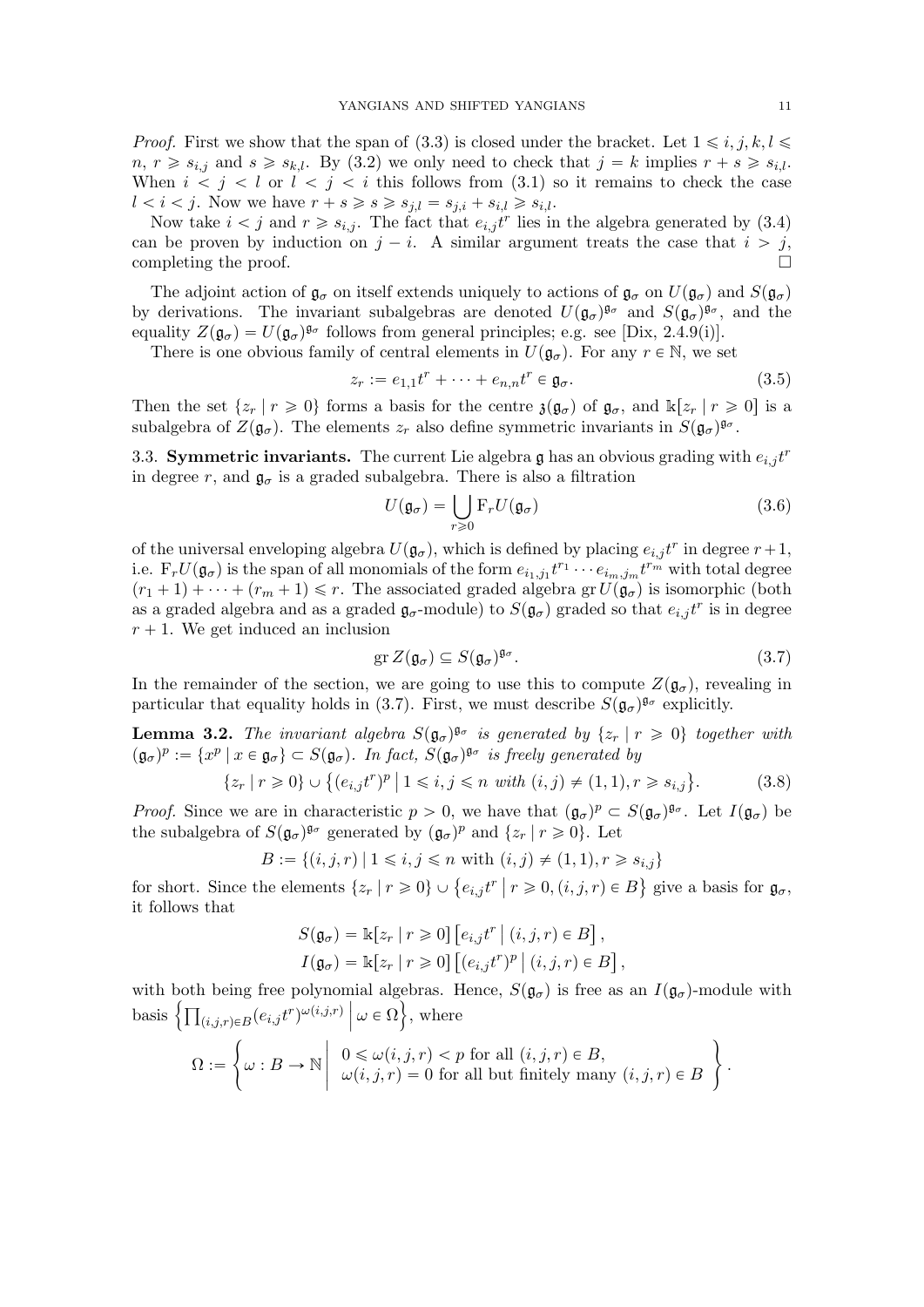To complete the proof of the lemma, we must show that  $S(\mathfrak{g}_{\sigma})^{\mathfrak{g}_{\sigma}} \subseteq I(\mathfrak{g}_{\sigma})$ . To do this, take  $f \in S(\mathfrak{g}_{\sigma})^{\mathfrak{g}_{\sigma}}$  and write it as

$$
f = \sum_{\omega \in \Omega} c_{\omega} \prod_{(i,j,r) \in B} (e_{i,j}t^r)^{\omega(i,j,r)}
$$

for  $c_{\omega} \in I(\mathfrak{g}_{\sigma})$ , all but finitely many of which are zero. Also fix a non-zero function  $\omega \in \Omega$ . We must show that  $c_{\omega} = 0$ .

Suppose first that  $\omega(i, j, r) > 0$  for some  $(i, j, r) \in B$  with  $i \neq j$ . Choose  $s \in \mathbb{N}$  that it is bigger than all r' such that  $\omega(i',j',r') > 0$  for  $(i',j',r') \in B$ . Using the Leibniz rule we see that

$$
\mathrm{ad}(e_{i,i}t^{s})(f) = \sum_{\omega' \in \Omega} c_{\omega'} \sum_{\substack{(i',j',r') \in B \\ \omega(i',j',r') > 0}} \omega(i',j',r')(e_{i',j'}t^{r'})^{\omega(i',j',r')-1} \left[e_{i,i}t^{s}, e_{i',j'}t^{r'}\right]
$$

$$
\times \prod_{\substack{(i'',j'',r'') \in B \\ (i'',j'',r'') \in B}} (e_{i'',j''}t^{r''})^{\omega(i'',j'',r'')}.
$$

It is crucial for this that the coefficients  $c_{\omega'}$  belong to  $I(\mathfrak{g}_{\sigma}) \subseteq S(\mathfrak{g}_{\sigma})^{\mathfrak{g}_{\sigma}}$ . Thanks to the choice of s, the coefficient of

$$
(e_{i,j}t^r)^{\omega(i,j,r)-1}e_{i,j}t^{r+s}\prod_{\substack{(i'',j'',r'')\in B\\(i'',j'',r'')\neq (i,j,r)}}
$$

in this expression is  $c_{\omega}\omega(i, j, r)$ . But also it must be zero since  $f \in S(\mathfrak{g}_{\sigma})^{\mathfrak{g}_{\sigma}}$ . Since  $\omega(i, j, r)$ is non-zero in k, we deduce that  $c_{\omega} = 0$  as required.

A very similar line of reasoning treats the case that  $\omega(j, j, r) > 0$  for some  $(j, j, r) \in B$ . This time, one picks  $i \neq j$  (possible as  $n > 1$ ) and considers the coefficient of

$$
(e_{j,j}t^r)^{\omega(j,j,r)-1}e_{i,j}t^{r+s}\prod_{\substack{(i'',j'',r'')\in B\\(i'',j'',r'')\neq (j,j,r)}}(e_{i'',j''}t^{r''})^{\omega(i'',j'',r'')}
$$

in  $ad(e_{i,j}t^s)(f)$  for s as before.

3.4. The restricted structure. If  $\mathfrak r$  is any Lie algebra over  $\Bbbk$  then a restricted structure on **r** is given by defining a p-map  $x \mapsto x^{[p]}$  on **r** such that the map

$$
\xi: \mathfrak{r} \to U(\mathfrak{r}), \qquad x \mapsto x^p - x^{[p]}
$$

satisfies two properties: (i)  $\xi(\mathbf{r})$  lies in the centre of  $U(\mathbf{r})$ ; (ii)  $\xi$  is p-semilinear. We remind the reader that p-semilinearity means that  $\xi(\lambda x) = \lambda^p \xi(x)$  and  $\xi(x + y) = \xi(x) + \xi(y)$ , for all  $x, y \in \mathfrak{r}, \lambda \in \mathbb{k}$ . It is readily seen that a p-semilinear map  $\mathfrak{g} \to \mathfrak{g}$  is determined by its effect on a basis, and so the same is true of a  $p$ -map.

**Lemma 3.3.** The current algebra  $\mathfrak g$  is a restricted Lie algebra with p-map defined on the basis by the rule  $(xt^r)^{[p]} := x^{[p]}t^{rp}$  where  $x^{[p]}$  denotes the pth matrix power of  $x \in \mathfrak{gl}_n$ . Moreover,  $\mathfrak{g}_{\sigma}$  is a restricted Lie subalgebra.

*Proof.* Using Lemma 1.2, it is easy to see that when  $\mathfrak{r}$  is a restricted Lie algebra with p-map  $x \mapsto x^{[p]}$  and C is any commutative k-algebra, the tensor product  $\mathfrak{r} \otimes C$  acquires the structure of a restricted Lie algebra over k with multiplication and restricted structure given by  $[x \otimes a, y \otimes b] := [x, y] \otimes ab$  and  $(x \otimes a)^{[p]} := x^{[p]} \otimes a^p$  for  $x, y \in \mathfrak{r}$  and  $a, b \in C$ . Since  $\mathfrak{gl}_n$  is restricted with p-map given by the pth power of matrices the first claim of the lemma follows. Clearly  $x \mapsto x^p - x^{[p]}$  sends  $\mathfrak{g}_{\sigma}$  to  $U(\mathfrak{g}_{\sigma})$ , and so  $\mathfrak{g}_{\sigma}$  is a restricted  $\Box$ subalgebra.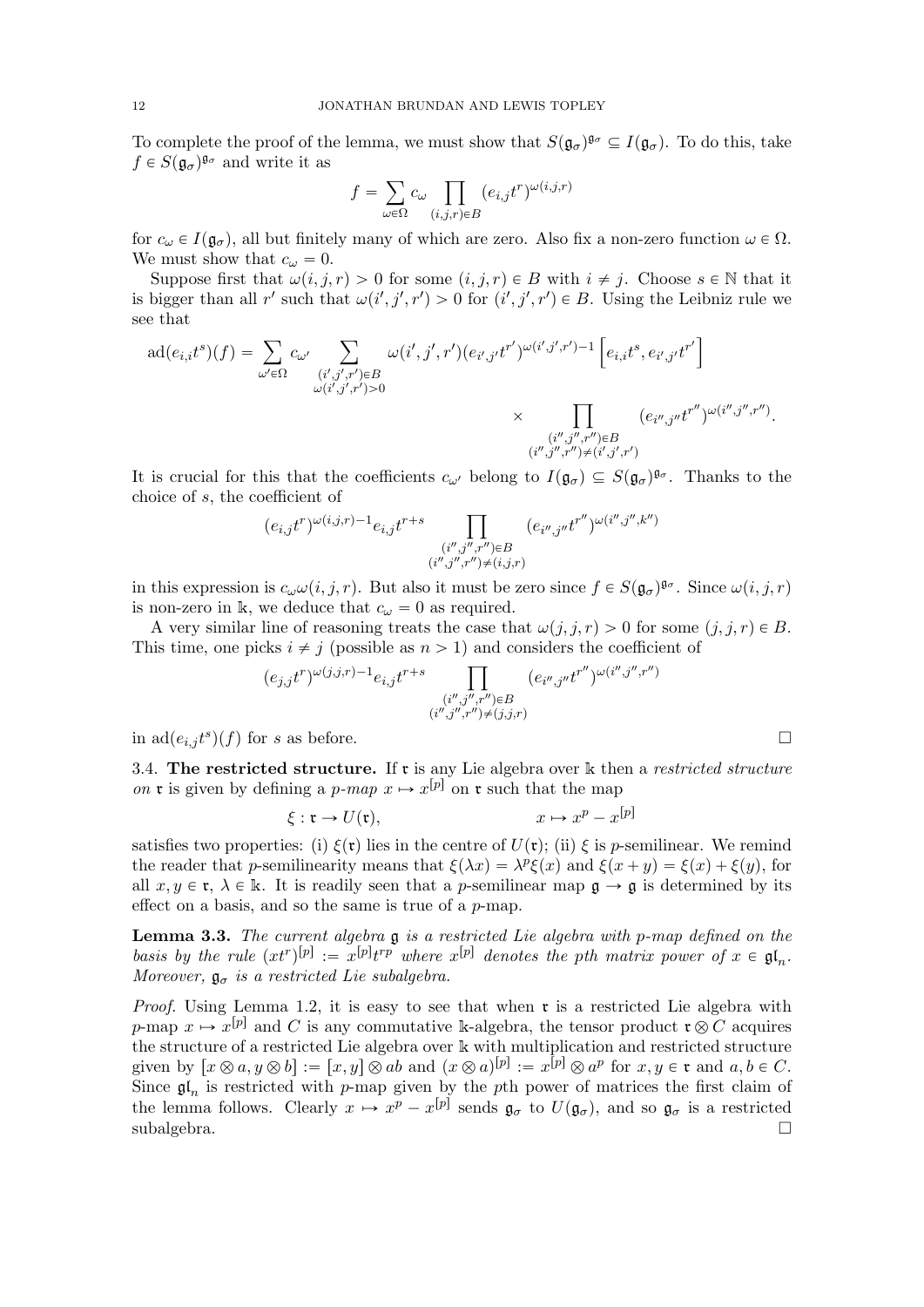3.5. The centre of  $U(\mathfrak{g}_{\sigma})$ . Using the restricted structure, we can define the p-centre  $Z_p(\mathfrak{g}_{\sigma})$  of  $U(\mathfrak{g}_{\sigma})$  to be the subalgebra of  $Z(\mathfrak{g}_{\sigma})$  generated by  $x^p - x^{[p]}$  for all  $x \in \mathfrak{g}_{\sigma}$ . Since the map  $\xi: x \mapsto x^p - x^{[p]}$  is p-semilinear, we have that

$$
Z_p(\mathfrak{g}_{\sigma}) = \mathbb{k}\left[ \left( e_{i,j} t^r \right)^p - \delta_{i,j} e_{i,j} t^{rp} \mid 1 \leq i, j \leq n, r \geq s_{i,j} \right]
$$
(3.9)

as a free polynomial algebra.

**Theorem 3.4.** The centre  $Z(\mathfrak{g}_{\sigma})$  of  $U(\mathfrak{g}_{\sigma})$  is generated by  $\{z_r | r \geq 0\}$  and  $Z_p(\mathfrak{g}_{\sigma})$ . In fact,  $Z(\mathfrak{g}_{\sigma})$  is freely generated by

$$
\{z_r \mid r \geq 0\} \cup \{(e_{i,j}t^r)^p - \delta_{i,j}e_{i,j}t^{rp} \mid 1 \leq i, j \leq n \text{ with } (i,j) \neq (1,1), r \geq s_{i,j}\}.
$$
 (3.10)

*Proof.* It suffices to prove the second statement. Let Z be the subalgebra of  $Z(\mathfrak{g}_{\sigma})$  generated by (3.10). For  $r \geq 0$  we have that  $z_r \in \mathbb{F}_{r+1}U(\mathfrak{g}_{\sigma})$  and

$$
\operatorname{gr}_{r+1} z_r = z_r \in S(\mathfrak{g}_{\sigma}).
$$

For  $1 \leq i, j \leq n$  and  $r \geq s_{i,j}$  we have that  $(e_{i,j} t^r)^p - \delta_{i,j} e_{i,j} t^{r p} \in \mathcal{F}_{rp+p} U(\mathfrak{g}_{\sigma})$  and

$$
\operatorname{gr}_{rp+p} \left[ (e_{i,j}t^r)^p - \delta_{i,j} e_{i,j}t^{rp} \right] = (e_{i,j}t^r)^p \in S(\mathfrak{g}_{\sigma}).
$$

So the elements (3.10) are lifts of the algebraically independent generators of  $S(\mathfrak{g}_{\sigma})^{\mathfrak{g}_{\sigma}}$  from (3.8). It follows that the elements (3.10) are themselves algebraically independent, and moreover  $S(\mathfrak{g}_{\sigma})^{\mathfrak{g}_{\sigma}} \subseteq \text{gr }Z$ . Thanks to (3.7), we also have  $\text{gr }Z \subseteq \text{gr }Z(\mathfrak{g}_{\sigma}) \subseteq S(\mathfrak{g}_{\sigma})^{\mathfrak{g}_{\sigma}},$  so equality must hold throughout:  $gr Z = gr Z(\mathfrak{g}_{\sigma}) = S(\mathfrak{g}_{\sigma})^{\mathfrak{g}_{\sigma}}$ . This implies  $Z = Z(\mathfrak{g}_{\sigma})$ .

Remark 3.5. If k is algebraically closed of characteristic  $p > 0$  and  $\mathfrak{g} = \text{Lie}(G)$  for a reductive algebraic k-group  $G$  satisfying standard hypotheses, then it is well known that the centre of  $U(\mathfrak{g})$  is generated by the p-centre and  $U(\mathfrak{g})^G$ . Theorem 3.4 can be seen as an analogue of this classical result in the context of the current algebra  $\mathfrak{gl}_n[t]$ .

#### 4. Modular Yangians and shifted Yangians

In this section, we define and study the Yangian  $Y_n$  and its shifted subalgebra  $Y_n(\sigma)$  in positive characteristic. In particular, we prove that the RTT presentation for  $Y_n$  from the introduction is equivalent to a slightly modified version of the Drinfeld presentation.

4.1. The RTT generators. We define the Yangian  $Y_n$  over k as in the introduction. So it has generators  $\{T_{i,j}^{(r)}\}$  $i,j \n\t\leq i,j \leq n, r > 0$  subject just to the relations (1.1). Recall also that  $T_{i,j}^{(0)} := \delta_{i,j}$ . By the same proof as [MNO, Proposition 1.2], the following give an equivalent set of defining relations:

$$
\left[T_{i,j}^{(r)}, T_{k,l}^{(s)}\right] = \sum_{t=0}^{\min(r,s)-1} \left(T_{k,j}^{(t)} T_{i,l}^{(r+s-1-t)} - T_{k,j}^{(r+s-1-t)} T_{i,l}^{(t)}\right)
$$
(4.1)

for  $1 \leq i, j, k, l \leq n$  and  $r, s > 0$ . Using this and induction on  $r + s$ , it is easy to see in particular that

$$
T_{i,j}^{(r)}T_{i,j}^{(s)} = T_{i,j}^{(s)}T_{i,j}^{(r)}
$$
\n(4.2)

for all  $r, s \geqslant 0$ .

We often put the generators  $T_{i,j}^{(r)}$  for all  $r \geqslant 0$  together to form the power series  $T_{i,j}(u)$  as in (1.2). Then these power series for all  $1 \le i, j \le n$  can be collected together into a single matrix  $T(u) := (T_{i,j}(u))_{1 \leq i,j \leq n} \in M_n(Y_n[[u^{-1}]])$ . Using these matrices, the relations can be expressed in an extremely compact form, known as the RTT presentation. Since this presentation will play no role in our work, we do not bother going through the details,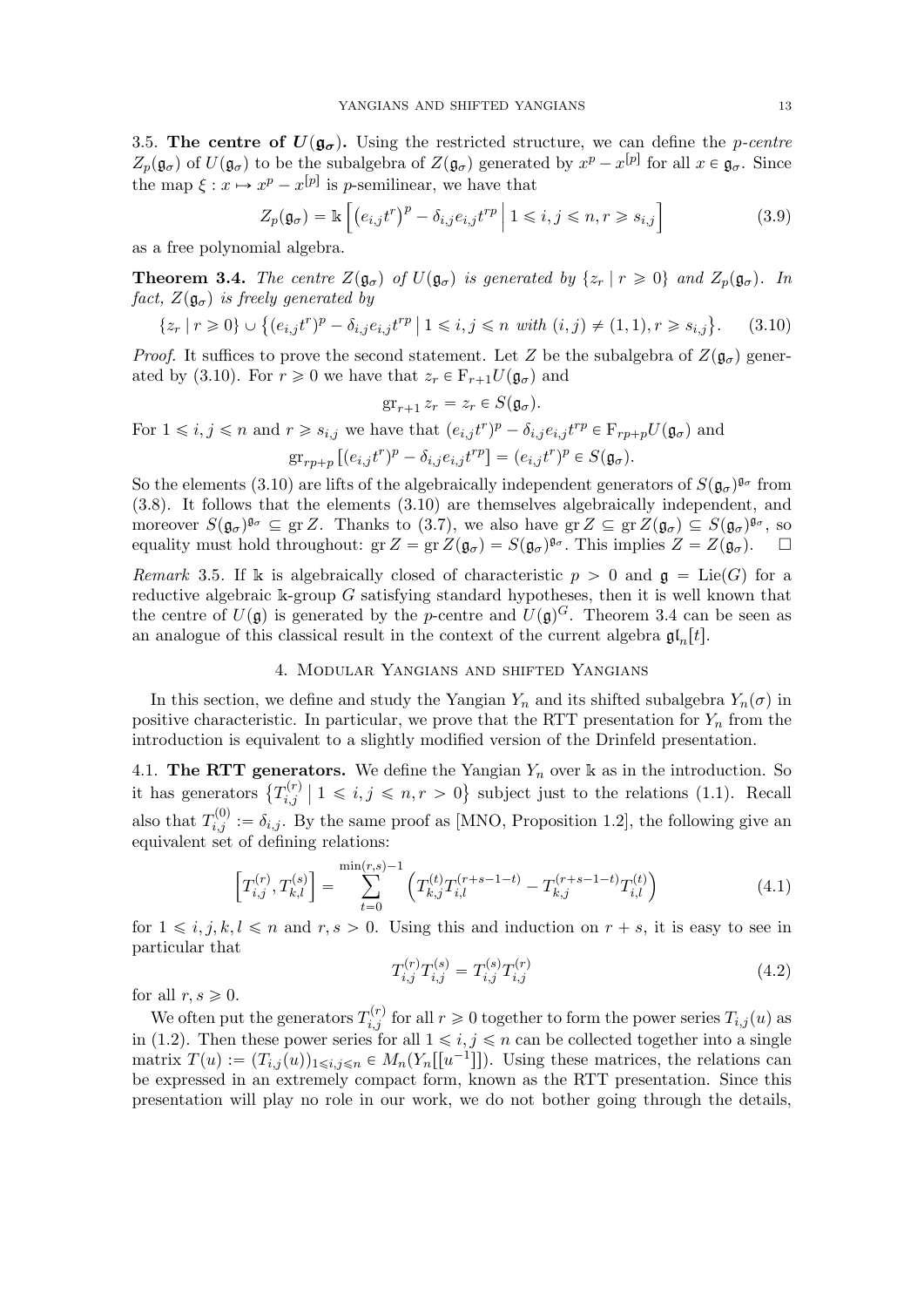rather we refer the reader to [MNO, Proposition 1.8] where the calculations apply equally well over  $\mathbb k$  as they do over  $\mathbb C$ .

It will not play a significant role in this paper, but we should mention that  $Y_n$  is a Hopf algebra. Its comultiplication  $\Delta$  and antipode S are given by

$$
\Delta(T_{i,j}(u)) = \sum_{k=1}^{n} T_{i,k}(u) \otimes T_{k,j}(u), \qquad S(T_{i,j}(u)) = \widetilde{T}_{i,j}(u), \qquad (4.3)
$$

where  $\widetilde{T}_{i,j}(u)$  is the  $(i, j)$ -entry of the matrix  $T(u)^{-1}$ . The counit sends  $T_{i,j}(u) \mapsto \delta_{i,j}$ .

4.2. Filtrations and the PBW theorem. There are two distinguished filtrations on  $Y_n$ . The first one, called the *canonical filtration* in [BK1, §2], places  $T_{i,j}^{(r)}$  in degree r. The associated graded algebra is commutative. Since this filtration will not play a significant role in this article, we will not reserve any special notation for it. In fact, will never mention it again after the proof of the following fundamental PBW theorem.

**Theorem 4.1.** Ordered monomials in the generators  $\{T_{i,j}^{(r)}\}$  $\mathbf{z}_{i,j}^{(r)} \mid 1 \leqslant i, j \leqslant n, r > 0$ } taken in any fixed order give a basis for  $Y_n$ .

Proof. It is easy to see that these monomials span, e.g. one can argue by induction on degree in the canonical filtration. To show that they are linearly independent, we may assume that  $\bf{k}$  is algebraically closed. Then the proof given in characteristic zero in [BK1, Theorem 3.1 works just as well in positive characteristic.  $\square$ 

The second filtration on  $Y_n$ , called the loop filtration in [BK1, §2], will be ubiquitous. We denote it by

$$
Y_n = \bigcup_{r \ge 0} \mathcal{F}_r Y_n. \tag{4.4}
$$

It is defined by placing  $T_{i,j}^{(r)}$  in degree  $r-1$ , i.e.  $F_rY_n$  is the span of all monomials of the form  $T^{(r_1)}_{i_1,i_1}$  $\tau_{i_1,j_1}^{(r_1)}\cdots \allowbreak T_{i_m,j_m}^{(r_m)}$  $i_{m,j_m}^{(m)}$  with  $(r_1 - 1) + \cdots + (r_m - 1) \leq r$ . We warn the reader that the notation  $F_r Y_n$  is often used elsewhere in the literature for the canonical filtration. Also (4.4) should not be confused with the filtration on  $U(\mathfrak{g})$  from (3.6); the latter will never be used again.

To describe the associated graded algebra gr  $Y_n$ , recall that  $\mathfrak{g} = \mathfrak{gl}_n[t]$  is generated by  $\{e_{i,j}t^r \mid 1 \leq i,j \leq n, r \geq 0\}$  subject to relations (3.2), and notice by the definition that gr  $Y_n$  is generated by elements  $\left\{ \operatorname{gr}_{r-1} T_{i,j}^{(r)} \right\}$  $\mathbb{P}_{i,j}^{(r)} \mid 1 \leq i, j \leq n, r > 0$ .

**Lemma 4.2.** There is an isomorphism  $\chi: U(\mathfrak{g}) \longrightarrow \text{gr } Y_n$  sending  $e_{i,j} t^r \mapsto \text{gr}_r T_{i,j}^{(r+1)}$  for each  $1 \leq i, j \leq n$  and  $r \geq 0$ .

Proof. Relation (4.1) implies that

$$
[\operatorname{gr}_r T_{i,j}^{(r+1)}, \operatorname{gr}_s T_{k,l}^{(s+1)}] = [T_{i,j}^{(r+1)}, T_{k,l}^{(s+1)}] + \operatorname{F}_{r+s-1} Y_n
$$
  

$$
= \delta_{k,j} T_{i,l}^{(r+s+1)} - \delta_{i,l} T_{k,j}^{(r+s+1)} + \operatorname{F}_{r+s-1} Y_n
$$
  

$$
= \delta_{k,j} \operatorname{gr}_{r+s} T_{i,l}^{(r+s+1)} - \delta_{i,l} \operatorname{gr}_{r+s} T_{k,j}^{(r+s+1)}.
$$

Comparing with (3.2), we deduce that the map in the statement of the lemma is well defined. To see that it is an isomorphism, one uses the PBW basis from Theorem 4.1 to see that a basis for  $U(\mathfrak{g})$  is sent to a basis for  $gr Y_n$ .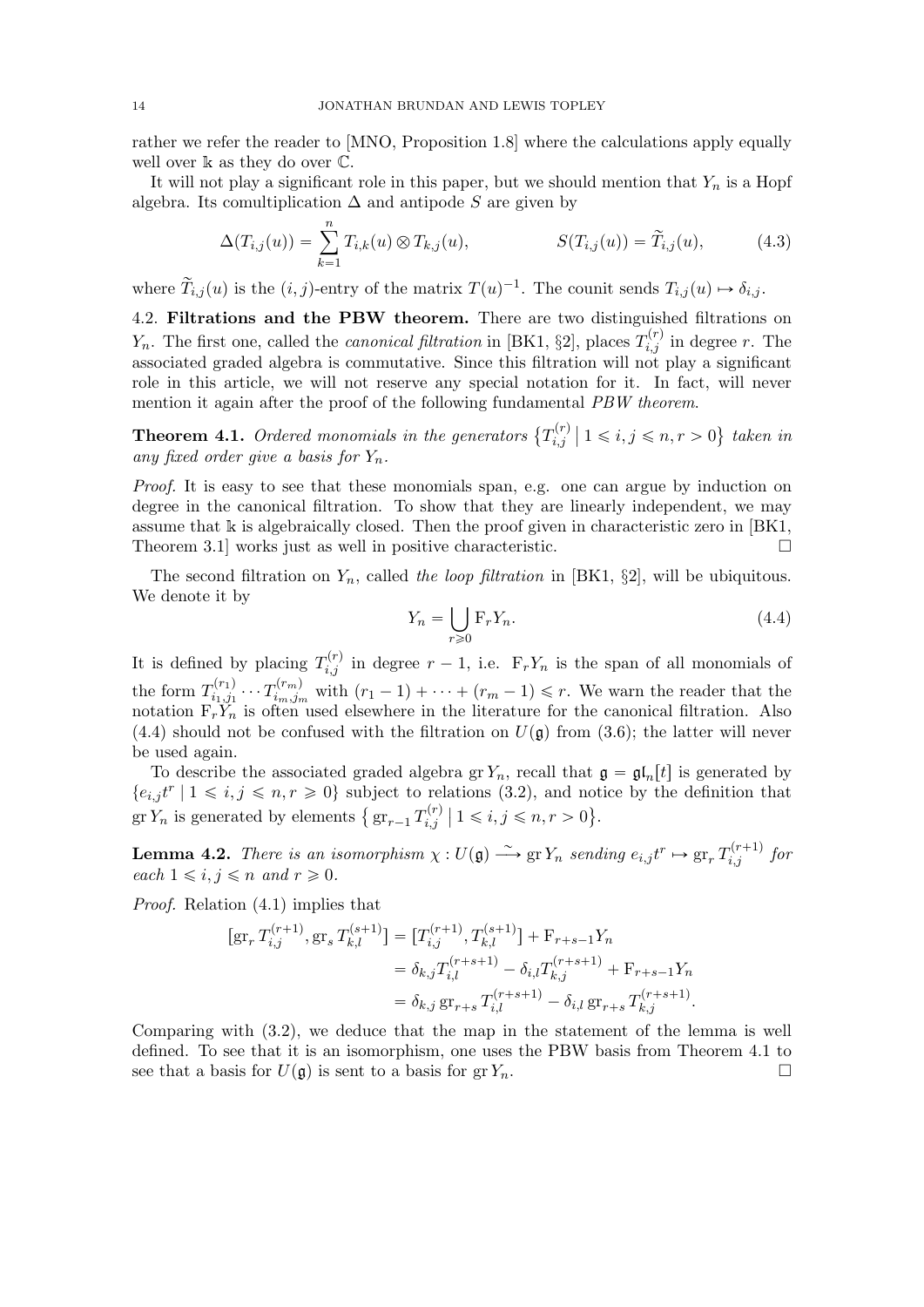4.3. Drinfeld-type presentation. Since the leading minors of the  $n \times n$  matrix  $T(u)$ are invertible, it possesses a Gauss factorization

$$
T(u) = F(u)D(u)E(u)
$$
\n(4.5)

for unique matrices

$$
D(u) = \begin{pmatrix} D_1(u) & 0 & \cdots & 0 \\ 0 & D_2(u) & \cdots & 0 \\ \vdots & \vdots & \ddots & \vdots \\ 0 & 0 & \cdots & D_n(u) \end{pmatrix},
$$
  

$$
E(u) = \begin{pmatrix} 1 & E_{1,2}(u) & \cdots & E_{1,n}(u) \\ 0 & 1 & \cdots & E_{2,n}(u) \\ \vdots & \vdots & \ddots & \vdots \\ 0 & 0 & \cdots & 1 \end{pmatrix}, F(u) = \begin{pmatrix} 1 & 0 & \cdots & 0 \\ F_{1,2}(u) & 1 & \cdots & 0 \\ \vdots & \vdots & \ddots & \vdots \\ F_{1,n}(u) & F_{2,n}(u) & \cdots & 1 \end{pmatrix}.
$$

This defines power series

$$
D_i(u) = \sum_{r \ge 0} D_i^{(r)} u^{-r}, \qquad E_{i,j}(u) = \sum_{r \ge 0} E_{i,j}^{(r)} u^{-r}, \qquad F_{i,j}(u) = \sum_{r \ge 0} F_{i,j}^{(r)} u^{-r}
$$

in  $Y_n[[u^{-1}]]$  with  $D_i^{(0)} = 1$  and  $E_{i,j}^{(0)} = F_{i,j}^{(0)} = 0$ . Let

$$
E_i(u) = \sum_{r \ge 0} E_i^{(r)} u^{-r} := E_{i,i+1}(u), \qquad F_i(u) = \sum_{r \ge 0} F_i^{(r)} u^{-r} := F_{i,i+1}(u)
$$

for short. Also let

$$
\widetilde{D}_i(u) = \sum_{r \ge 0} \widetilde{D}_i^{(r)} u^{-r} := D_i(u)^{-1}.
$$

We warn the reader that our  $D_i(u)$  differs by a sign from one used in [BK1, BK2, BK3]. This accounts for several other sign differences in the exposition below compared to loc. *cit.*, e.g. we have that  $\widetilde{D}_0^{(0)} = 1$ .

In terms of quasi-determinants of [GR], we have the following more explicit descriptions, as noted already in [BK1, §5]:

$$
D_i(u) = \begin{vmatrix} T_{1,1}(u) & \cdots & T_{1,i-1}(u) & T_{1,i}(u) \\ \vdots & \ddots & \vdots & \vdots \\ T_{i-1,1}(u) & \cdots & T_{i-1,i-1}(u) & T_{i-1,i}(u) \\ T_{i,1}(u) & \cdots & T_{i,i-1}(u) & \boxed{T_{i,i}(u)} \end{vmatrix},
$$
\n(4.6)

$$
E_{i,j}(u) = \widetilde{D}_i(u) \begin{vmatrix} T_{1,1}(u) & \cdots & T_{1,i-1}(u) & T_{1,j}(u) \\ \vdots & & \vdots & \vdots \\ T_{i-1,1}(u) & \cdots & T_{i-1,i-1}(u) & T_{i-1,j}(u) \\ T_{i,1}(u) & \cdots & T_{i,i-1}(u) & \boxed{T_{i,j}(u)} \end{vmatrix},
$$
\n(4.7)

$$
F_{i,j}(u) = \begin{vmatrix} T_{1,1}(u) & \cdots & T_{1,i-1}(u) & T_{1,i}(u) \\ \vdots & \ddots & \vdots & \vdots \\ T_{i-1,1}(u) & \cdots & T_{i-1,i-1}(u) & T_{i-1,i}(u) \\ T_{j,1}(u) & \cdots & T_{j,i-1}(u) & \boxed{T_{j,i}(u)} \end{vmatrix} \widetilde{D}_i(u). \tag{4.8}
$$

Since  $E_{j-1}^{(1)} = T_{j-1,j}^{(1)}$  and  $F_{j-1}^{(1)} = T_{j,j}^{(1)}$  $j_{j,j-1}^{(1)}$ , it follows easily that

$$
E_{i,j}^{(r)} = [E_{i,j-1}^{(r)}, E_{j-1}^{(1)}], \qquad F_{i,j}^{(r)} = [F_{j-1}^{(1)}, F_{i,j-1}^{(r)}]. \tag{4.9}
$$

for  $i + 1 < j \leq n$ .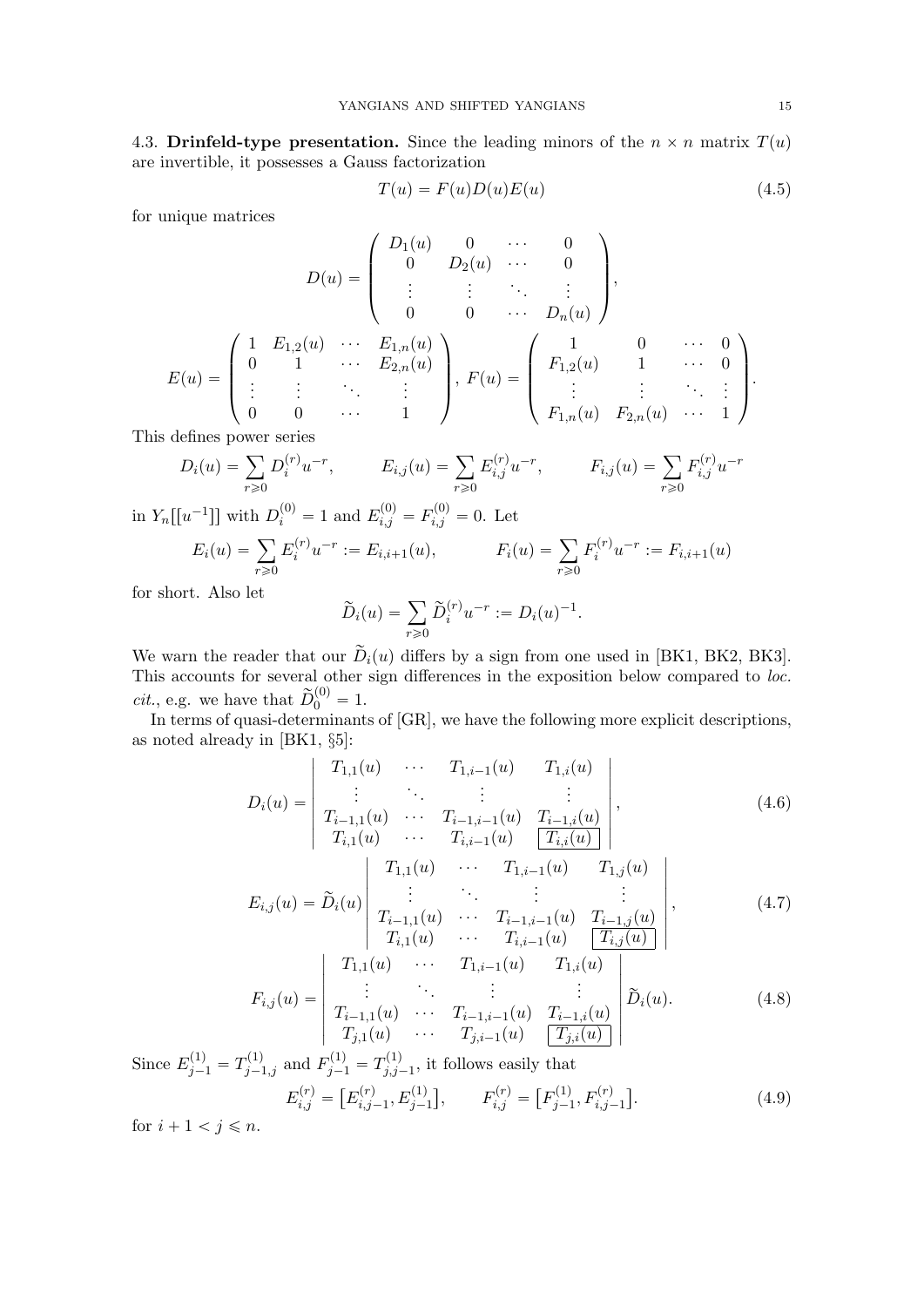Now we state the main theorem of the section, which is the modular analogue of [BK1, Theorem 5.2]. Although not written explicitly there in this form, this presentation must surely have been known to Drinfeld when writing [D].

**Theorem 4.3.** The algebra  $Y_n$  is generated by the elements  $\{D_i^{(r)}\}$  $\binom{r}{i}$  |  $1 \leqslant i \leqslant n, r > 0$ } and  $\{E_i^{(r)}\}$  $\{f_i^{(r)}, F_i^{(r)} \mid 1 \leq i < n, r > 0\}$  subject only to the following relations:

$$
\left[D_i^{(r)}, D_j^{(s)}\right] = 0,\t\t(4.10)
$$

$$
\left[E_i^{(r)}, F_j^{(s)}\right] = -\delta_{i,j} \sum_{t=0}^{r+s-1} D_{i+1}^{(r+s-1-t)} \widetilde{D}_i^{(t)},\tag{4.11}
$$

$$
\left[D_i^{(r)}, E_j^{(s)}\right] = \left(\delta_{i,j} - \delta_{i,j+1}\right) \sum_{t=0}^{r-1} D_i^{(t)} E_j^{(r+s-1-t)},\tag{4.12}
$$

$$
\left[D_i^{(r)}, F_j^{(s)}\right] = \left(\delta_{i,j+1} - \delta_{i,j}\right) \sum_{t=0}^{r-1} F_j^{(r+s-1-t)} D_i^{(t)},\tag{4.13}
$$

$$
\left[E_i^{(r)}, E_i^{(s)}\right] = \sum_{t=r}^{s-1} E_i^{(t)} E_i^{(r+s-1-t)} \qquad \text{if } r < s,\tag{4.14}
$$

$$
\left[F_i^{(r)}, F_i^{(s)}\right] = \sum_{t=s}^{r-1} F_i^{(r+s-1-t)} F_i^{(t)} \qquad \text{if } r > s,\tag{4.15}
$$

$$
\left[E_i^{(r+1)}, E_{i+1}^{(s)}\right] - \left[E_i^{(r)}, E_{i+1}^{(s+1)}\right] = E_i^{(r)} E_{i+1}^{(s)},\tag{4.16}
$$
\n
$$
\left[F_i^{(r)} - \left(\frac{s+1}{s}\right)\right] = \left[F_i^{(r)} - \left(\frac{s+1}{s}\right)\right] = \left[F_i^{(r)} - \left(\frac{s+1}{s}\right)\right] = \left[F_i^{(r)} - \left(\frac{s+1}{s}\right)\right] = \left[F_i^{(r)} - \left(\frac{s+1}{s}\right)\right] = \left[F_i^{(r)} - \left(\frac{s+1}{s}\right)\right] = \left[F_i^{(r)} - \left(\frac{s+1}{s}\right)\right] = \left[F_i^{(r)} - \left(\frac{s+1}{s}\right)\right] = \left[F_i^{(r)} - \left(\frac{s+1}{s}\right)\right] = \left[F_i^{(r)} - \left(\frac{s+1}{s}\right)\right] = \left[F_i^{(r)} - \left(\frac{s+1}{s}\right)\right] = \left[F_i^{(r)} - \left(\frac{s+1}{s}\right)\right] = \left[F_i^{(r)} - \left(\frac{s+1}{s}\right)\right] = \left[F_i^{(r)} - \left(\frac{s+1}{s}\right)\right] = \left[F_i^{(r)} - \left(\frac{s+1}{s}\right)\right] = \left[F_i^{(r)} - \left(\frac{s+1}{s}\right)\right] = \left[F_i^{(r)} - \left(\frac{s+1}{s}\right)\right] = \left[F_i^{(r)} - \left(\frac{s+1}{s}\right)\right] = \left[F_i^{(r)} - \left(\frac{s+1}{s}\right)\right] = \left[F_i^{(r)} - \left(\frac{s+1}{s}\right)\right] = \left[F_i^{(r)} - \left(\frac{s+1}{s}\right)\right] = \left[F_i^{(r)} - \left(\frac{s+1}{s}\right)\right] = \left[F_i^{(r)} - \left(\frac{s+1}{s}\right)\right] = \left[F_i^{(r)} - \left(\frac{s+1}{s}\right)\right] = \left[F_i^{(r)} - \left(\frac{s+1}{s}\right)\right] = \left[F_i^{(r)} - \left(\frac{s+1}{s}\right)\right] = \left[F_i^{(r)} - \left(\frac{s+1}{s}\right)\right] = \left[F_i^{(r)} - \left(\frac{s+1}{s}\right)\right] = \left[F_i^{(r)}
$$

$$
\left[F_i^{(r)}, F_{i+1}^{(s+1)}\right] - \left[F_i^{(r+1)}, F_{i+1}^{(s)}\right] = F_{i+1}^{(s)} F_i^{(r)},\tag{4.17}
$$
\n
$$
\left[F_i^{(r)}, F_{i+1}^{(s)}\right] = 0 \qquad \text{if } i = 1, \dots, n \tag{4.18}
$$

$$
[E_i^{(r)}, E_j^{(s)}] = 0 \t\t if |i - j| > 1,
$$
\t(4.18)  

$$
[F_i^{(r)}, F_j^{(s)}] = 0 \t\t \t\t if |i - j| > 1,
$$
\t(4.19)

$$
\[E_i^{(r)}, [E_i^{(s)}, E_j^{(t)}]\] + [E_i^{(s)}, [E_i^{(r)}, E_j^{(t)}]\] = 0 \quad \text{if } |i - j| = 1, r \neq s,\tag{4.20}
$$

$$
\[F_i^{(r)}, [F_i^{(s)}, F_j^{(t)}]\] + \[F_i^{(s)}, [F_i^{(r)}, F_j^{(t)}]\] = 0 \quad \text{if } |i - j| = 1, r \neq s \tag{4.21}
$$

$$
\[E_i^{(r)}, [E_i^{(r)}, E_j^{(t)}]\] = 0 \qquad \qquad \text{if } |i - j| = 1,\tag{4.22}
$$

$$
\[F_i^{(r)}, [F_i^{(r)}, F_j^{(t)}]\] = 0 \qquad \qquad if \ |i - j| = 1,\tag{4.23}
$$

for all admissible  $i, j, r, s, t$ . In these relations, we use the shorthands  $D_i^{(0)} = \widetilde{D}_i^{(0)} := 1$ , and the elements  $\widetilde{D}_i^{(r)}$  for  $r > 0$  are defined recursively by  $\widetilde{D}_i^{(r)} := -\sum_{t=1}^r D_i^{(t)} \widetilde{D}_i^{(r-t)}$ .

Remark 4.4. The relations  $(4.10)$ – $(4.19)$  are the same as relations  $(5.9)$ – $(5.18)$  of [BK1], however relations  $(5.19)$ – $(5.20)$  of loc. cit. are expressed here as the four relations  $(4.20)$ – (4.23). This is essential in charactersitic 2.

Proof. This is very similar to the proof in the characteristic zero explained in [BK1]. We just give a brief account in order to highlight the minor differences.

To start with, we need to check that the relations  $(4.10)$ – $(4.23)$  do indeed hold in  $Y_n$ . For all but the last two relations, this is carried out already in [BK1] over the ground field  $\mathbb{C}$ . The arguments there start from the power series form of the defining relation  $(1.1)$ , namely, that

$$
(u-v)[T_{i,j}(u),T_{k,l}(v)] = T_{k,j}(u)T_{i,l}(v) - T_{k,j}(v)T_{i,l}(u)
$$
\n(4.24)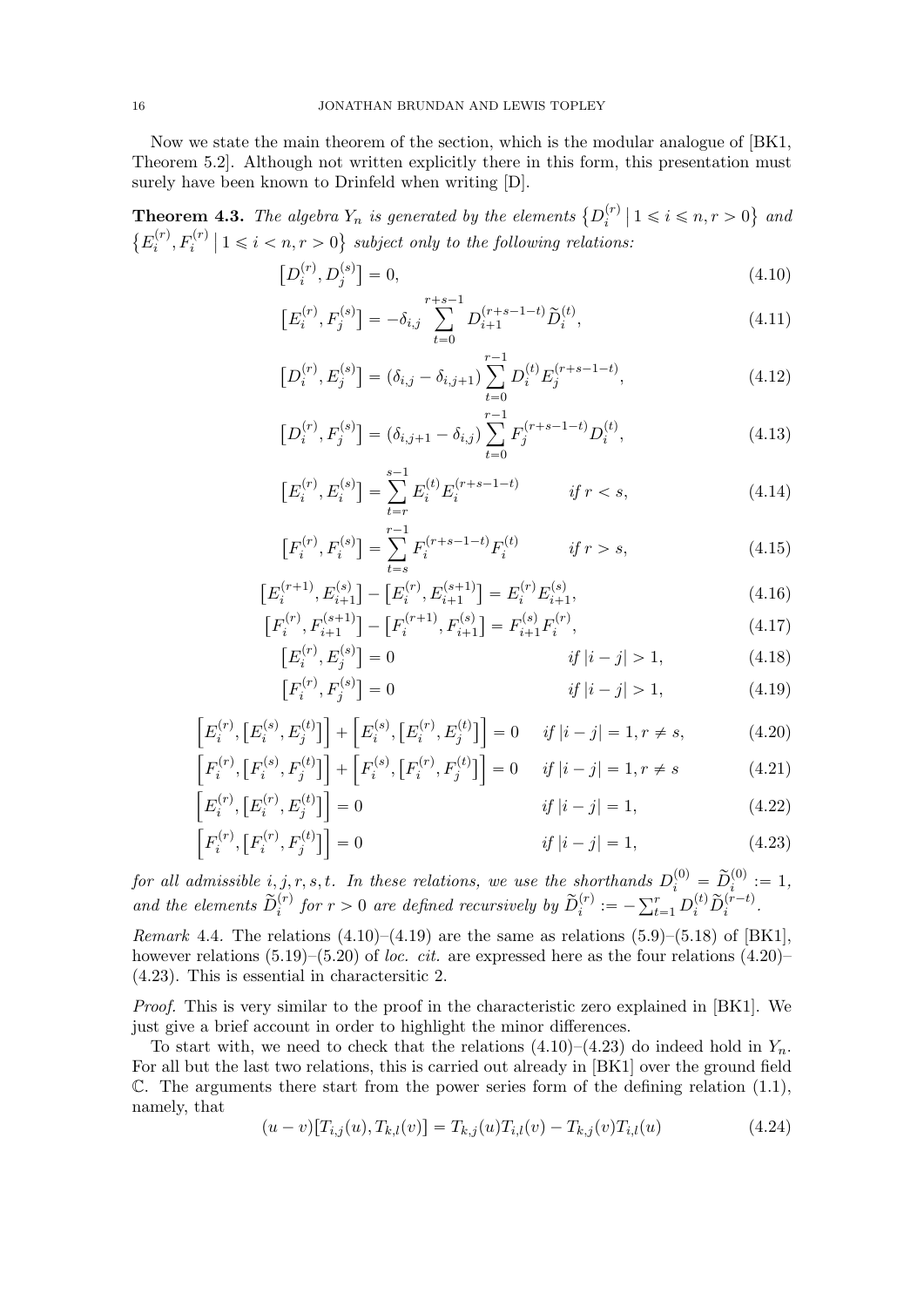in  $Y_n[[u^{-1}, v^{-1}]]$ , then extract from this various relations satisfied by the power series  $D_i(u)$ ,  $E_i(u)$  and  $F_i(u)$ ; some of these are recorded in Lemma 4.6 below. Then the desired relations follow by computing various coefficients in these power series relations. These calculations can be performed without any difference in positive characteristic, yielding all of our relations except for  $(4.22)$ – $(4.23)$ . To establish  $(4.22)$ , we use the power series relation

$$
[Ei(u), [Ei(u), Ej(v)]] = 0 \t\t(4.25)
$$

for  $|i - j| = 1$  which is proved by reducing first to the case  $\{i, j\} = \{1, 2\}$  then arguing as in [BK1, Lemma 5.6]. Taking the  $u^{-2r}v^{-t}$ -coefficient in this identity and using also (4.20) gives  $(4.22)$ . The proof of  $(4.23)$  is similar.

Now let  $\hat{Y}_n$  be the algebra with generators  $\{D_i^{(r)}\}$  $\left\{ \begin{array}{l} \left\langle r\right\rangle ,\widetilde{D}_{i}^{\left( r\right) }\mid1\leqslant\text{ }i\text{ }\leqslant\text{ }n,r\text{ }\geqslant\text{ }0\right\} \text{ and }% \left\{ \begin{array}{l}\left( r\right\vert <\text{ }i\text{ }\leqslant\text{ }i\text{ }\leqslant\text{ }i\text{ }\leqslant\text{ }i\text{ }\leqslant\text{ }i\text{ }\leqslant\text{ }i\text{ }\leqslant\text{ }i\text{ }\leqslant\text{ }i\text{ }\leqslant\text{ }i\text{ }\$  $\{E_i^{(r)}\}$  $\{f_i^{(r)}, F_i^{(r)} \mid 1 \leq i \leq n, r > 0\}$  subject to all of the relations recorded in the statement of the theorem. The previous paragraph implies that there is a well-defined homomorphism  $\theta: Y_n \to Y_n$  taking the generators of  $Y_n$  to the elements of  $Y_n$  with the same names. Define higher root elements  $E_{i,j}^{(r)}, F_{i,j}^{(r)} \in \hat{Y}_n$  for all  $1 \leq i < j \leq n$  and  $r > 0$  by setting  $E_{i,i}^{(r)}$  $\bar{h}^{(r)}_{i,i+1} := E_i^{(r)}$  $f_i^{(r)}$  and  $F_{i,i+1} := F_i^{(r)}$  $i^{(r)}$ , then using the formula (4.9) inductively when  $|j-i| > 1$ . This definition ensures that  $\theta$  sends  $E_{i,j}^{(r)}, F_{i,j}^{(r)} \in \hat{Y}_n$  to the elements of  $Y_n$  with the same names.

To complete the proof, we define a filtration  $\hat{Y}_n = \bigcup_{r \geq 0} \mathbb{F}_r \hat{Y}_n$  by declaring that the elements  $D_i^{(r)}$  $i^{(r)}$ ,  $E_{i,j}^{(r)}$  and  $F_{i,j}^{(r)}$  defined in the previous paragraph are of filtered degree  $r-1$ . We claim that there is a surjective graded algebra homomorphism

$$
\psi: U(\mathfrak{g}) \to \operatorname{gr} \widehat{Y}_n, \quad e_{i,j}t^r \mapsto e_{i,j;r} := \begin{cases} \operatorname{gr}_r D_i^{(r+1)} & \text{if } i = j, \\ \operatorname{gr}_r E_{i,j}^{(r+1)} & \text{if } i < j, \\ \operatorname{gr}_r F_{j,i}^{(r+1)} & \text{if } i > j, \end{cases} \tag{4.26}
$$

for  $1 \leq i, j \leq n$  and  $r \geq 0$ . To see this, surjectivity is immediate from the way the filtration is defined, so it suffices to show that the image of the defining relation  $(3.2)$  for U holds in  $gr Y_n$ , i.e.  $[e_{i,j;r}, e_{k,l;s}] = \delta_{k,l}e_{i,l;r+s} - \delta_{i,l}e_{k,j;r+s}$  for  $1 \leq i, j, k, l \leq n$  and  $r, s \geq 0$ . There are six cases: (a)  $i = j, k = l$ ; (b)  $i = j, k < l$ ; (c)  $i = j, k > l$ ; (d)  $i < j, k < l$ ; (e)  $i > j, k > l$ ; (f)  $i < j, k > l$ . For these, (a) is immediate from (4.11), (c) is a similar argument to (b), and (e) is a similar argument to  $(d)$ . So we just prove  $(b)$ ,  $(d)$  and  $(f)$ . The proof of  $(d)$  is the same argument as in the proof of [BK1, Lemma 5.8] except when  $r = s$  and  $|i - j| = 1$ , when one must replace the relation  $[e_{i,i+1;r}, [e_{i,i+1;s}, e_{j,j+1;t}]$ ] =  $-[e_{i,i+1;s}, [e_{i,i+1;r}, e_{j,j+1;t}]$ ] with  $[e_{i,i+1;r}, [e_{i,i+1;r}, e_{j,j+1;s}]]=0$ , which follows straight from (4.22). Also (b) follows when  $|k - l| = 1$  using (4.12); then it may be deduced in general using (d) and induction on  $k - l$ . The argument for (f) is similar: it follows when  $|i - j| = |k - l| = 1$  using (4.11); then it follows in general using (d), (e) and induction.

Using  $(4.6)$ – $(4.8)$ , one sees that  $D_i^{(r)}$  $i^{(r)}_i, E^{(r)}_{i,j}, F^{(r)}_{i,j} \in \mathbb{F}_{r-1}Y_n$ , so that  $\theta$  is a filtered homomorphism. Moreover, the following diagram commutes:



We already showed that  $\chi$  is an isomorphism in Lemma 4.2. It follows that  $\operatorname{gr} \theta$  is one too. Hence,  $\theta$  is an isomorphism as required.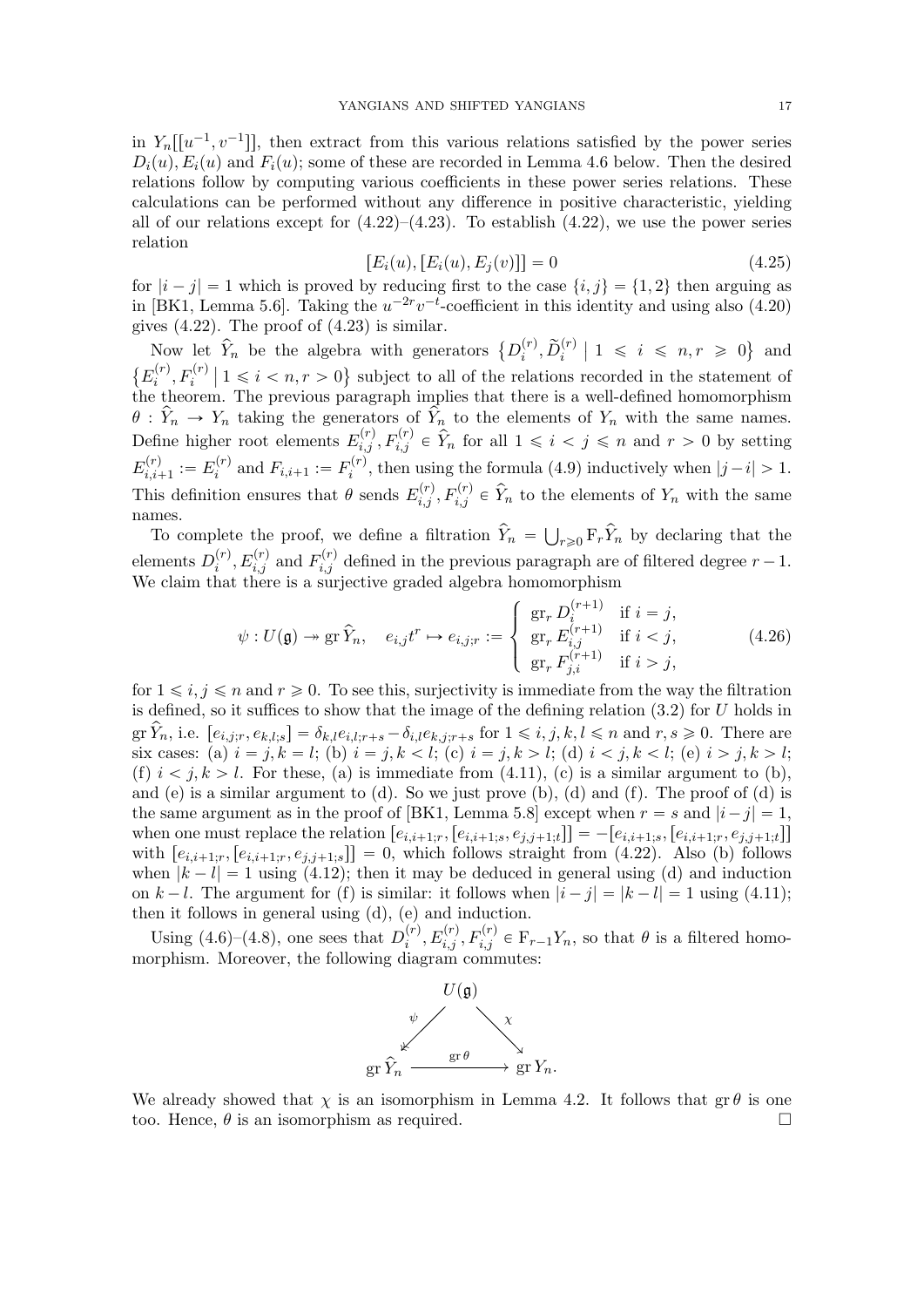Henceforth, we will *identify*  $U(\mathfrak{g})$  and gr  $Y_n$  via the isomorphism  $\chi$  from Lemma 4.2, i.e. we identify  $e_{i,j}t^r$  with  $gr_r T_{i,j}^{(r+1)}$ . The proof of Theorem 4.3 shows moreover that  $D_i^{(r+1)}$  $i_i^{(r+1)}, E_{i,j}^{(r+1)}$  and  $F_{i,j}^{(r+1)}$  all belong to  $F_rY_n$ , and under our identification we have that

$$
e_{i,j}t^r = \begin{cases} \operatorname{gr}_r D_i^{(r+1)} & \text{if } i = j, \\ \operatorname{gr}_r E_{i,j}^{(r+1)} & \text{if } i < j, \\ \operatorname{gr}_r F_{j,i}^{(r+1)} & \text{if } i > j. \end{cases}
$$
(4.27)

Using this and the PBW theorem for  $U(\mathfrak{g})$ , we obtain the following giving a PBW basis for  $Y_n$  in terms of the Drinfeld generators.

Theorem 4.5. Ordered monomials in the elements

$$
\left\{ D_i^{(r)} \mid 1 \le i \le n, r > 0 \right\} \cup \left\{ E_{i,j}^{(r)}, F_{i,j}^{(r)} \mid 1 \le i < j \le n, r > 0 \right\} \tag{4.28}
$$

taken in any fixed ordering form a basis for  $Y_n$ .

We will need the power series forms of some of the relations from Theorem 4.3. We record these and some consequences next.

**Lemma 4.6.** The following equalities hold in  $Y_n[[u^{-1}, v^{-1}]]$ :

$$
(u-v)[E_i(u), F_i(v)] = D_{i+1}(u)\tilde{D}_i(u) - D_{i+1}(v)\tilde{D}_i(v), \qquad (4.29)
$$

$$
(u-v)[E_i(u), E_i(v)] = (E_i(v) - E_i(u))^2,
$$
\n(4.30)

$$
(u-v)[E_i(u), D_i(v)] = D_i(v)(E_i(u) - E_i(v)),
$$
\n(4.31)

$$
(u-v)[E_i(u), \widetilde{D}_{i+1}(v)] = (E_i(u) - E_i(v))\widetilde{D}_{i+1}(v), \qquad (4.32)
$$

$$
(u-v)[E_i(u), \tilde{D}_i(v)] = (E_i(v) - E_i(u))\tilde{D}_i(v), \qquad (4.33)
$$

$$
(u-v)[E_i(u), D_{i+1}(v)] = D_{i+1}(v)(E_i(v) - E_i(u)).
$$
\n(4.34)

*Proof.* Equations  $(4.29)$ – $(4.32)$  were proven over  $\mathbb{C}$  in [BK1, Lemma 5.4]; the same proof works here. Then  $(4.33)-(4.34)$  follow from  $(4.31)-(4.32)$  using  $D_j(v)\tilde{D}_j(v) = 1$ .

**Corollary 4.7.** The following hold in  $Y_n[[u^{-1}]]$ :

$$
E_i(u-1)D_i(u) = D_i(u)E_i(u), \qquad \qquad \widetilde{D}_i(u)E_i(u-1) = E_i(u)\widetilde{D}_i(u), \qquad (4.35)
$$

$$
D_{i+1}(u)E_i(u) = E_i(i+1)D_{i+1}(u), \qquad E_i(u)\tilde{D}_{i+1}(u) = \tilde{D}_{i+1}(u)E_i(i+1). \tag{4.36}
$$

*Proof.* These follow from the identities in the previous lemma by specializing  $v$ . For example, to get the first relation in (4.35), set  $v := u + 1$  in (4.31), simplify, then replace u by  $u - 1$ .

**Lemma 4.8.** The following relations hold in  $Y_n[[u^{-1}, v^{-1}]]$  for all  $m \geq 0$ .

$$
(u-v)[E_i(u), (E_i(v) - E_i(u))^m] = m(E_i(v) - E_i(u))^{m+1},
$$
\n(4.37)

$$
(u-v)[E_i(u), D_i(v)(E_i(v) - E_i(u))^m] = (m-1)D_i(v)(E_i(v) - E_i(u))^{m+1},
$$
\n(4.38)

$$
(u-v)[E_i(u), D_{i+1}(v)(E_i(v) - E_i(u))^m] = (m+1)D_{i+1}(v)(E_i(v) - E_i(u))^{m+1},
$$
\n(4.39)

$$
(u-v)[E_i(u), D_{i+1}(v)(E_i(v)-E_i(u))^m \tilde{D}_i(v)] = (m+2)D_{i+1}(v)(E_i(v)-E_i(u))^{m+1} \tilde{D}_i(v).
$$
\n(4.40)

*Proof.* The relation  $(4.37)$  follows from  $(4.30)$  and the Leibniz rule. Then  $(4.38)–(4.40)$ follow from  $(4.37), (4.31), (4.33)$  and  $(4.34)$  using Leibniz again.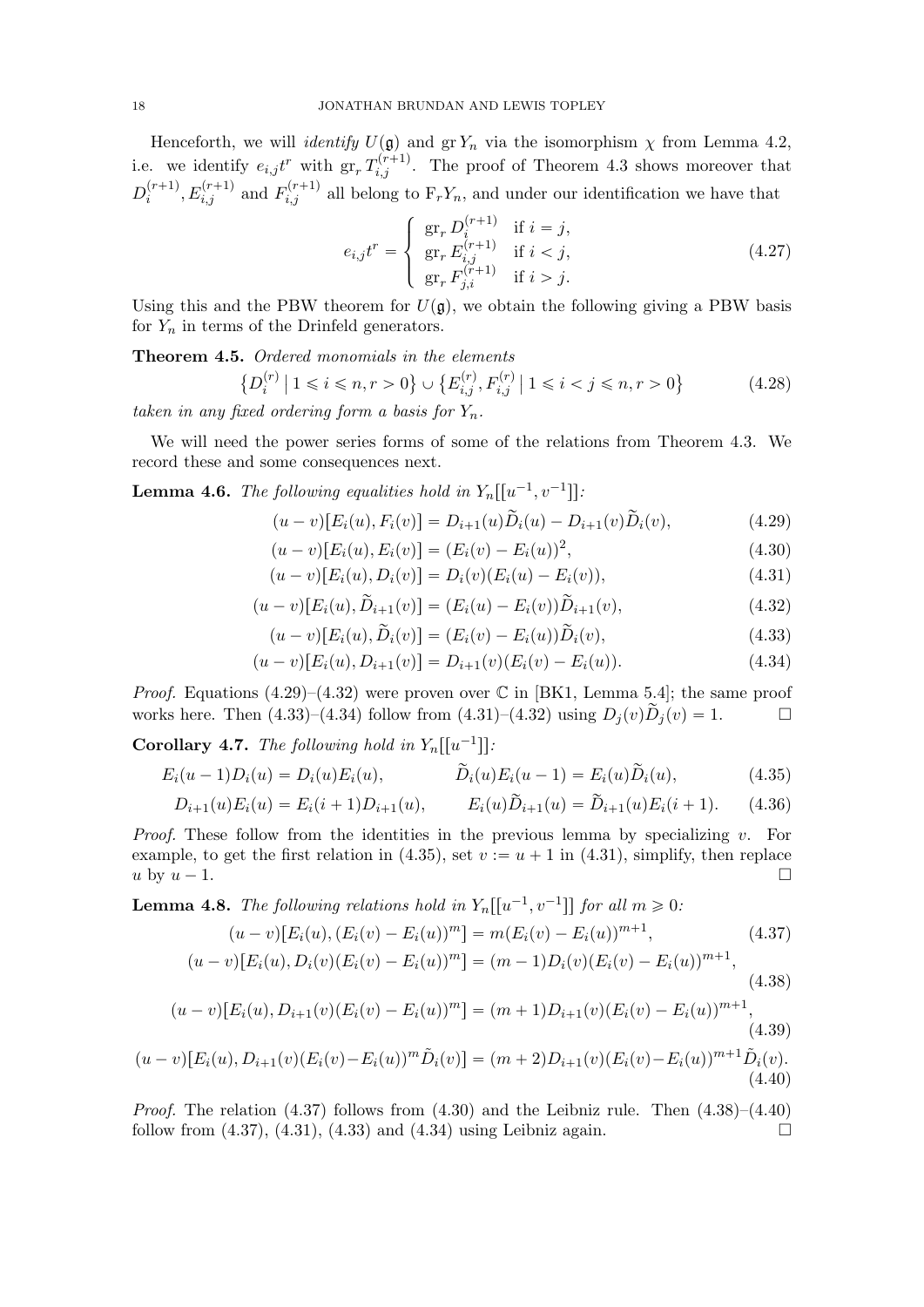The following relations are closely related to the ones in Lemma 4.8, but it is easier to prove them from scratch.

**Lemma 4.9.** For any  $i = 1, \ldots, n - 1, m \geq 0$  and  $r, s > 0$ , we have that

 $\overline{f}$ 

$$
\left[E_i^{(r)}, \sum_{\substack{s_1,\dots,s_m \ge r\\s_1+\dots+s_m=(m-1)(r-1)+s}} E_i^{(s_1)}\dots E_i^{(s_m)}\right] = m \sum_{\substack{s_1,\dots,s_{m+1} \ge r\\s_1+\dots+s_{m+1}=m(r-1)+s}} E_i^{(s_1)}\dots E_i^{(s_{m+1})},
$$
(4.41)

$$
\left[E_i^{(r)}, \sum_{\substack{s_1,\dots,s_m \le r-1\\s_1+\dots+s_m=(m-1)(r-1)+s}} E_i^{(s_1)} \cdots E_i^{(s_m)}\right] = -m \sum_{\substack{s_1,\dots,s_{m+1} \le r-1\\s_1+\dots+s_m+1=m(r-1)+s}} E_i^{(s_1)} \cdots E_i^{(s_{m+1})},
$$
(4.42)

$$
\left[E_i^{(r)}, \sum_{\substack{s_1,\ldots,s_m \ge r, t \ge 0 \\ s_1+\cdots+s_m+t=m(r-1)+s}} D_i^{(t)} E_i^{(s_1)} \cdots E_i^{(s_m)}\right] = (m-1) \sum_{\substack{s_1,\ldots,s_{m+1} \ge r, t \ge 0 \\ s_1+\cdots+s_{m+1}+t=(m+1)(r-1)+s}} D_i^{(t)} E_i^{(s_1)} \cdots E_i^{(s_{m+1})}, \quad (4.43)
$$

$$
\left[E_i^{(r)}, \sum_{\substack{s_1,\ldots,s_m \ge r, t \ge 0\\s_1+\cdots+s_m+t=m(r-1)+s}} D_{i+1}^{(t)} E_i^{(s_1)} \cdots E_i^{(s_m)}\right] = (m+1) \sum_{\substack{s_1,\ldots,s_{m+1} \ge r, t \ge 0\\s_1+\cdots+s_{m+1}+t=(m+1)(r-1)+s}} D_{i+1}^{(t)} E_i^{(s_1)} \cdots E_i^{(s_{m+1})},
$$
\n(4.44)

$$
\left[E_i^{(r)}, \sum_{\substack{s_1,\ldots,s_m \ge r, t \ge 0, u \ge 0\\s_1+\cdots+s_m+t+u=m(r-1)+s}} D_{i+1}^{(t)} E_i^{(s_1)} \cdots E_i^{(s_m)} \tilde{D}_i^{(u)}\right] = (m+2) \sum_{\substack{s_1,\ldots,s_{m+1} \ge r, t \ge 0, u \ge 0\\s_1+\cdots+s_{m+1}+t+u=(m+1)(r-1)+s}} D_i^{(t)} E_i^{(s_1)} \cdots E_i^{(s_{m+1})} \tilde{D}_i^{(u)}.
$$
\n(4.45)

*Proof.* For (4.42), we note in the summation on the left that  $s_1, \ldots, s_m \leq r - 1$  and  $s_1 + \cdots + s_m = (m-1)(r-1) + s$  implies that  $r-1 \geq s_1, \ldots, s_m \geq s > 0$ , so the expression makes sense. By (4.14), we have that

$$
[E_i^{(r)},E_i^{(s_k)}] = - \sum\limits_{\substack{s'_k,s''_k \leq r-1 \\ s'_k+s''_k = s_k + r-1}} E_i^{(s'_k)} E_i^{(s''_k)}
$$

for  $0 < s_k \leq r - 1$ . Using this and the Leibniz rule, we deduce that the left hand side of  $(4.42)$  equals

$$
-\sum_{k=1}^{m} \sum_{\substack{s_1,\ldots,s_m \leq r-1\\s_1+\cdots+s_m=(m-1)(r-1)+s}} \sum_{\substack{s'_k,s''_k \leq r-1\\s'_k+s''_k = s_k+r-1}} E_i^{(s_1)}\cdots E_i^{(s_{k-1})} E_i^{(s'_k)} E_i^{(s''_k)} E_i^{(s_{k+1})} \cdots E_i^{(s_m)}
$$
  

$$
= -\sum_{k=1}^{m} \sum_{\substack{s_1,\ldots,s_{m+1} \leq r-1\\s_1+\cdots+s_{m+1}=m(r-1)+s}} E_i^{(s_1)}\cdots E_i^{(s_{m+1})},
$$

which gives the right hand side of  $(4.42)$ . The proof of  $(4.41)$  is similar. Then  $(4.43)$ – $(4.44)$ follow from  $(4.12)$  and  $(4.41)$  with one more application of Leibniz. Finally  $(4.45)$  follows similarly from (4.44) together with

$$
\left[E_i^{(r)}, \tilde{D}_i^{(s)}\right] = \sum_{t=0}^{s-1} E_i^{(r+s-1-t)} \tilde{D}_i^{(t)}.
$$
\n(4.46)

This may be deduced from (4.33) by dividing by  $(u - v)$  then equating coefficients in exactly the manner explained in the paragraph following  $[BK1, (5.23)].$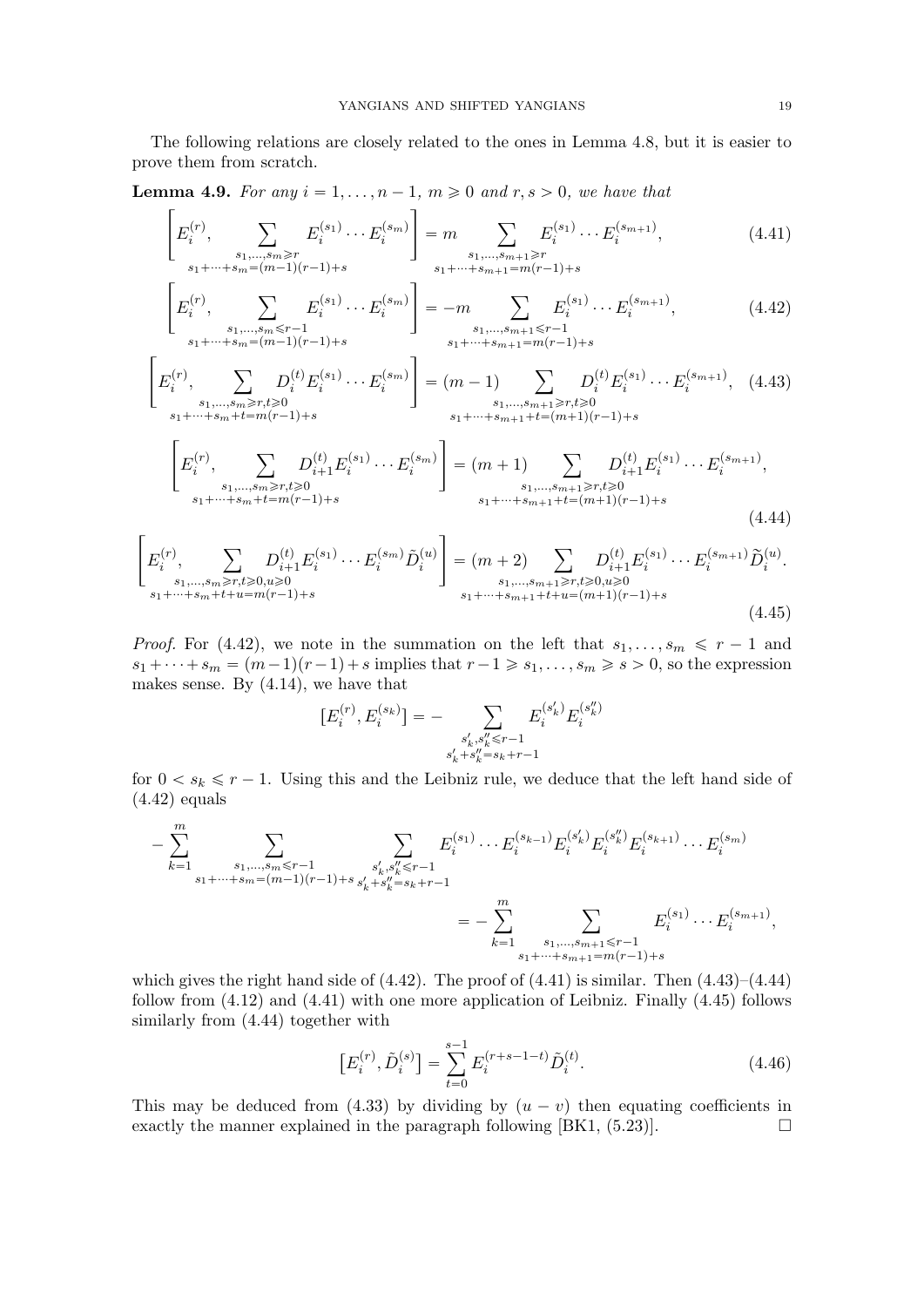The relations in the next lemma involve the expressions

$$
D_{i\downarrow m}(u) := D_i(u)D_i(u-1)\cdots D_i(u-m+1),\tag{4.47}
$$

$$
D_{i\uparrow m}(u) := D_i(u)D_i(u+1)\cdots D_i(u+m-1). \tag{4.48}
$$

In view of (4.10), the order of the products on the right hand sides here is irrelevant.

**Lemma 4.10.** The following relations hold for all  $m \geq 1$ :

$$
(u-v)[D_{i\downarrow m}(u), E_i(v)] = mD_{i\downarrow m}(u)(E_i(v) - E_i(u)), \qquad (4.49)
$$

$$
(u-v)[D_{i\uparrow m}(u), E_{i-1}(v)] = mD_{i\uparrow m}(u)(E_{i-1}(u) - E_{i-1}(v)). \tag{4.50}
$$

Proof. For (4.49), we actually prove it in the following equivalent form:

$$
(u - v - m)D_{i\downarrow m}(u)E_i(v) = (u - v)E_i(v)D_{i\downarrow m}(u) - mD_{i\downarrow m}(u)E_i(u). \tag{4.51}
$$

This follows when  $m = 1$  from (4.31). To prove (4.51) in general, proceed by induction: given (4.51) for some  $m \ge 1$ , multiply both sides on the left by  $(u - v - m - 1)D_i(u - m)$ then simplify using the  $m = 1$  case already proved plus (4.35) to obtain the analogous formula with m replaced by  $m + 1$ .

The proof of (4.50) is similar. One actually shows equivalently that

$$
(u - v + m)D_{i\uparrow m}(u)E_{i-1}(v) = (u - v)E_{i-1}(v)D_{i\uparrow m}(u) + mD_{i\uparrow m}(u)E_{i-1}(u). \tag{4.52}
$$

This follows when  $m = 1$  from (4.34), then the general case follows by a similar induction to the previous paragraph.

For our final relations, we let

$$
H_i(u) = \sum_{r \ge 0} H_i^{(r)} u^{-r} := -D_{i+1}(u) \tilde{D}_i(u)
$$
\n(4.53)

assuming  $1 \leq i < n$ . In particular,  $H_i^{(0)} = -1$ . It is straightforward to see from (4.27) that  $H_i^{(r+1)}$  $i^{(r+1)} \in \mathbb{F}_r Y_n$  and

$$
\operatorname{gr}_r H_i^{(r+1)} = e_{i,i}t^r - e_{i+1,i+1}t^r. \tag{4.54}
$$

Note also by Corollary 4.7 that

$$
H_i(u)E_i(u-1) = E_i(u+1)H_i(u).
$$
\n(4.55)

**Lemma 4.11.** The following relations hold in  $Y_n[[u^{-1}, v^{-1}]]$ :

$$
(u-v-1)[Hi(u), Ei(v)] = 2Hi(u)(Ei(u-1) - Ei(v)), \qquad (4.56)
$$

$$
(u - v + 1)[Hi(u), Ei(v)] = 2(Ei(u + 1) - Ei(v))Hi(u),
$$
\n(4.57)

$$
(u-v)[H_{i-1}(u), E_i(v)] = -H_{i-1}(u)(E_i(u) - E_i(v)), \qquad (4.58)
$$

$$
(u-v-1)[H_{i-1}(u), E_i(v)] = -(E_i(u-1) - E_i(v))H_{i-1}(u), \qquad (4.59)
$$

$$
(u-v)[H_{i+1}(u), E_i(v)] = -(E_i(u) - E_i(v))H_{i+1}(u),
$$
\n(4.60)

$$
(u-v+1)[H_{i+1}(u), E_i(v)] = -H_{i+1}(u)(E_i(u+1) - E_i(v)).
$$
\n(4.61)

Proof. We just go through  $(4.58)$ ,  $(4.61)$  and  $(4.56)$ , since the other three are similar. The identity (4.58) follows easily from (4.31) and Leibniz, using that  $\widetilde{D}_{i-1}(v)$  commutes with  $E_i(u)$  by (4.10). For (4.61), we have by (4.32) that

$$
(u - v - 1)E_i(u)\widetilde{D}_{i+1}(v) = (u - v)\widetilde{D}_{i+1}(v)E_i(u) - E_i(v)\widetilde{D}_{i+1}(v).
$$

Using also (4.36) gives that

$$
(u - v - 1)[E_i(u), \widetilde{D}_{i+1}(v)] = \widetilde{D}_{i+1}(v)E_i(u) - \widetilde{D}_{i+1}(v)E_i(v + 1).
$$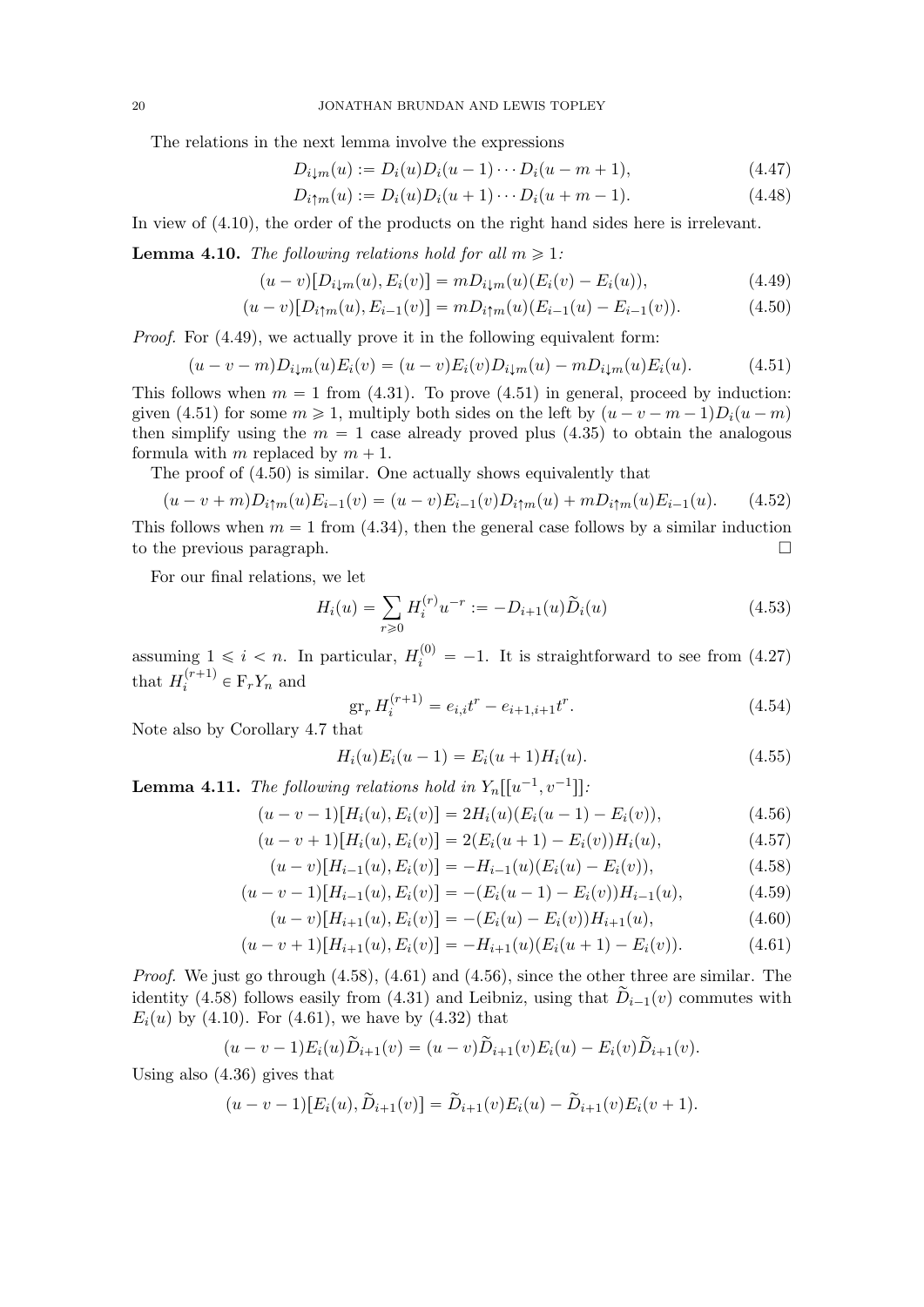Now multiply by  $D_{i+2}(v)$  (which commutes with  $E_i(u)$ ) then interchange u and v to get the conclusion. Finally, for  $(4.56)$ , we have by  $(4.40)$  that

$$
(u-v)[E_i(u), D_{i+1}(v)\tilde{D}_i(v)] = 2D_{i+1}(v)(E_i(v) - E_i(u))\tilde{D}_i(v).
$$
 (4.62)

From (4.33), we have that

$$
(u-v+1)E_i(u)\widetilde{D}_i(v)=(u-v)\widetilde{D}_i(v)E_i(u)+\widetilde{D}_i(v)E_i(v-1).
$$

Then we multiply (4.62) by  $(u - v + 1)$  and use these identities plus (4.35) to obtain

$$
(u-v)(u-v+1)[E_i(u),H_i(v)]=2(u-v)H_i(v)(E_i(v-1)-E_i(u)).
$$

Dividing through by  $(u - v)$  and interchanging u and v gives the result.

**Corollary 4.12.** The following hold in  $Y_n[[u^{-1}, v^{-1}]]$ :

$$
(u-v)[H_i(u), E_i(v)] = -H_i(u)E_i(v) - E_i(v)H_i(u) + 2H_i(u)E_i(u-1), \quad (4.63)
$$

$$
(u-v)\Big[H_{i-1}(u+\frac{1}{2}), E_i(v)\Big] = \frac{1}{2}\Big(H_{i-1}(u+\frac{1}{2})E_i(v) + E_i(v)H_{i-1}(u+\frac{1}{2})\Big)
$$

$$
-\frac{1}{2}\left(H_{i-1}\left(u+\frac{1}{2}\right)E_i\left(u+\frac{1}{2}\right)+E_i\left(u-\frac{1}{2}\right)H_{i-1}\left(u+\frac{1}{2}\right)\right), (4.64)
$$

$$
(u-v)\Big[H_{i+1}\big(u-\frac{1}{2}\big),E_i(v)\Big] = \frac{1}{2}\Big(H_{i+1}\big(u-\frac{1}{2}\big)E_i(v) + E_i(v)H_{i+1}\big(u-\frac{1}{2}\big)\Big) - \frac{1}{2}\Big(H_{i+1}\big(u-\frac{1}{2}\big)E_i\big(u+\frac{1}{2}\big) + E_i\big(u-\frac{1}{2}\big)H_{i+1}\big(u-\frac{1}{2}\big)\Big), \quad (4.65)
$$

assuming that char  $k \neq 2$  for the last two (so that  $\frac{1}{2}$  makes sense).

*Proof.* When char  $k \neq 2$ , these follow by averaging the corresponding pairs identities from Lemma 4.11, e.g. (4.64) is  $((4.58)+(4.59))/2$  with u replaced by  $u + \frac{1}{2}$  $\frac{1}{2}$ . For  $(4.63)$ , one also needs to use (4.55). To establish (4.63) when char  $k = 2$ , we observe by (4.56) that  $[H_i^{(r)}]$  $\mathcal{E}_i^{(r)}$ ,  $E_i^{(s)}$  = 0 for all  $r, s > 0$ , which easily implies the desired identity.

4.4. The modular shifted Yangian. Pick a shift matrix  $\sigma$  as in §3.1. The *shifted Yangian* is the subalgebra  $Y_n(\sigma) \subseteq Y_n$  generated by the following elements:

$$
\left\{ D_i^{(r)} \mid 1 \leq i \leq n, r > 0 \right\} \cup \left\{ E_i^{(r)}, F_i^{(s)} \mid 1 \leq i < n, r > s_{i,i+1}, s > s_{i+1,i} \right\} \tag{4.66}
$$

Notice that when  $\sigma$  is the zero matrix we have  $Y_n(\sigma) = Y_n$ . Neither the PBW basis nor the centre of  $Y_n(\sigma)$  can be described without introducing higher root elements, however the elements  $E_{i,j}^{(r)} \in Y_n$  do not lie in the subalgebra  $Y_n(\sigma)$  for a general shift matrix. Instead, following  $[\overline{\text{BK2}}, (2.18)–(2.19)]$ , we recursively define

$$
{}^{\sigma}E_{i,j}^{(r)} := \left[ {}^{\sigma}E_{i,j-1}^{(r-s_{j-1,j})}, E_{j-1}^{(s_{j-1,j}+1)} \right], \qquad {}^{\sigma}F_{i,j}^{(s)} := \left[ F_{j-1}^{(s_{j,j-1}+1)}, {}^{\sigma}F_{i,j-1}^{(s-s_{j,j-1})} \right] \qquad (4.67)
$$

for  $1 \leq i \leq j \leq n$  and  $r > s_{i,j}, s > s_{j,i}$ . As always, the filtration on  $Y_n$  induces a filtration on its subalgebra  $Y_n(\sigma)$  so that  $gr Y_n(\sigma) \hookrightarrow gr Y_n$ .

**Lemma 4.13.** For any shift matrix  $\sigma$ ,  $1 \leq i < j \leq n$ , and  $r \geq s_{i,j}$ ,  $s \geq s_{j,i}$ , we have that  ${}^{\sigma}E_{i,j}^{(r+1)} \in \mathrm{F}_rY_n$  and  ${}^{\sigma}F_{i,j}^{(s+1)} \in \mathrm{F}_sY_n$ . Moreover, recalling that  $\mathrm{gr}\,Y_n$  is identified with  $U(\mathfrak{g})$ , we have that

$$
gr_r \, {}^{\sigma}\!E_{i,j}^{(r+1)} = e_{i,j}t^r, \qquad \qquad gr_s \, {}^{\sigma}\!F_{i,j}^{(s+1)} = e_{j,i}t^s. \qquad (4.68)
$$

Hence,  $gr Y_n(\sigma)$  is identified with the subalgebra  $U(\mathfrak{g}_{\sigma})$  of  $U(\mathfrak{g})$ .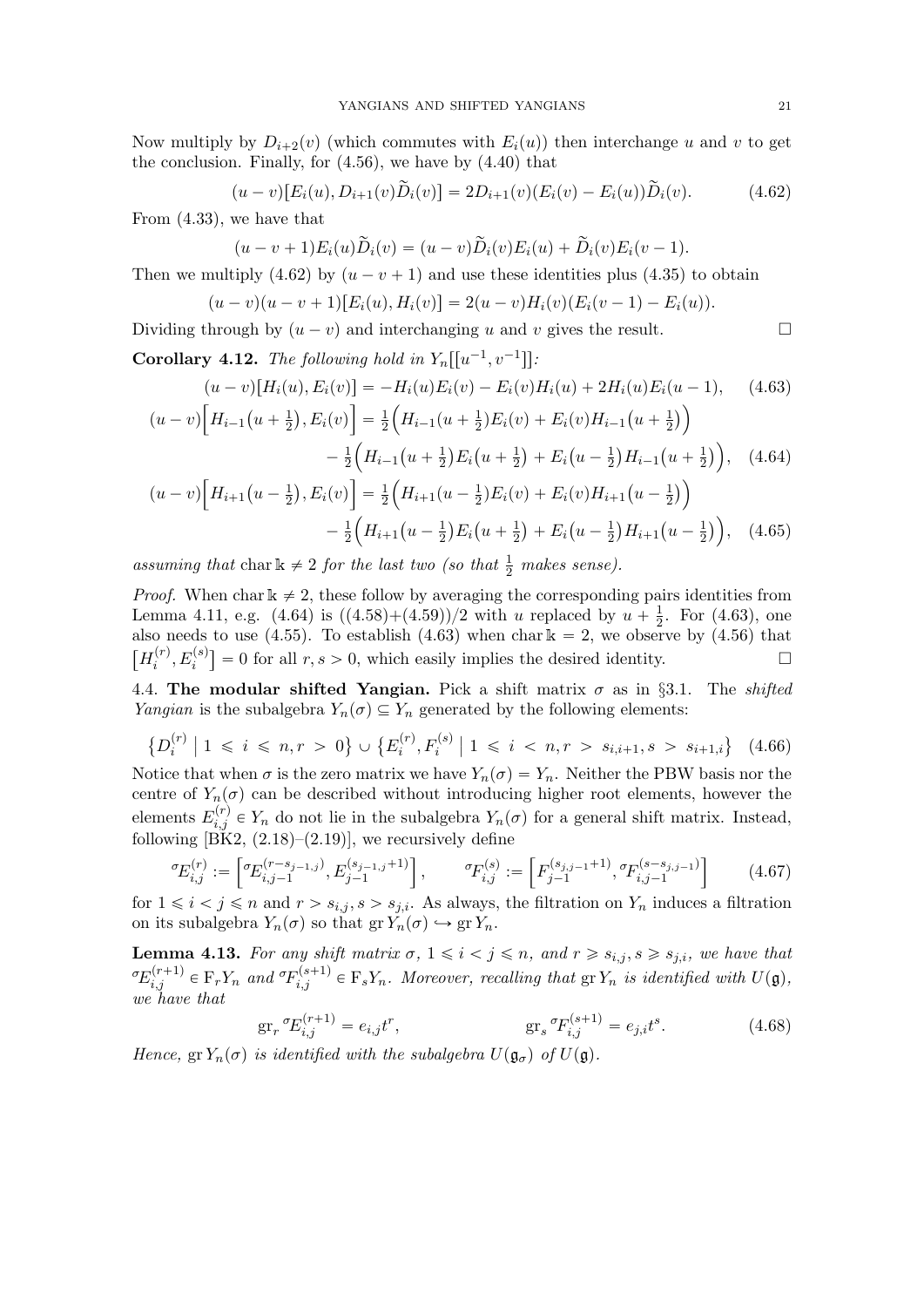*Proof.* We just prove the statements about  ${}^{\sigma}E_{i,j}^{(r+1)}$ . When  $j = i+1$  the result is immediate from (4.27). To deduce it in general, we proceed by induction on  $j - i$ . For the induction step,  ${}^{\circ}E_{i,j}^{(r+1)} = \left[ {}^{\circ}E_{i,j-1}^{(r+1-s_{j-1,j})} \right]$  $\iota_{i,j-1}^{(r+1-s_{j-1,j})},E_{j-1}^{(s_{j-1,j}+1)}$ so by induction it lies in  $F_{r-s,j-1,j}$ + $s_{j-1,j}$ Y<sub>n</sub> as required. Moreover, by induction again, its image in the associated graded algebra is

$$
\left[e_{i,j-1}t^{r-s_{j-1,j}},e_{j-1,j}t^{s_{j-1,j}}\right]=e_{i,j}t^r
$$

using  $(3.2)$ .

From this and the PBW theorem for  $U(\mathfrak{g}_{\sigma})$ , we also get the following PBW theorem for  $Y_n(\sigma)$ :

## Theorem 4.14. Ordered monomials in the elements

$$
\{D_i^{(r)} \mid 1 \leq i \leq n, r > 0\} \cup \{ {}^{\sigma}\!E_{i,j}^{(r)}, {}^{\sigma}\!F_{i,j}^{(s)} \mid 1 \leq i < j \leq n, r > s_{i,j}, s > s_{j,i}\} \tag{4.69}
$$
\ntaken in any fixed ordering form a basis for  $Y_n(\sigma)$ .

We have defined  $Y_n(\sigma)$  as a subalgebra of  $Y_n$ . It can also be defined by generators and relations: the following theorem shows that it has its own Drinfeld presentation.

**Theorem 4.15.** The shifted Yangian  $Y_n(\sigma)$  is generated by the elements (4.66) subject to the relations  $(4.10)$ – $(4.23)$ , interpreting "admissible i, j, r, s, t" so that the left hand sides of these relations only involve generators of  $Y_n(\sigma)$ .

*Proof.* Let  $\hat{Y}_n(\sigma)$  be the algebra defined by these generators and relations. Since all of the relations hold in  $Y_n(\sigma)$ , there is a homomorphism  $\theta$  :  $\hat{Y}_n(\sigma) \rightarrow Y_n(\sigma)$  taking the generators to the elements of  $Y_n(\sigma)$  with the same name. Introduce higher root elements  ${}^{\sigma}E_{i,j}^{(r)}$  and  ${}^{\sigma}F_{i,j}^{(r)}$  in  $\widehat{Y}_n(\sigma)$  by repeating (4.67), so that  $\theta$  takes these to the elements of  $Y_n(\sigma)$  the same name too. Then define a filtration on  $\widehat{Y}_n(\sigma)$  by placing  $D_i^{(r)}$  $\sigma_{i,j}^{(r)},{}^{\sigma}E_{i,j}^{(r)}$  and  ${}^{\sigma}F_{i,j}^{(r)}$  into filtered degree  $r-1$ . Arguing in the same way as the paragraph following (4.26), we see that there is a surjective graded algebra homomorphism

$$
\psi: U(\mathfrak{g}_{\sigma}) \to \operatorname{gr} \widehat{Y}_n(\sigma), \quad e_{i,j}t^r \mapsto \left\{ \begin{array}{ll} \operatorname{gr}_r D_i^{(r+1)} & \text{if } i = j, \\ \operatorname{gr}_r E_{i,j}^{(r+1)} & \text{if } i < j, \\ \operatorname{gr}_r F_{j,i}^{(r+1)} & \text{if } i > j, \end{array} \right.
$$

for  $1 \leq i, j \leq n$  and  $r \geq s_{i,j}$ . Finally, we observe that  $\theta$  is filtered, and

$$
(\text{gr}\,\theta) \circ \psi : U(\mathfrak{g}_{\sigma}) \to \text{gr}\, Y_n(\sigma)
$$

is the identity by Lemma 4.13. This implies that  $\operatorname{gr} \theta$  is an isomorphism, hence, so is  $\theta$ .  $\Box$ 

4.5. Automorphisms. In the next section, we will also need to exploit various automorphisms/isomorphisms of Yangians and shifted Yangians. We briefly list the ones that we need below. In all cases, existence follows easily from the defining relations; see also [BK1,  $\S2$  and [BK2,  $(2.16)$ – $(2.17)$ ].

- (1) ("Translation") For  $c \in \mathbb{k}$ , there is an automorphism  $\eta_c : Y_n \to Y_n$  defined from  $\eta_c(T_{i,j}(u)) = T_{i,j} (u-c), \text{ i.e. } \eta_c(T_{i,j}^{(r)}) = \sum_{s=1}^r \binom{r-1}{r-s}$  $_{r-s}^{r-1}$ ) $c^{r-s}T_{i,j}^{(s)}$ . In terms of Drinfeld generators,  $\eta_c$  sends  $D_i(u) \mapsto D_i(u - c), E_{i,j}(u) \mapsto E_{i,j}(u - c)$  and  $F_{i,j}(u) \mapsto$  $F_{i,j}(u-c)$ , from which one sees that  $\eta_c$  does not leave  $Y_n(\sigma)$  invariant in general.
- (2) ("Multiplication by a power series") For any power series  $f(u) \in 1 + u^{-1}\mathbb{k}[[u^{-1}]],$ there is an automorphism  $\mu_f: Y_n \to Y_n$  defined from  $\mu_f(T_{i,j}(u)) = f(u)T_{i,j}(u)$ , i.e.  $\mu_f(T_{i,j}^{(r)}) = \sum_{s=0}^r a_s T_{i,j}^{(r-s)}$  if  $f(u) = \sum_{s\geqslant 0} a_s u^{-s}$ . On Drinfeld generators, we have that  $\mu_f(D_i(u)) = f(u)D_i(u), \mu_f(E_i(u)) = E_i(u)$  and  $\mu_f(F_i(u)) = F_i(u)$ . So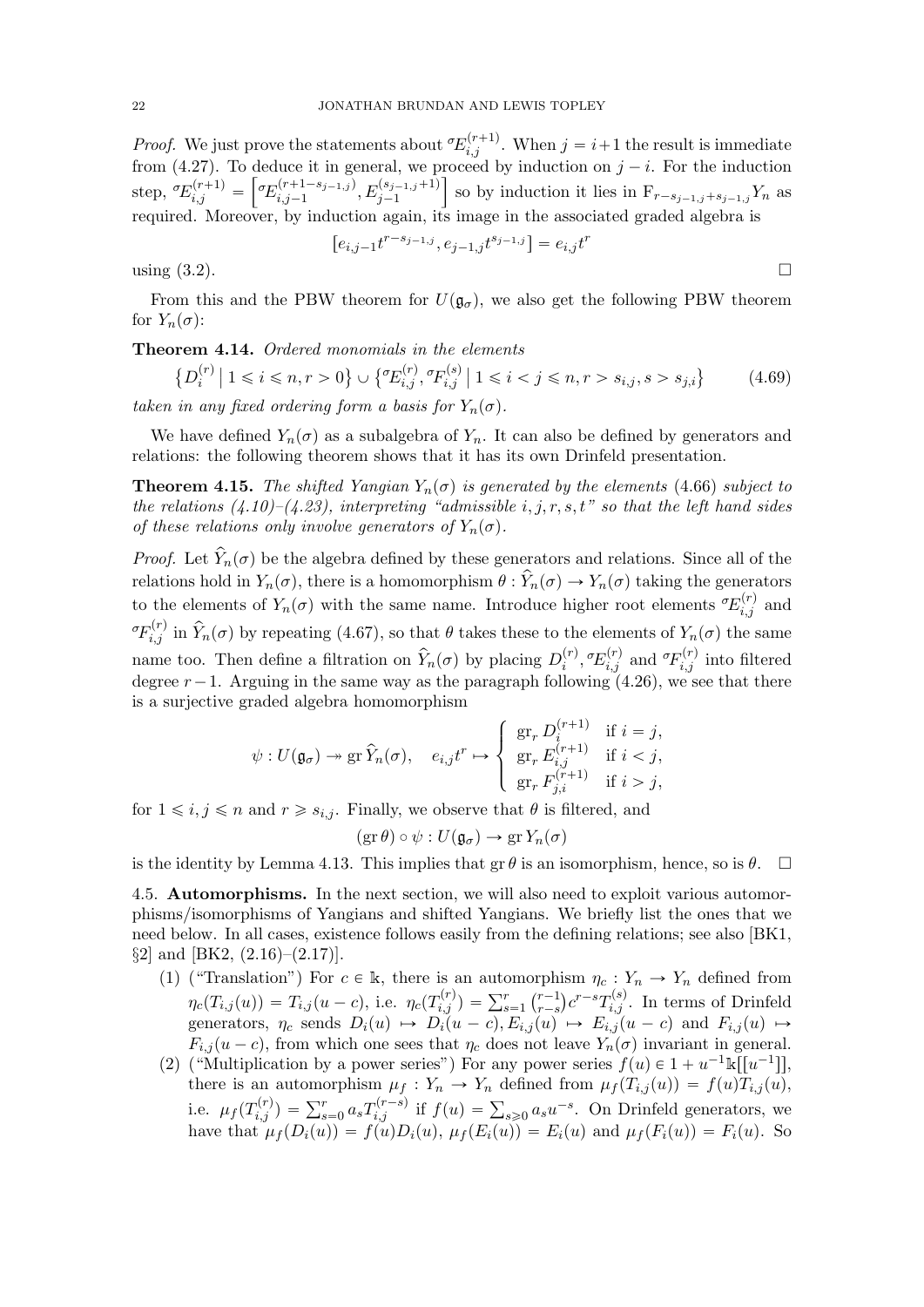this time  $\mu_f$  restricts to an automorphism of each shifted Yangian  $Y_n(\sigma)$  fixing the off-diagonal generators (4.67).

- (3) ("Transposition") Let  $\tau : Y_n \to Y_n$  be the anti-automorphism defined by  $\tau(T_{i,j}^{(r)}) :=$  $T_{j,i}^{(r)}$  or, on Drinfeld generators,  $\tau(D_i^{(r)})$  $\binom{r}{i} = D_i^{(r)}$  $\tilde{f}_i^{(r)}, \tau(E_{i,j}^{(r)}) \ = \ F_{i,j}^{(r)}, \tau(F_{i,j}^{(r)}) \ = \ E_{i,j}^{(r)}.$ This restricts to define an anti-isomorphism  $\tau : Y_n(\sigma) \to Y_n(\sigma^T)$  between shifted Yangians, where  $\sigma^T$  is the transposed shift matrix.
- (4) ("Change of shift matrix") Suppose that  $\sigma$  is a shift matrix as usual and  $\dot{\sigma} =$  $(s_{i,j})_{1 \leq i,j \leq n}$  is another shift matrix satisfying  $s_{i,i+1} + s_{i+1,i} = s_{i,i+1} + s_{i+1,i}$  for all  $1 \leq i \leq n$ . Then, as a consequence of Theorem 4.15, there is an isomorphism  $\iota: Y_n(\sigma) \longrightarrow Y_n(\dot{\sigma}), D_i^{(r)}$  $D_i^{(r)} \mapsto D_i^{(r)}$  $\sigma_{ij}^{(r)}$ ,  $\sigma_{E_{i,j}}^{(r)} \mapsto \sigma_{E_{i,j}}^{(r-s_{i,j}+s_{i,j})}$ ,  $\sigma_{F_{i,j}}^{(r)} \mapsto \sigma_{F_{i,j}}^{(r-s_{j,i}+s_{j,i})}$ .
- (5) ("Permutation") For each  $w \in \mathfrak{S}_n$ , there is an automorphism  $w : Y_n \to Y_n$  sending  $T_{i,j}^{(r)} \mapsto T_{w(i)}^{(r)}$  $w_{w(i),w(j)}^{(r)}$ . This is clear from the RTT presentation. It does not leave the subalgebra  $Y_n(\sigma)$  invariant in general.

**Lemma 4.16.** For any  $1 \leq i \leq j \leq n$ , the permutation automorphism of  $Y_n$  defined by the transposition  $(i + 1 j)$  maps  $E_i(u) \rightarrow E_{i,j}(u)$  and  $F_i(u) \rightarrow F_{i,j}(u)$ .

*Proof.* Since  $E_i(u) = E_{i,i+1}(u)$  and  $F_i(u) = F_{i,i+1}(u)$ , this follows from (4.6)–(4.8).  $\Box$ 

5. CENTRES OF  $Y_n$  AND  $Y_n(\sigma)$ 

In this section, we describe the centre of the modular shifted Yangian, giving precise formulas for the generators. Unlike the previous section, most of the results presented here are not analogues of statements regarding the shifted Yangian defined over the complex numbers.

5.1. Harish–Chandra centre. We define a power series by the rule

$$
C(u) = \sum_{r\geq 0} C^{(r)} u^{-r} := D_1(u) D_2(u-1) \cdots D_n(u-n+1) \in Y_n[[u^{-1}]].
$$
 (5.1)

The algebra generated by the coefficients  $\{C^{(r)} \mid r > 0\}$  will be denoted  $Z_{HC}(Y_n)$ . We call it the Harish-Chandra centre of  $Y_n$ . The following theorem shows that the associated graded algebra gr $Z_{HC}(Y_n)$  is identified with  $k[z_r | r \geq 0] \subseteq Z(\mathfrak{g})$ .

**Theorem 5.1.** The elements  $C^{(r)}$  lie in the centre of  $Y_n$ . Furthermore, we have that  $C^{(r+1)} \in \mathcal{F}_r Y_n$  and

$$
\operatorname{gr}_r C^{(r+1)} = z_r \in U(\mathfrak{g}).\tag{5.2}
$$

Hence,  $C^{(1)}$ ,  $C^{(2)}$ ,  $C^{(3)}$ , ... are algebraically independent.

*Proof.* To prove that  $C^{(r)}$  is central, using (4.10) and the anti-automorphism  $\tau$  from §4.5, we are reduced to checking that  $[E_i^{(r)}]$  $[i^{(r)}, C^{(s)}] = 0$  for all  $i, r, s$ . This can be proven in the same manner as [BK1, Theorem  $7.\overline{2}$ ] using the power series relations (4.31) and (4.34). The second claim is noted in the proof of [BK1, Theorem 7.2]. It can also be deduced using Lemma 2.5, taking  $A_{II} := Y_n$  and  $X_i^{(r)}$  $i_i^{(r)} := D_i^{(r)}$  $i_i^{(r)}$  so that  $d_r = r - 1$  for  $r > 0$ , and noting that every  $r > 1$  is optimal in this situation by Lemma 2.3 with  $m = 1$ . The final assertion follows because  $z_0, z_1, \ldots$  are algebraically independent in gr $Y_n$ .

Notice also that  $Z_{HC}(Y_n) \subseteq Z(Y_n(\sigma))$  for any choice of shift matrix and so we may also denote it  $Z_{HC}(Y_n(\sigma))$  and call it the Harish-Chandra centre of  $Y_n(\sigma)$ .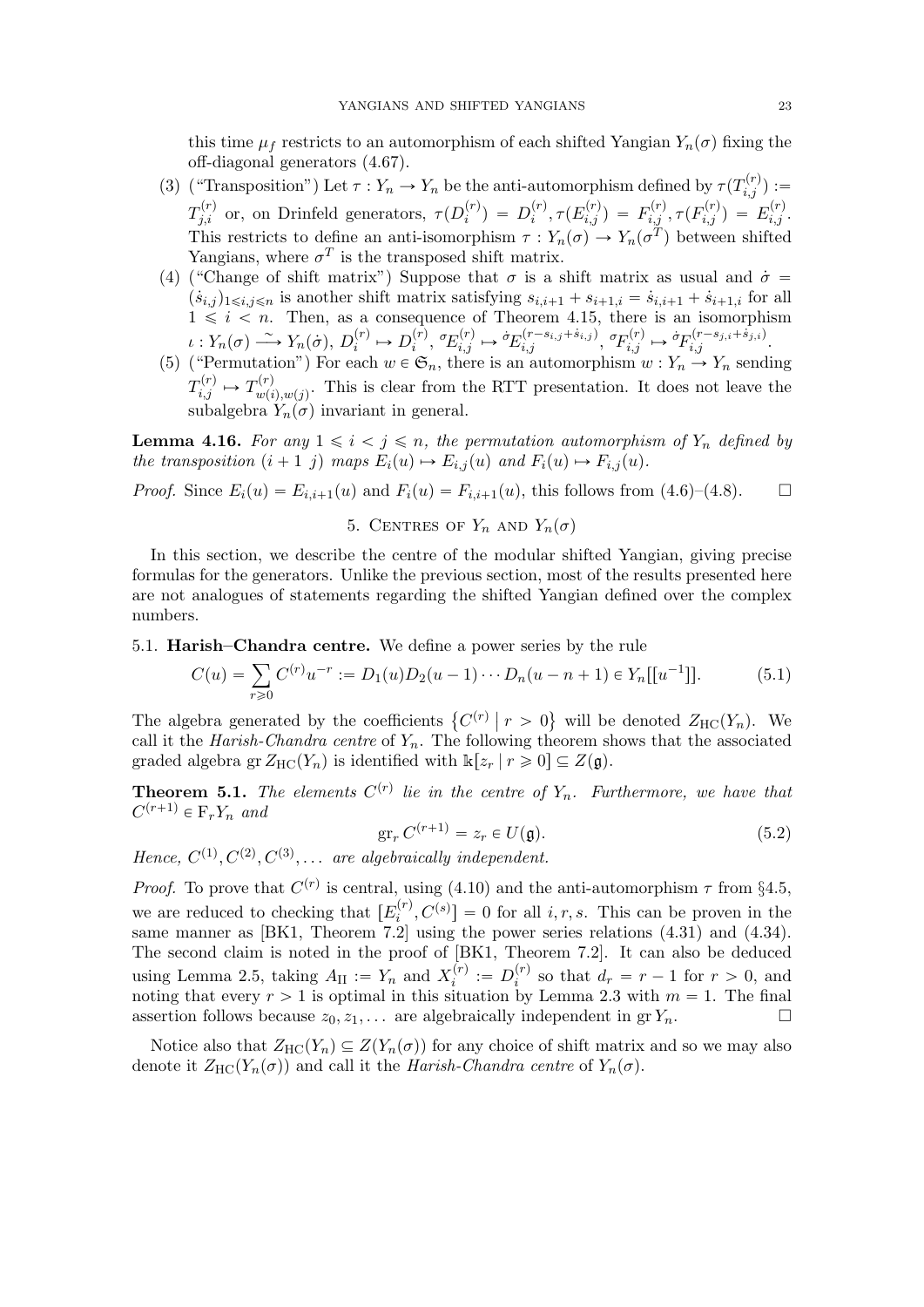5.2. Off-diagonal p-central elements. We are ready to exhibit our first p-central elements. In this subsection, we investigate the ones that lie in the "root subalgebras"  $Y_{i,j}^{\pm} \subset Y_n$  for  $1 \leq i \leq j \leq n$ , that is, the subalgebras generated by  $\{E_{i,j}^{(r)}\}$  $\binom{r}{i,j}$  |  $r > 0$ } and  $\{F_{i,i}^{(r)}\}$  $\hat{f}_{i,j}^{(r)}$  |  $r > 0$ }, respectively. In fact, we will give two different expressions for central elements in  $Y_{i,j}^{\pm}$  in the first two lemmas. The first of these involving power series produces more complicated central elements, but this form often seems to be useful in practice.

**Lemma 5.2.** For  $1 \leq i \leq j \leq n$ , all coefficients in the power series  $(E_{i,j}(u))^p$  and  $(F_{i,j}(u))^p$  belong to  $Z(Y_n)$ .

*Proof.* Using Lemma 4.16 plus the anti-automorphism  $\tau$ , the proof of this reduces to checking that the coefficients of  $(E_i(u))^p$  are central in  $Y_n$  for each  $i = 1, ..., n - 1$ . To prove this, using Lemma 1.2, it suffices to establish the following identities in  $Y_n[[u^{-1}, v^{-1}]]$ for all admissible  $j$ :

$$
(\text{ad } E_i(u))^p(E_j(v)) = 0,
$$
\n(5.3)

$$
(\text{ad } E_i(u))^p(D_j(v)) = 0,
$$
\n(5.4)

$$
(\text{ad } E_i(u))^p(F_j(v)) = 0. \tag{5.5}
$$

In this paragraph we check (5.3). To show that  $[E_i(u)^p, E_i(v)] = 0$ , we use (4.30) and (4.37) repeatedly:

$$
(u-v)^p(\text{ad }E_i(u))^{p-1}([E_i(u), E_i(v)]) = (u-v)^{p-1}(\text{ad }E_i(u))^{p-1}((E_i(v) - E_i(u))^2)
$$
  
=  $(u-v)^{p-2}(\text{ad }E_i(u))^{p-2}(2(E_i(v) - E_i(u))^3)$   
=  $\cdots = p!(E_i(v) - E_i(u))^{p+1} = 0.$ 

Dividing by  $(u - v)^p$  (which we may do since  $Y_n[[u^{-1}, v^{-1}]][u, v]$  has no zero divisors) gives the desired identity. To see that  $(\text{ad } E_i(u))^p (E_j(v)) = 0$  when  $|i - j| = 1$ , we actually already have that  $(\text{ad } E_i(u))^2 (E_j(v)) = 0$  by (4.25). When  $|i - j| > 1$ , the identity is clear because  $[E_i(u), E_j(v)] = 0$  by (4.18).

For (5.4), it is immediate from (4.12) if  $j < i$  or  $j > i + 1$ . For the case  $j = i$ , we have by (4.31) and (4.38) with  $k = 1$  that  $(u - v)^2 (ad E_i(u))^2 (D_i(v)) = 0$ . Hence, on dividing by  $(u - v)^2$ , we get that  $(\text{ad } E_i(u))^p(D_i(v)) = 0$ . Finally, when  $j = i + 1$ , we use (4.34) and (4.39) repeatedly:

$$
(u-v)^p(\text{ad }E_i(u))^p(D_{i+1}(v)) = (u-v)^{p-1}(\text{ad }E_i(u))^{p-1}(D_{i+1}(v)(E_i(v) - E_i(u)))
$$
  
=  $(u-v)^{p-2}(\text{ad }E_i(u))^{p-2}(2(E_i(v) - E_i(u))^2)$   
=  $\cdots = p!(E_i(v) - E_i(u))^p = 0.$ 

Dividing by  $(u - v)^p$  completes the proof of (5.4).

Finally, for (5.5), it follows when  $i \neq j$  immediately from (4.11). When  $i = j$ , we observe using (4.40) repeatedly that

$$
(u-v)^{p-1}(\text{ad } E_i(u))^{p-1}(D_{i+1}(v)\widetilde{D}_i(v))
$$
  
=  $(u-v)^{p-2}(\text{ad } E_i(u))^{p-2}(2D_{i+1}(v)(E_i(v) - E_i(u))\widetilde{D}_i(v))$   
=  $\cdots = p!D_{i+1}(v)(E_i(v) - E_i(u))^{p-1}\widetilde{D}_i(v) = 0.$ 

Hence,  $(\text{ad } E_i(u))^{p-1}(D_{i+1}(v)\tilde{D}_i(v)) = 0$ . We can also set  $v = u$  in this identity to see that  $(\text{ad } E_i(u))^{p-1}(D_{i+1}(u)\widetilde{D}_i(u)) = 0$ . Then using (4.29) we get the conclusion:

$$
(u-v)(\text{ad }E_i(u))^p(F_i(v)) = (\text{ad }E_i(u))^{p-1}(D_{i+1}(u)\tilde{D}_i(u) - D_{i+1}(v)\tilde{D}_i(v)) = 0.
$$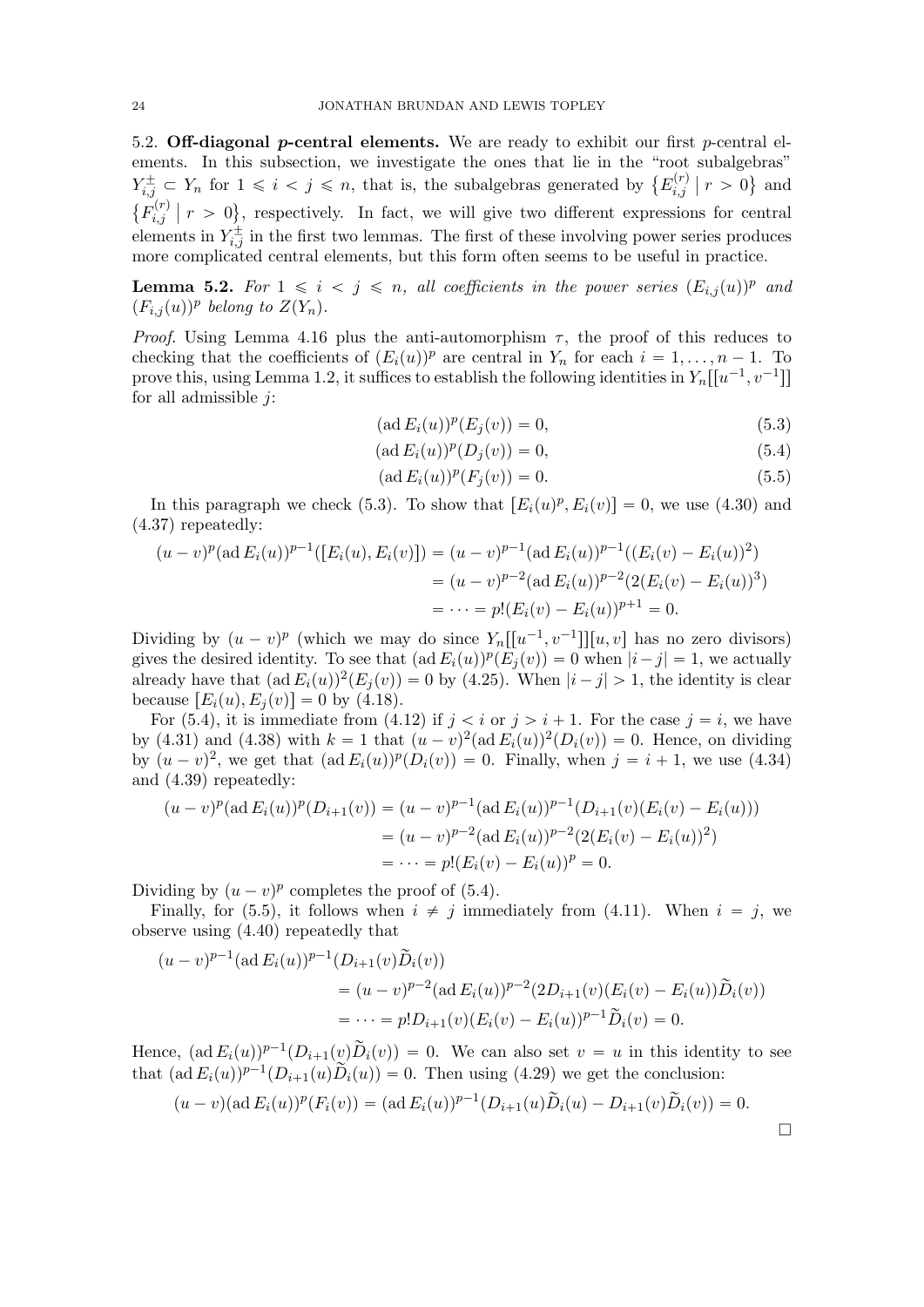**Lemma 5.3.** For  $1 \leq i < j \leq n$  and  $r > 0$ , we have that  $(E_{i,j}^{(r)})^p$ ,  $(F_{i,j}^{(r)})^p \in Z(Y_n)$ .

Proof. Using Lemmas 4.16 and 1.2, this reduces to checking

$$
\left(\operatorname{ad} E_i^{(r)}\right)^p \left(E_j^{(s)}\right) = 0,\tag{5.6}
$$

$$
\left(\operatorname{ad} E_i^{(r)}\right)^p \left(D_j^{(s)}\right) = 0,\tag{5.7}
$$

$$
\left(\text{ad}\,E_i^{(r)}\right)^p \left(F_j^{(s)}\right) = 0. \tag{5.8}
$$

These may all be proved in a very similar way to  $(5.3)$ – $(5.5)$ , using the identities from Lemma 4.9 in place of the ones from Lemma 4.8 used before, and also (4.11) and (4.22). For example, to prove (5.6) when  $i = j$ , we use (4.41) if  $s \geq r$  or (4.42) if  $s \leq r-1$ , taking  $m = 1, 2, \ldots, p$  in turn. Here is the calculation in the latter case:

$$
(\text{ad } E_i^{(r)})^p \left( E_i^{(s)} \right) = -(\text{ad } E_i^{(r)})^{p-1} \left( \sum_{\substack{s_1, s_2 \le r-1 \\ s_1+s_2=r-1+s}} E_i^{(s_1)} E_i^{(s_2)} \right)
$$
  
=  $2(\text{ad } E_i^{(r)})^{p-2} \left( \sum_{\substack{s_1, s_2, s_3 \le r-1 \\ s_1+s_2+s_3=2(r-1)+s}} E_i^{(s_1)} E_i^{(s_2)} E_i^{(s_3)} \right)$   
=  $\cdots = (-1)^p p! \sum_{\substack{s_1, \ldots, s_{p+1} \le r-1 \\ s_1+\cdots+s_{p+1}=p(r-1)+s}} E_i^{(s_1)} \cdots E_i^{(s_{p+1})} = 0.$ 

For use in the next theorem, we let

$$
P_{i,j}(u) = \sum_{r \ge p} P_{i,j}^{(r)} u^{-r} := E_{i,j}(u)^p, \qquad Q_{i,j}(u) = \sum_{r \ge p} Q_{i,j}^{(r)} u^{-r} := F_{i,j}(u)^p. \tag{5.9}
$$

**Theorem 5.4.** For  $1 \leq i < j \leq n$ , the algebras  $Z(Y_n) \cap Y_{i,j}^+$  and  $Z(Y_n) \cap Y_{i,j}^-$  are infinite rank polynomial algebras freely generated by the central elements  $\left\{\left(E_{i,j}^{(r)}\right)^p\Big|~r>0\right\}$  and  $\left\{ (F_{i,j}^{(r)})^p \mid r > 0 \right\}$ , respectively. We have that  $(E_{i,j}^{(r)})^p, (F_{i,j}^{(r)})^p \in \mathcal{F}_{rp-p}Y_n$  and

$$
\operatorname{gr}_{rp-p}\left(E_{i,j}^{(r)}\right)^p = \left(e_{i,j}t^{r-1}\right)^p, \qquad \operatorname{gr}_{rp-p}\left(F_{i,j}^{(r)}\right)^p = \left(e_{j,i}t^{r-1}\right)^p. \tag{5.10}
$$

For  $r \geqslant p$  we have that

$$
P_{i,j}^{(r)} = \begin{cases} \left(E_{i,j}^{(r/p)}\right)^p + (*) & \text{if } p \mid r, \\ (*) & \text{if } p \nmid r, \end{cases}
$$
\n
$$
(5.11)
$$

where  $(*) \in \mathbb{F}_{r-p-1}Y_n$  is a polynomial in the elements  $(E_{i,j}^{(s)})^p$  for  $1 \leq s < |r/p|$ . Hence, the central elements  $\{P_{i,i}^{(rp)}\}$  $\hat{p}_{i,j}^{(rp)}\big\vert r>0\big\}$  give another algebraically independent set of generators for  $Z(Y_n) \cap Y_{i,j}^+$  lifting the central elements  $\{ (e_{i,j}t^{r-1})^p \mid r > 0 \}$  of  $\operatorname{gr} Y_n$ . Analogous statements with  $Y_{i,j}^+, E, P$  and  $e_{i,j}t^{r-1}$  replaced by  $Y_{i,j}^-, F, Q$  and  $e_{j,i}t^{r-1}$  also hold.

*Proof.* It suffices to prove all of the statements for  $Y_{i,j}^+$ ; then they follow for  $Y_{i,j}^-$  using the anti-automorphism  $\tau$  from §4.5. Let  $\mathfrak{g}_{i,j}^+$  be the commutative subalgebra of  $\mathfrak g$  spanned by

 $\Box$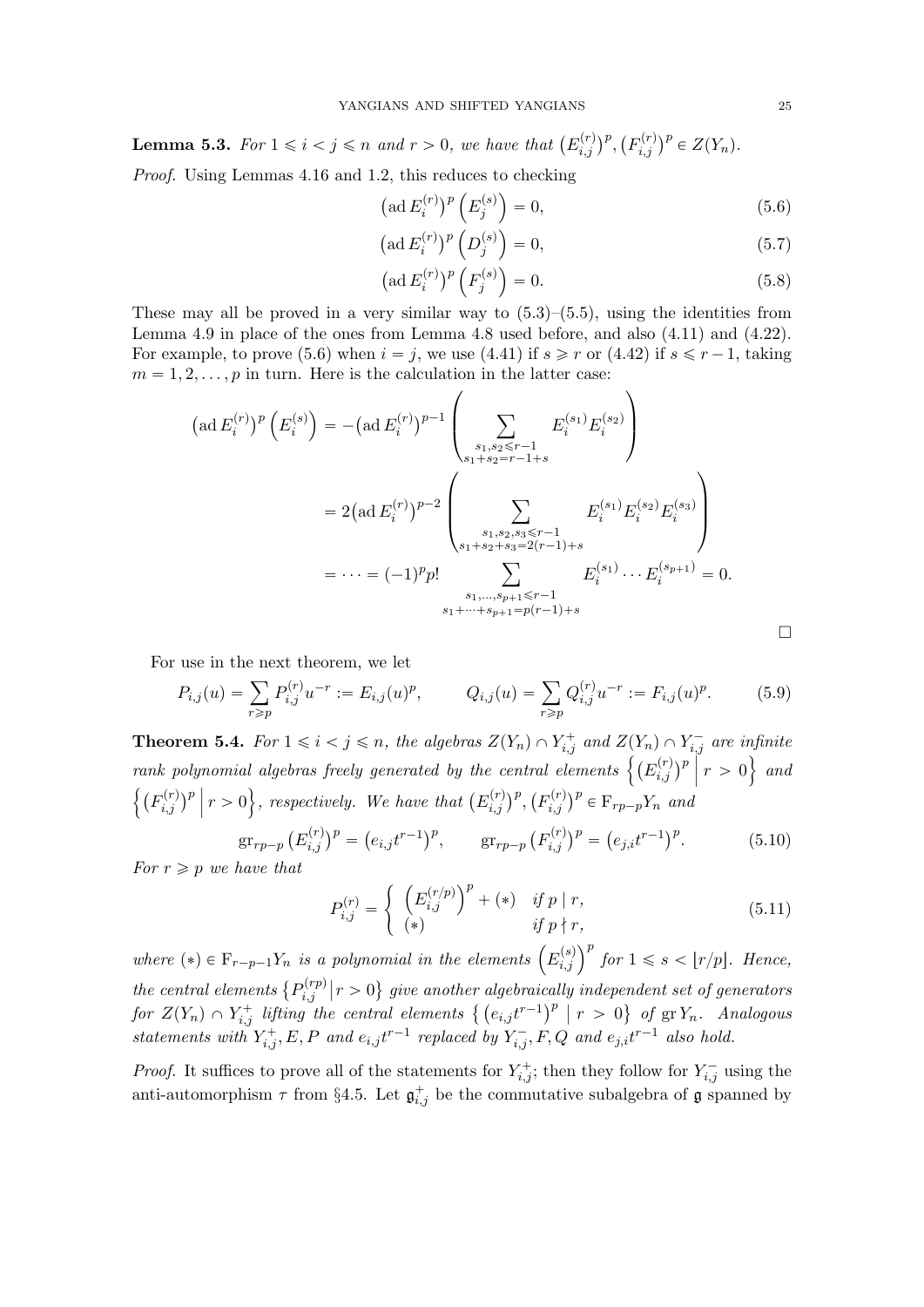${e_{i,j}}t^r | r \ge 0$ . By Theorem 3.4, it is easy to see that

$$
Z(\mathfrak{g}) \cap U(\mathfrak{g}_{i,j}^+) = \mathbb{k} \Big[ \big( e_{i,j} t^r \big)^p \Big| \ r \geqslant 0 \Big]. \tag{5.12}
$$

Note that  $\text{gr}(Z(Y_n) \cap Y_{i,j}^+) \subseteq Z(\mathfrak{g}) \cap U(\mathfrak{g}_{i,j}^+)$ . By Lemma 5.3, we know that  $(E_{i,j}^{(r)})^p$  belongs to  $Z(Y_n) \cap Y_{i,j}^+$ . Moreover, by (4.27), it is clear that  $(E_{i,j}^{(r)})^p$  is of filtered degree  $rp-p$ with  $gr_{rp-p}(E_{i,j}^{(r)})^p = (e_{i,j}t^{r-1})^p$ . It follows that  $gr(Z(Y_n) \cap Y_{i,j}^+) = Z(\mathfrak{g}) \cap U(\mathfrak{g}_{i,j}^+)$  and the elements  $\left\{ (E_{i,j}^{(r)})^p \middle| r > 0 \right\}$  are algebraically independent generators for  $Z(Y_n) \cap Y_{i,j}^+$ .

Now consider (5.11). By Lemma 5.2, each  $P_{i,j}^{(r)}$  belongs to  $Z(Y_n) \cap Y_{i,j}^+$ , hence, it is a polynomial in the elements  $\left\{ (E_{i,j}^{(s)})^p \; \middle| \; s > 0 \right\}$ . It remains to show that  $P_{i,j}^{(\tilde{r})} \in \mathbb{F}_{r-p-1}Y_n$  if  $p \nmid r$ , or that  $P_{i,j}^{(r)} \equiv \left(E_{i,j}^{(r/p)}\right)^p$  (mod  $F_{r-p}Y_n$ ) if  $r \mid p$ . This follows by an application of Lemma 2.1, taking  $A_{I} := Y_{i,j}^{+}$  and  $X^{(r)} := E_{i,j}^{(r)}$  so that  $X_{I}(u) = E_{i,j}(u)$ .

**Corollary 5.5.** For any  $\sigma$ , the elements  $\left\{ \left( \begin{array}{c} \sigma E_{i,j}^{(r)} \end{array} \right)^p \middle| r > s_{i,j} \right\}$  and  $\left\{ \left( \begin{array}{c} \sigma F_{i,j}^{(r)} \end{array} \right)^p \middle| r > s_{j,i} \right\}$  are central in  $Y_n(\sigma)$ . Moreover, they belong to  $F_{rp-p}Y_n(\sigma)$  and

$$
\operatorname{gr}_{rp-p} \left( {}^{\sigma}E_{i,j}^{(r)} \right)^p = \left( e_{i,j} t^{r-1} \right)^p, \qquad \operatorname{gr}_{rp-p} \left( {}^{\sigma}F_{i,j}^{(r)} \right)^p = \left( e_{j,i} t^{r-1} \right)^p. \tag{5.13}
$$

*Proof.* The assertion  $(5.13)$  is immediate from  $(4.68)$ , so we just need to establish the centrality. In case  $\sigma$  is upper triangular, we have that  $\sigma E_{i,j}^{(r)} = E_{i,j}^{(r)}$ , which is central in  $Y_n$  by Lemma 5.3 so certainly central in the subalgebra  $Y_n(\sigma)$ . The centrality of  $\sigma E_{i,j}^{(r)}$  in general then follows using the change of shift matrix isomorphism from §4.5. The centrality of  ${}^{\sigma}F_{i,j}^{(r)}$  is proved similarly.

Remark 5.6. The algebra  $Y_{i,i+1}^+$  is generated by  $\{E_i^{(r)}\}$  $\{x_i^{(r)} \mid r > 0\}$  subject just to the relations (4.14); these give enough relations because they suffice to establish that the ordered monomials in the generators span  $Y_{i,i+1}^+$ . Thus, we are in the situation of Remark 2.2 with  $X^{(r)} := E_i^{(r)}$  $p_i^{(r)} \in \mathcal{F}_{r-1} Y_{i,j}^+$ . Theorem 5.4 shows that  $P_{i,i+1}^{(r)}$  $p_{i,i+1}^{(r)}$  is a polynomial in  $\left\{ \left( E_{i}^{(s)}\right) \right\}$  $\binom{s}{i}^p | 0 < s \leqslant \lfloor r/p \rfloor$ . This establishes the claim made in Remark 2.2.

5.3. Diagonal  $p$ -central elements. Next we introduce the  $p$ -central elements that belong to the diagonal subalgebras

$$
Y_i^0 := \mathbb{k} \big[ D_i^{(r)} \, \big| \, r > 0 \big] \tag{5.14}
$$

of  $Y_n$ . Note  $Y_i^0$  is also a subalgebra of  $Y_n(\sigma)$  for any shift matrix  $\sigma$ . For  $i = 1, \ldots, n$ , we define

$$
B_i(u) = \sum_{r \ge 0} B_i^{(r)} u^{-r} := D_i(u) D_i(u-1) \cdots D_i(u-p+1) \in Y_i^0[[u^{-1}]]. \tag{5.15}
$$

**Lemma 5.7.** For all  $i = 1, ..., n$  and  $r > 0$ , the element  $B_i^{(r)}$  $i_i^{(r)}$  belongs to  $Z(Y_n)$ .

*Proof.* In view of (4.10), it suffices to check for  $1 \leq j \leq n$  that

$$
[B_i(u), E_j(v)] = 0 = [B_i(u), F_j(v)]
$$

in  $Y_n[[u^{-1}, v^{-1}]]$ . By applying the anti-automorphism  $\tau$  from §4.5, it actually suffices to check just the first equality. This is clear when  $j \notin \{i - 1, i\}$  by (4.12). When  $j = i - 1$ or  $j = i$ , it follows from the identities (4.49)–(4.50) taking  $m := p$ , noting that  $B_i(u) =$  $D_{i\downarrow p}(u) = D_{i\uparrow p}(u)$  by (4.10).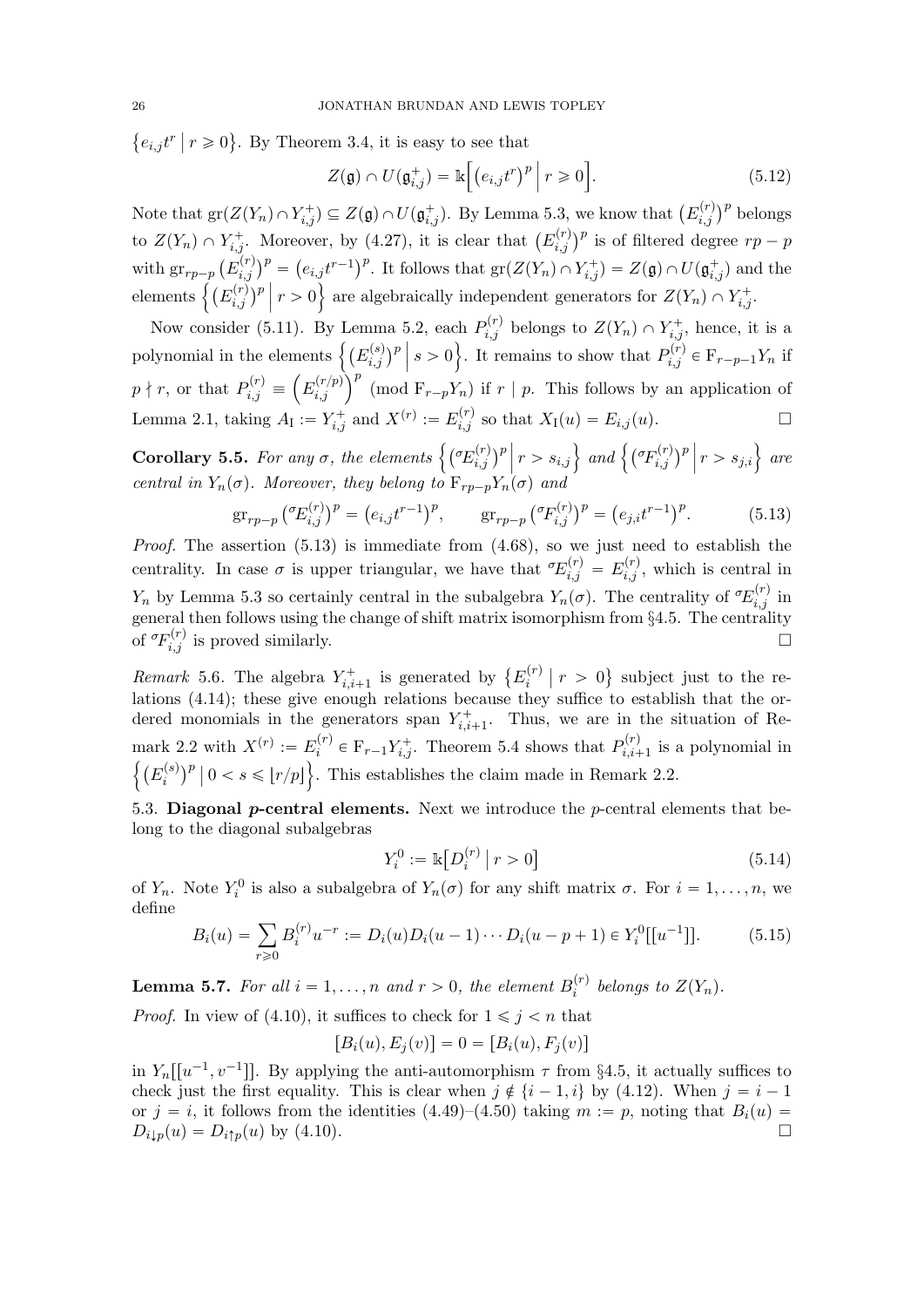**Theorem 5.8.** Assume that  $n \geq 2$ . For  $1 \leq i \leq n$ , the algebra  $Z(Y_n) \cap Y_i^0$  is an infinite rank polynomial algebra freely generated by the central elements  $\{B_i^{(rp)}\}$  $\binom{r}{i}$  |  $r > 0$ }. This statement also describes the algebras  $Z(Y_n(\sigma)) \cap Y_i^0$  for any shift matrix  $\sigma$ . We have that  $B_i^{(rp)}$  $i^{(rp)} \in \mathcal{F}_{rp-p}Y_n$  and

$$
\operatorname{gr}_{rp-p} B_i^{(rp)} = (e_{i,i}t^{r-1})^p - e_{i,i}t^{rp-p}.\tag{5.16}
$$

For  $0 < r < p$ , we have that  $B_i^{(r)} = 0$ . For  $r \geq p$  with  $p \nmid r$ , we have that  $B_i^{(r)}$  $i^{(r)} \in \mathbb{F}_{r-p-1}Y_n$ and it is a polynomial in the elements  $\{B_i^{(sp)}\}$  $\binom{(sp)}{i}$  | 0 < s \left(\pmatrix}{r/p\left)}.

*Proof.* Let  $\mathfrak{g}_i^0$  be the abelian subalgebra of  $\mathfrak g$  spanned by  $\{e_{i,i}t^r \mid r \geq 0\}$ . By Theorem 3.4 and the assumption  $n \geq 2$ , one sees that

$$
Z(\mathfrak{g}) \cap U(\mathfrak{g}_i^0) = \mathbb{k} \Big[ \big( e_{i,i} t^r \big)^p - e_{i,i} t^{rp} \Big| \ r \geqslant 0 \Big]. \tag{5.17}
$$

We have that  $gr(Z(Y_n) \cap Y_i^0) \subseteq Z(\mathfrak{g}) \cap U(\mathfrak{g}_i^0)$ . By Lemma 5.7, we know that  $B_i^{(rp+p)}$  $\sum_{i}^{(P+P)}$  belongs to  $Z(Y_n) \cap Y_i^0$ . Moreover, applying Lemma 2.9 with  $A_{\text{III}} = Y_i^0$  and  $X^{(r)} = D_i^{(r)}$  $i^{(r)}$ , we see that  $B_i^{(rp+p)}$  $i^{(rp+p)} \in \mathcal{F}_{rp} Y_i^0$  and  $\operatorname{gr}_{rp} B_i^{(rp+p)} = (e_{i,i}t^r)^p - e_{i,i}t^{rp}$ . We deduce that  $\operatorname{gr}(Z(Y_n) \cap Y_i^0) =$  $Z(\mathfrak{g}) \cap U(\mathfrak{g}^0_i)$  and the elements  $\{B_i^{(rp)}\}$  $\binom{r}{i}$  |  $r > 0$ } are algebraically independent generators for it. The same argument works in any  $Y_n(\sigma)$ .

Lemma 2.9 also implies that  $B_i^{(r)} = 0$  for  $0 < r < p$  and that  $B_i^{(r)}$  $i^{(r)} \in F_{r-p-1}Y_i^0$  if  $r \geq p$ with  $p \nmid r$ . In this case, since it is central by Lemma 5.7, it must be a polynomial in the elements  $\{B_i^{(sp)}\}$  $\binom{(sp)}{i}$   $\big| 0 < s \leqslant \lfloor r/p \rfloor \}$ .

Remark 5.9. By Theorem 4.14,  $Y_i^0$  is a free polynomial algebra generated by the elements  $D_i^{(1)}$  $i<sup>(1)</sup>, D<sub>i</sub><sup>(2)</sup>, \ldots$  So Theorem 5.8 also establishes the claim made in Remark 2.10.

5.4. Main Theorem. Now we can state and prove our main results. Let  $\sigma$  be any shift matrix. We have already defined the Harish-Chandra centre  $Z_{\text{HC}}(Y_n(\sigma))$  at the end of §5.1. Also define the *p-centre*  $Z_p(Y_n(\sigma))$  of  $Y_n(\sigma)$  to be the subalgebra generated by

$$
\{B_i^{(rp)} \mid 1 \le i \le n, r > 0\} \cup \left\{ \left(\sigma_{E_{i,j}}^{(r)}\right)^p, \left(\sigma_{F_{i,j}}^{(r)}\right)^p \mid 1 \le i < j \le n, r > s_{i,j}, s > s_{j,i} \right\}.
$$
 (5.18)

We have shown that both  $Z_{HC}(Y_n(\sigma))$  and  $Z_p(Y_n(\sigma))$  are subalgebras of  $Z(Y_n(\sigma))$ ; see Corollary 5.5 and Lemma 5.7. Note also by (4.68) and (5.16) that  $gr Z_p(Y_n(\sigma))$  may be identified with the *p*-centre  $Z_p(\mathfrak{g}_{\sigma})$  of  $U(\mathfrak{g}_{\sigma})$  from (3.9).

We also need one more family of elements: recalling (5.1) and (5.15), we let

$$
BC(u) := \sum_{r \ge 0} BC^{(r)}u^{-r} := B_1(u)B_2(u-1)\cdots B_n(u-n+1) = C(u)C(u-1)\cdots C(u-p+1).
$$
\n(5.19)

From this definition, it follows that each  $BC<sup>(r)</sup>$  can be expressed as a polynomial in the elements  $\{B_i^{(s)}\}$  $Z_i^{(s)} \mid 1 \leq i \leq n, s > 0$ , so that it belongs to  $Z_p(Y_n(\sigma))$  by Theorem 5.8. Moreover, it is also a polynomial in the elements  $\{C^{(s)} \mid s > 0\}$ , so that it belongs to  $Z_{\text{HC}}(Y_n(\sigma))$ . We have just shown that  $BC^{(r)} \in Z_{\text{HC}}(Y_n(\sigma)) \cap Z_p(Y_n(\sigma))$ .

**Lemma 5.10.** For  $r > 0$ , we have that  $BC^{(rp)} \in F_{rp-p}Y_n(\sigma)$  and

$$
\operatorname{gr}_{rp} BC^{(rp)} = z_{r-1}^p - z_{rp-p}.\tag{5.20}
$$

*Proof.* Let  $d_r := 0$  for  $r < p$  and  $d_r := p(r/p) - p$  for  $r \geq p$ . Theorem 5.8 implies that  $B_i^{(r)}$  $E_i^{(r)} \in F_{d_r} Y_n(\sigma)$  for every  $r > 0$ . Now apply Lemma 2.5 with  $A_{II} = Y_n(\sigma)$  and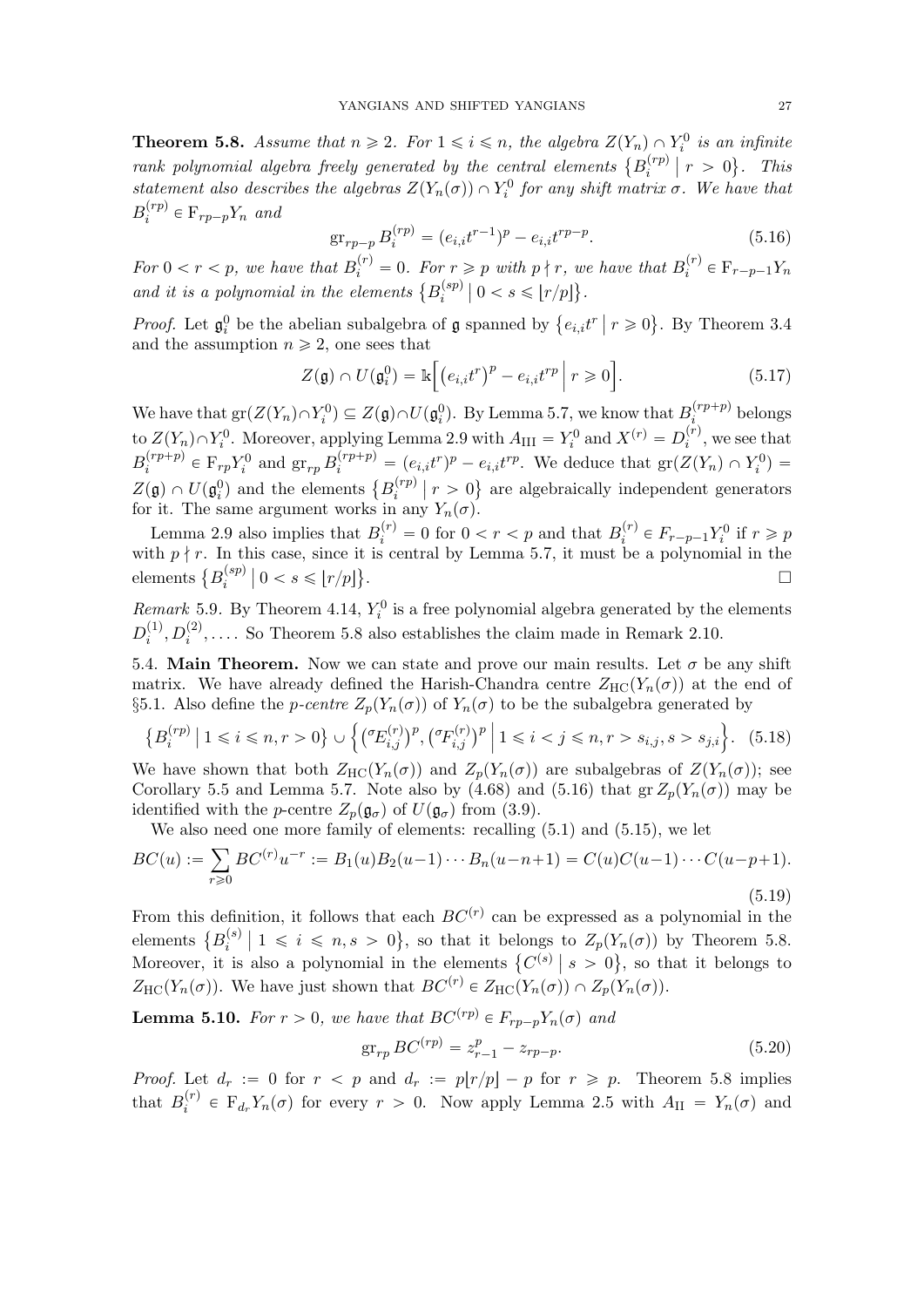$X_i^{(r)} = B_i^{(r)}$  $i^{(r)}$ , noting that pr is optimal for every  $r > 1$  by Lemma 2.3, to deduce that  $BC^{(rp)} \in F_{rp-p}Y_n(\sigma)$  and

$$
BC^{(rp)} \equiv B_1^{(rp)} + \cdots + B_n^{(rp)}
$$
 (mod  $F_{rp-p-1}Y_n(\sigma)$ ).

We are now done thanks to  $(5.16)$  once again.

**Theorem 5.11.** The centre  $Z(Y_n(\sigma))$  is generated by  $Z_{HC}(Y_n(\sigma))$  and  $Z_p(Y_n(\sigma))$ . Moreover:

- (1)  $Z_{\text{HC}}(Y_n(\sigma))$  is the free polynomial algebra generated by  $\{C^{(r)} \mid r > 0\}$ ;
- (2)  $Z_p(Y_n(\sigma))$  is the free polynomial algebra generated by

$$
\{B_i^{(rp)} \mid 1 \le i \le n, r > 0\} \cup \left\{ \left(\sigma_{E_{i,j}}^{(r)}\right)^p, \left(\sigma_{E_{i,j}}^{(s)}\right)^p \mid 1 \le i < j \le n, r > s_{i,j}, s > s_{j,i} \right\};
$$
 (5.21)

(3)  $Z(Y_n(\sigma))$  is the free polynomial algebra generated by

$$
\{B_i^{(rp)}, C^{(r)} \mid 2 \le i \le n, r > 0\} \cup \left\{ \left(\sigma E_{i,j}^{(r)}\right)^p, \left(\sigma F_{i,j}^{(s)}\right)^p \mid 1 \le i < j \le n, r > s_{i,j}, s > s_{j,i} \right\};\tag{5.22}
$$

(4)  $Z_{\text{HC}}(Y_n(\sigma)) \cap Z_p(Y_n(\sigma))$  is the free polynomial algebra generated by  $\{BC^{(rp)}|r > 0\}$ .

Proof. (1) This is Theorem 5.1.

(2) The given elements generate  $Z_p(Y_n(\sigma))$  by the definition. We just need to observe that they are algebraically independent. This follows because by (5.13) and (5.16) they are lifts of the algebraically independent generators of the p-centre of the associated graded algebra from (3.9).

(3) Let Z be the subalgebra of  $Z(Y_n(\sigma))$  generated by the given elements. We have that

$$
\operatorname{gr} Z \subseteq \operatorname{gr} Z(Y_n(\sigma)) \subseteq Z(\operatorname{gr} Y_n(\sigma)) = Z(\mathfrak{g}_{\sigma}).
$$
\n(5.23)

We have seen already that generators of  $Z$  are lifts of the algebraically independent generators of  $Z(\mathfrak{g}_{\sigma})$  from (3.10). Hence, they are algebraically independent and equality holds everywhere in (5.23). This implies that  $Z = Z(Y_n(\sigma))$ .

(4) We have already observed that all  $BC^{(rp)}$  belong to  $Z_{HC}(Y_n(\sigma)) \cap Z_n(Y_n(\sigma))$ . Also they are algebraically independent as they are lifts of algebraically independent elements of  $U(\mathfrak{g}_{\sigma})$  by (5.20). We claim that  $Z_p(Y_n(\sigma))$  is freely generated by the elements

$$
\left\{ BC^{(rp)}, B_i^{(rp)} \mid 2 \leq i \leq n, r > 0 \right\} \cup \left\{ \left( {}^{\sigma}\!E_{i,j}^{(r)} \right)^p, \left( {}^{\sigma}\!F_{i,j}^{(s)} \right)^p \mid 1 \leq i < j \leq n, r > s_{i,j}, s > s_{j,i} \right\}.
$$

The result follows from the claim since we know already from (3) that all of these elements different from  $BC^{(rp)}$  are algebraically independent of anything in  $Z_{HC}(Y_n(\sigma))$ .

To prove the claim, we use (5.13) (5.16) and (5.20) to pass to the associated graded algebra, thereby reducing to showing that

$$
\left\{z_r^p - z_{rp}, (e_{i,i}t^r)^p - e_{i,i}t^{rp} \mid 2 \leq i \leq n, r \geq 0\right\} \cup \left\{(e_{i,j}t^r)^p \mid 1 \leq i \neq j \leq n, r \geq s_{i,j}\right\}
$$

freely generate  $Z_p(\mathfrak{g}_{\sigma})$ . This is easily seen by comparing them to the algebraically independent generators from  $(3.9)$ .

**Corollary 5.12.** The shifted Yangian  $Y_n(\sigma)$  is free as a module over its centre, with basis given by the ordered monomials in

$$
\{D_i^{(r)} \mid 2 \le i \le n, r > 0\} \cup \{ {}^{\sigma}\!E_{i,j}^{(r)}, {}^{\sigma}\!F_{i,j}^{(s)} \mid 1 \le i < j \le n, r > s_{i,j}, s > s_{j,i}\} \tag{5.24}
$$

in which no exponent is p or more.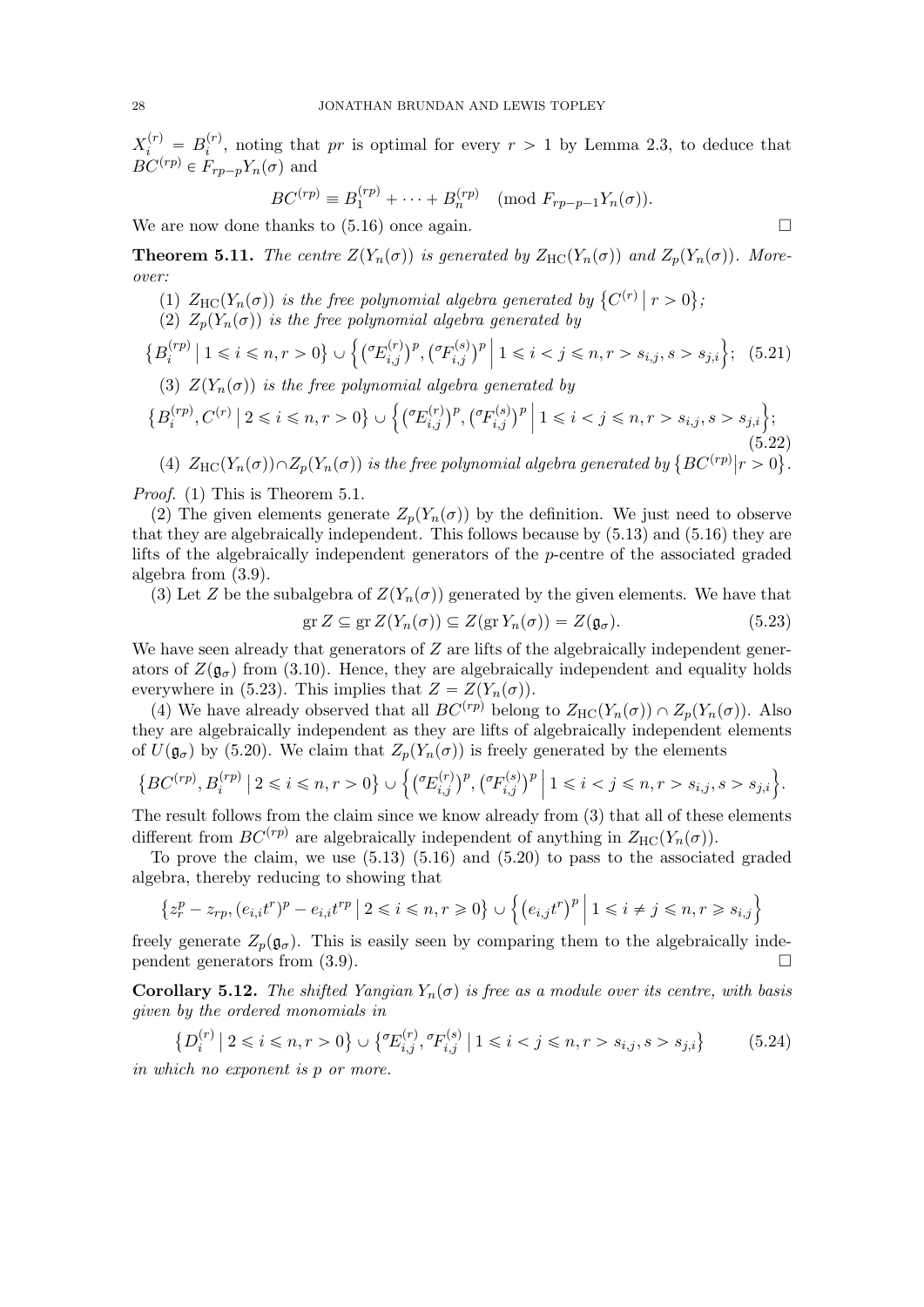Proof. It suffices to show that the set consisting of ordered monomials in (5.22) multiplied by ordered monomials in (5.24) with all exponents  $\langle p \rangle$  gives a basis for  $Y_n(\sigma)$ . To see this, we pass to the associated graded algebra using  $(4.27)$ ,  $(4.68)$ ,  $(5.2)$ ,  $(5.13)$  and  $(5.16)$ to reduce to showing that the monomials

$$
\prod_{r\geqslant 0}z_r^{a_{1,1,r}}\prod_{\substack{2\leqslant i\leqslant n\\r\geqslant 0}}\left((e_{i,i}t^r)^p-e_{i,i}t^{rp}\right)^{a_{i,i;r}}\prod_{\substack{1\leqslant i\neq j\leqslant n\\r>s_{i,j}}}(e_{i,j}t^r)^{pa_{i,j,r}}\prod_{\substack{2\leqslant i\leqslant n\\r>0}}(e_{i,i}t^r)^{b_{i,i;r}}\prod_{\substack{1\leqslant i\neq j\leqslant n\\r>s_{i,j}}}(e_{i,j}t^r)^{b_{i,j,r}}
$$

for  $a_{i,j;r} \geq 0$  and  $0 \leq b_{i,j;r} < p$  form a basis for  $U(\mathfrak{g}_{\sigma})$ . This is quite straightforward: these monomials are related to a PBW basis by a uni-triangular transition matrix.  $\Box$ 

**Corollary 5.13.** The shifted Yangian  $Y_n(\sigma)$  is free as a module over  $Z_n(Y_n(\sigma))$  with basis given by the ordered monomials in

$$
\left\{ D_i^{(r)} \mid 1 \le i \le n, r > 0 \right\} \cup \left\{ \mathcal{E}_{i,j}^{(r)}, \mathcal{F}_{i,j}^{(s)} \mid 1 \le i < j \le n, r > s_{i,j}, s > s_{j,i} \right\}
$$

in which no exponent is p or more.

Proof. Similar to the previous corollary.

Remark 5.14. Assume in this remark that  $n = 2$  and  $p = 2$ . Recalling (4.53), we denote  $E_1^{(r)}$  $H_1^{(r)}$ ,  $F_1^{(r)}$  and  $H_1^{(r)}$  $H_1^{(r)}$  simply by  $E^{(r)}$ ,  $F^{(r)}$  and  $H^{(r)}$ . Since  $H(u) = -B_2(u)C(u)^{-1}$ , the elements  $H^{(r)}$  are all central; this also follows from (4.56). Consider  $\overline{Y}_2 := Y_2/I$  where I is the two-sided ideal generated by the central elements  $(E^{(r)})^2$  and  $(F^{(r)})^2$  for all  $r > 0$ . An induction exercise using (4.14)–(4.15) shows that the following relations hold in  $\overline{Y}_2$ :  $[E^{(r)}, E^{(s)}] = [F^{(r)}, F^{(s)}] = 0$  for  $r, s > 0$ . Comparing with the presentation obtained in [G, Theorem 3], we see that  $\overline{Y}_2$  may be identified with the Yangian of the Lie superalgebra  $\mathfrak{gl}_{1|1}$  in characteristic 2.

## 6. MODULAR YANGIAN OF  $\mathfrak{sl}_n$

In this section, we define a subalgebra  $SY_n < Y_n$  which we call the special Yangian, and show that this may be viewed as the modular version of the Yangian for the Lie algebra  $\mathfrak{sl}_n$  rather than  $\mathfrak{gl}_n$ . Then we use this connection to establish the results about  $Z(Y_n)$ formulated in terms of the RTT generators in the introduction.

6.1. The special Yangian. We would like to mimic Drinfeld's definition of  $SY_n$  in characteristic zero from [MNO]; see [MNO, §2.24] for its history. Unfortunately, the approach in loc. cit. only works verbatim when the ground field is infinite. Rather than insisting on that here, we will modify the definition slightly by incorporating base change. For any field extension  $\mathbb{K} \supseteq \mathbb{K}$ , we can define the Yangian over  $\mathbb{K}$  by generators and relations in the same way as  $Y_n$  was defined over k. The resulting K-algebra may be identified with  $Y_n \otimes \mathbb{K}$  in an obvious way. Then the automorphisms  $\mu_f$  defined as in §4.5 can be viewed as K-linear automorphisms of  $Y_n \otimes K$  for all  $f(u) \in 1 + u^{-1}K[[u^{-1}]]$ . Define the special Yangian to be

$$
SY_n := \left\{ x \in Y_n \middle| \begin{array}{c} \mu_f(x \otimes 1) = x \otimes 1 \text{ in } Y_n \otimes \mathbb{K} \\ \text{for all } f(u) \in 1 + u^{-1} \mathbb{K}[[u^{-1}]] \\ \text{and all field extensions } \mathbb{K} \supseteq \mathbb{k} \end{array} \right\}.
$$
 (6.1)

In fact, as is clear from the proof of the next theorem, it is enough just to take one infinite field K here.

Our first task is to identify the associated graded algebra  $\operatorname{gr} SY_n \subseteq \operatorname{gr} Y_n = U(\mathfrak{g})$  with  $U(\mathfrak{g}')$ , where  $\mathfrak{g}' := \mathfrak{sl}_n[t]$  is the current algebra associated to  $\mathfrak{sl}_n$ . Recall the elements  $H_i^{(r)}$ i from (4.53).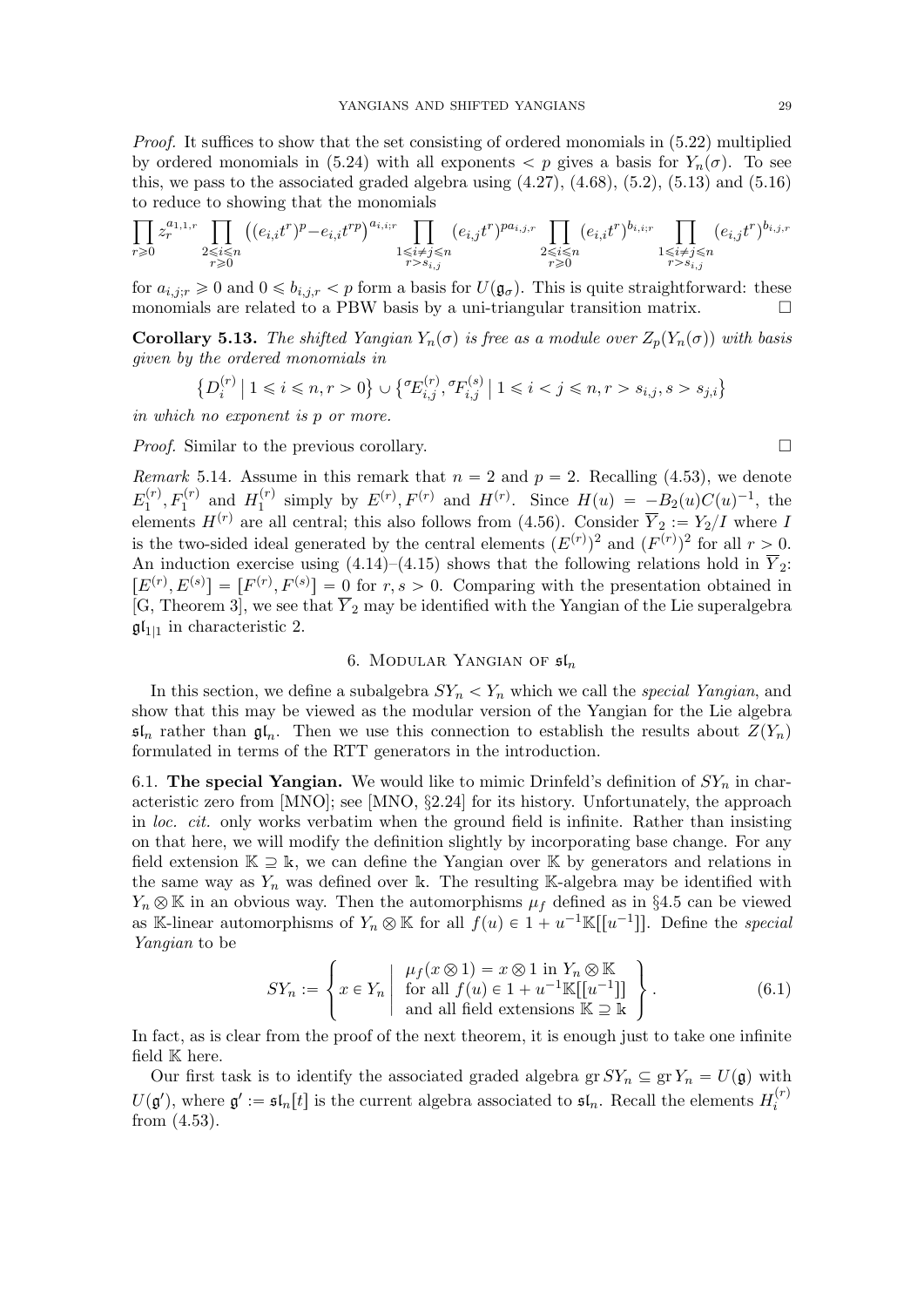**Theorem 6.1.** The algebra  $SY_n$  has a basis consisting of ordered monomials in

$$
\left\{ H_i^{(r)} \mid 1 \le i < n, r > 0 \right\} \cup \left\{ E_{i,j}^{(r)}, F_{i,j}^{(r)} \mid 1 \le i < j \le n, r > 0 \right\} \tag{6.2}
$$

taken in any fixed order. Hence,  $\operatorname{gr} SY_n = U(\mathfrak{g}')$ , and multiplication defines a vector space isomorphism

$$
SY_n \otimes Y_1 \xrightarrow{\sim} Y_n \tag{6.3}
$$

where  $Y_1$  is identified with the subalgebra of  $Y_n$  generated by the elements  $D_1^{(r)}$  $j_1^{(r)}$  in the obvious way. If we assume in addition that  $p \nmid n$  then multiplication defines an algebra isomorphism

$$
SY_n \otimes Z_{\rm HC}(Y_n) \stackrel{\sim}{\to} Y_n. \tag{6.4}
$$

*Proof.* For any  $\mathbb{K} \supseteq \mathbb{K}$  and  $f(u) \in 1 + u^{-1}\mathbb{K}[[u^{-1}]],$  we have that  $\mu_f(D_i(u) \otimes 1) =$  $f(u)D_i(u) \otimes 1$  by definition, hence,  $\mu_f(\tilde{D}_i(u) \otimes 1) = f(u)^{-1} \tilde{D}_i(u) \otimes 1$ . It follows that  $H_i^{(r)}$  $E_i^{(r)} \in SY_n$ , and of course all  $E_{i,j}^{(r)}$  and  $F_{i,j}^{(r)}$  lie in  $SY_n$  too. Hence, ordered monomials in the elements (6.2) span a subspace  $\overline{SY}_n$  of  $SY_n$ . We are shortly going to prove that  $\overline{SY}_n = SY_n$ , so that  $\overline{SY}_n$  is a subalgebra; one could also prove this right away using Lemma 4.11 but actually we do not need it for the proof below.

The filtration on  $Y_n$  induces a vector space filtration on  $\overline{SY}_n$  so that  $\overline{SY}_n$  is a graded subspace of  $U(\mathfrak{g})$ . It is easy to see from (4.27) and (4.54) that this subspace is the subalgebra  $U(\mathfrak{g}')$ . In particular, this implies that the ordered monomials that span  $\overline{SY}_n$ are linearly independent too. Furthermore, multiplying them by ordered monomials in  $\{D_1^{(r)}\}$  $\binom{r}{1}$   $r > 0$  gives a basis for  $Y_n$ . This shows that the linear map

$$
\overline{SY}_n \otimes k[x_1, x_2, \dots] \to Y_n,
$$
  

$$
A(x_1, \dots, x_n) = \sum_i A_i \otimes a_i(x_1, \dots, x_n) \to A(D_1^{(1)}, \dots, D_1^{(n)}) = \sum_i A_i a_i(D_1^{(1)}, \dots, D_1^{(n)})
$$

is a vector space isomorphism.

Now we can show that  $SY_n \subseteq \overline{SY}_n$ . Take any  $B \in SY_n$ . By the previous paragraph, we can write it as  $A(D_1^{(1)})$  $\overline{Y}_1^{(1)}, \ldots, D_1^{(n)}$  for a unique  $A(x_1, \ldots, x_n) \in \overline{SY}_n \otimes \mathbbk[x_1, \ldots, x_n]$  and  $n \geq 1$ . Taking  $f(u) := 1 + cu^{-n}$  for  $c \in \mathbb{K}$  and an infinite field  $\mathbb{K} \supseteq \mathbb{K}$ , we have that

$$
A(D_1^{(1)},\ldots,D_1^{(n)})\otimes 1 = \mu_f\left(A(D_1^{(1)},\ldots,D_1^{(n)})\otimes 1\right) = A(D_1^{(1)},\ldots,D_1^{(n-1)},D_1^{(n)}+c)\otimes 1.
$$

This implies that  $A(x_1, \ldots, x_n) = A(x_1, \ldots, x_{n-1}, x_n + c)$  for infinitely many c. Hence,  $A(x_1, \ldots, x_n)$  is independent of  $x_n$ . Similarly, it is independent of  $x_{n-1}, \ldots, x_1$ . This shows  $B \in \overline{SY}_n$  as required.

We have now shown that the ordered monomials in the elements (6.2) give a basis for  $SY_n$ , that gr  $SY_n = U(\mathfrak{g}')$ , and that the map (6.3) is a vector space isomorphism. Finally, we must prove (6.4) assuming  $p \nmid n$ . The vector space  $SY_n \otimes Z_{HC}(Y_n)$  has a basis given by the ordered monomials in (6.2) tensored with ordered monomials in  $\{C^{(r)} | r > 0\}$ . It suffices to show that the images of these give a basis for  $Y_n$ . By passing to the associated graded algebra as usual, this reduces to the observation that

$$
\{e_{i,i}t^r - e_{i+1,i+1}t^r \mid i = 1,\ldots,n-1, r \ge 0\} \cup \{e_{i,j}t^r \mid 1 \le i \ne j \le n, r \ge 0\} \cup \{z_r \mid r \ge 0\}
$$
  
is a basis for  $\mathfrak{g}'$ .

Remark 6.2. Recall that  $\widetilde{T}_{i,j}(u) = S(T_{i,j}(u))$ . Since  $\mu_f(\widetilde{T}_{i,j}(u)) = f(u)^{-1} \widetilde{T}_{i,j}(u)$ , the definition (6.1) implies that all coefficients of  $T_{i,j}(u)T_{k,l}(u)$  belong to  $SY_n$ . By passing to  $gr Y_n$  and using Theorem 6.1, one sees that these coefficients also generate  $SY_n$ . Using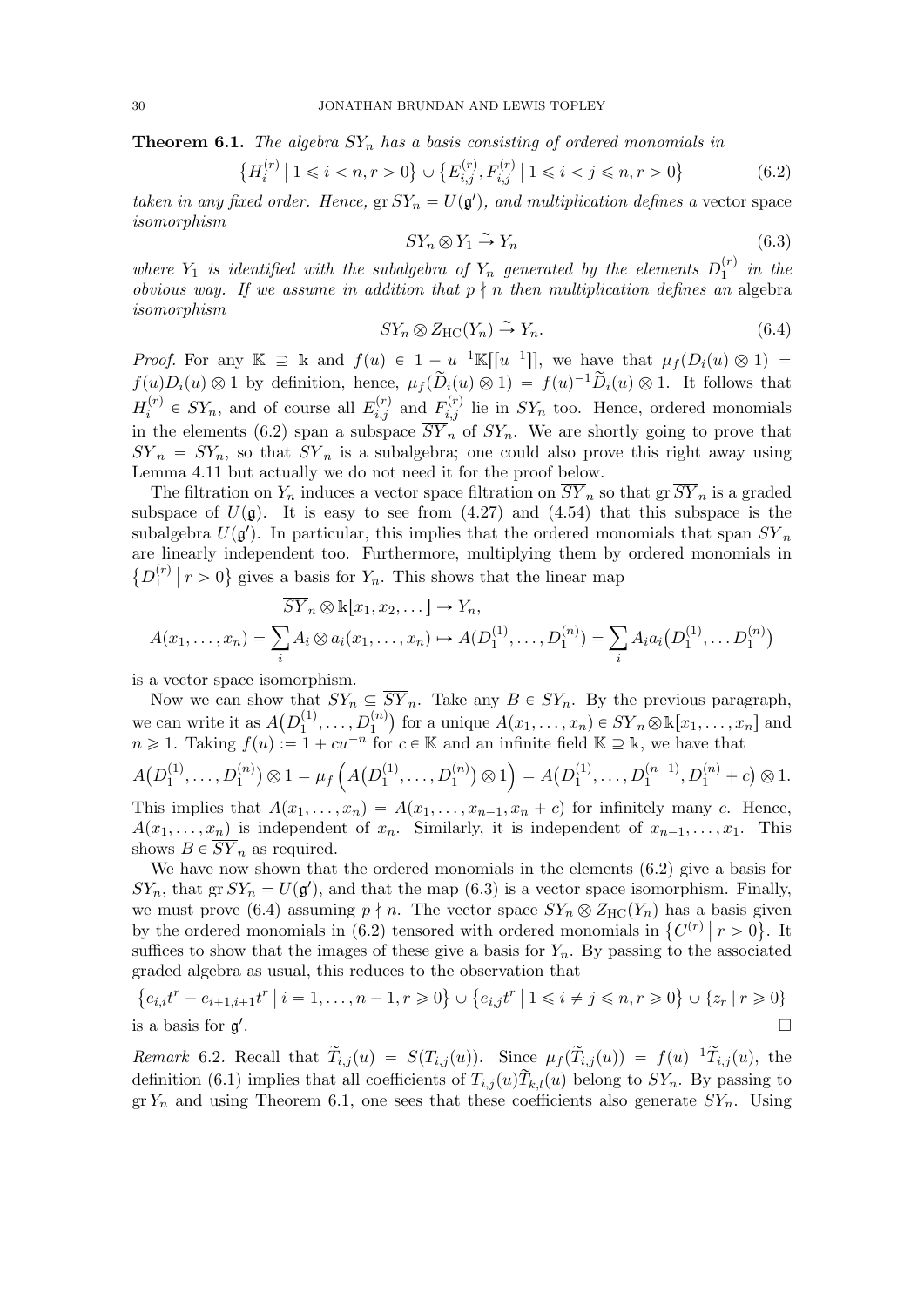this and (4.3), it follows that  $\Delta(SY_n) \subseteq SY_n \otimes SY_n$ , so that  $SY_n$  is a Hopf subalgebra of  $Y_n$ ; cf. [MNO, Proposition 2.21].

**Theorem 6.3.** The algebra  $SY_n$  is generated by the elements

$$
\left\{H_i^{(r)}, E_i^{(r)}, F_i^{(r)} \mid 1 \le i < n, r > 0\right\} \tag{6.5}
$$

subject only to the relations  $(4.14)$ – $(4.23)$  plus the following:

$$
\left[H_i^{(r)}, H_j^{(s)}\right] = 0,\t\t(6.6)
$$

$$
\left[E_i^{(r)}, F_j^{(s)}\right] = \delta_{i,j} H_i^{(r+s-1)},\tag{6.7}
$$

$$
[H_i^{(r)}, E_j^{(s)}] = 0 \t\t if |i - j| > 1,
$$
\t(6.8)

$$
[H_i^{(r)}, F_j^{(s)}] = 0 \t\t if |i - j| > 1,
$$
\t(6.9)

$$
\left[H_{i-1}^{(r+1)}, E_i^{(s)}\right] - \left[H_{i-1}^{(r)}, E_i^{(s+1)}\right] = H_{i-1}^{(r)} E_i^{(s)},\tag{6.10}
$$

$$
\left[H_{i-1}^{(r)}, F_i^{(s+1)}\right] - \left[H_{i-1}^{(r+1)}, F_i^{(s)}\right] = F_i^{(s)} H_{i-1}^{(r)},\tag{6.11}
$$

$$
\left[H_i^{(r+1)}, E_i^{(s)}\right] - \left[H_i^{(r)}, E_i^{(s+1)}\right] = -H_i^{(r)} E_i^{(s)} - E_i^{(s)} H_i^{(r)},\tag{6.12}
$$

$$
\left[H_i^{(r)}, F_i^{(s+1)}\right] - \left[H_i^{(r+1)}, F_i^{(s)}\right] = -F_i^{(s)}H_i^{(r)} - H_i^{(r)}F_i^{(s)},\tag{6.13}
$$

$$
\left[H_{i+1}^{(r+1)}, E_i^{(s)}\right] - \left[H_{i+1}^{(r)}, E_i^{(s+1)}\right] = E_i^{(s)} H_{i+1}^{(r)},\tag{6.14}
$$

$$
\left[H_{i+1}^{(r)}, F_i^{(s+1)}\right] - \left[H_{i+1}^{(r+1)}, F_i^{(s)}\right] = H_{i+1}^{(r)} F_i^{(s)},\tag{6.15}
$$

for all admissible  $i, j, r, s, t$  including  $r = 0$  in  $(6.10)$ - $(6.15)$ ; remember also  $H_i^{(0)} = -1$ .

*Proof.* In view of (4.9), Theorem 6.1 implies that  $SY_n$  is generated by the elements (6.5). Let us also show that all of the relations in the theorem are satisfied. Of course  $(4.14)$  $(4.23)$  hold, and the relations  $(6.6)$ – $(6.7)$  follow from  $(4.10)$ – $(4.11)$ . For the remaining relations, (6.10), (6.12) and (6.14) follow by equating  $u^{-r}v^{-s}$ -coefficients in (4.58), (4.63) and (4.61), respectively, taking  $r \geq 0$  and  $s > 0$ . Then (6.11), (6.13) and (6.15) follow by applying the anti-automorphism  $\tau$ .

Now let  $\widehat{SY}_n$  be the algebra defined by the generators and relations from the theorem. The previous paragraph shows that there is an algebra homomorphism  $\widehat{SY}_n \to SY_n$  taking generators to generators. To show that it is an isomorphism, define elements  $E_{i,j}^{(r)}$ ,  $F_{i,j}^{(r)}$   $\in$  $\widehat{SV}_n$  by (4.9). Using the basis for  $SY_n$  constructed in Theorem 6.1, it suffices to show that ordered monomials in the elements (6.2) span  $\widehat{SY}_n$ . Moreover, we can choose the order so that the elements  $F_{i,j}^{(r)}$  come first, followed by the elements  $H_i^{(r)}$  $i^{(r)}$ , followed by the elements  $E_{i,j}^{(r)}$ . Of course,  $\widehat{SY}_n$  is spanned by unordered monomials in  $F_i^{(r)}$  $f_i^{(r)}$ ,  $H_i^{(r)}$  and  $E_i^{(r)}$  $i^{(r)}$ . The relations allow us to inductively commute all  $F_i^{(r)}$  $t_i^{(r)}$  to the beginning, all  $H_i^{(r)}$  $i^{(r)}$  to the middle and in the chosen order due to (6.6), and all  $E_i^{(r)}$  $i^{(r)}$  to the end. Then we get done because, in the subalgebras generated by just the  $F_i^{(r)}$  $E_i^{(r)}$  or the  $E_i^{(r)}$  $i_i^{(r)}$ , we have available exactly the same relations as in  $Y_n$ , and there we have already established that the given ordered monomials span these subalgebras using the relations  $(4.14)$ – $(4.23)$  and  $(4.9)$ .

Remark 6.4. Assume char  $k \neq 2$ . Then there is an even more efficient presentation for  $SY_n$ , namely, the usual Drinfeld presentation for the Yangian of  $\mathfrak{sl}_n$  from [D] naïvely taken over the field k rather than over the complex numbers; actually, we use the "opposite"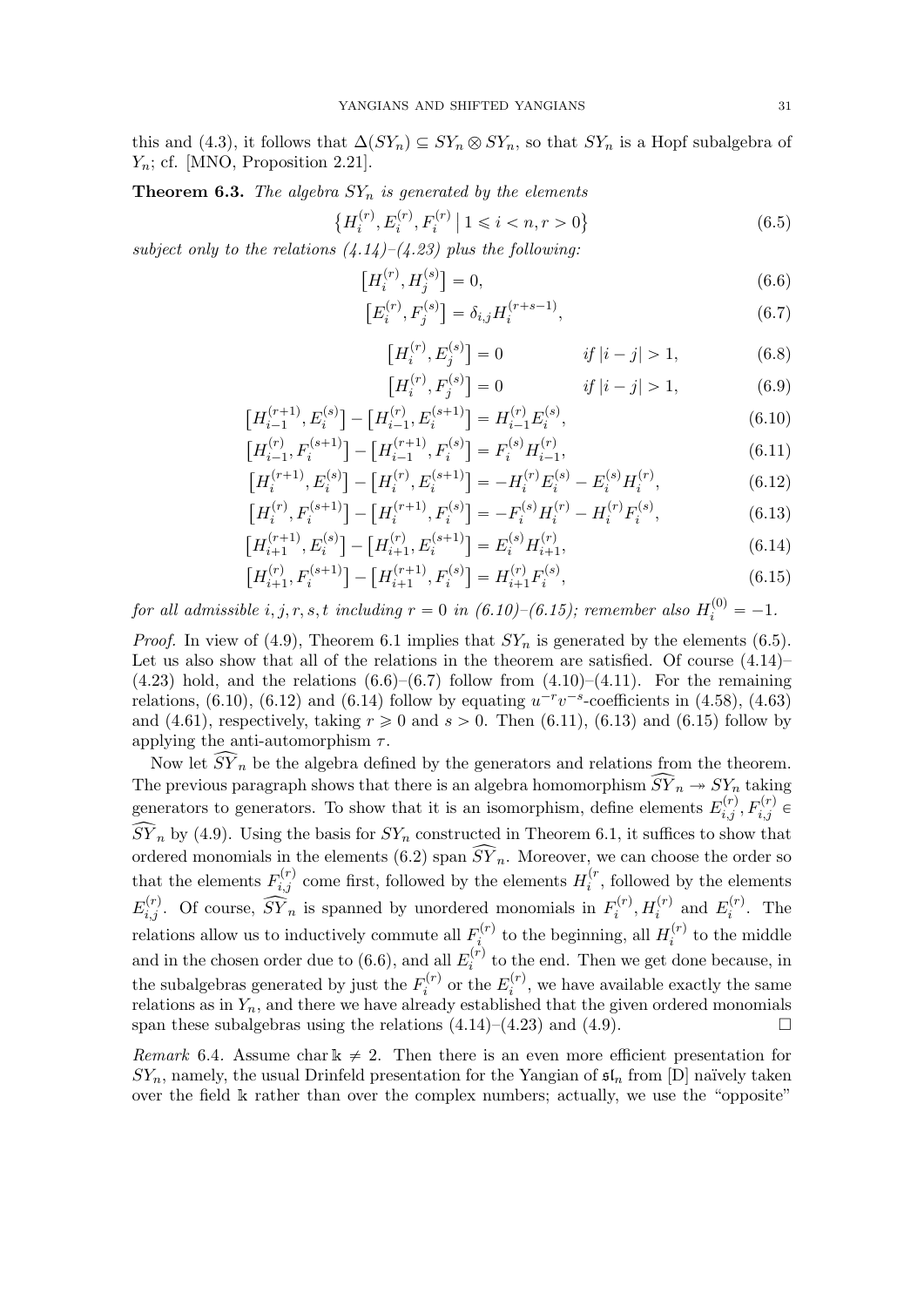presentation like in [BK1, Remark 5.12]. In more detail, we define new elements

$$
\kappa_i(u) = \sum_{k \ge 0} \kappa_{i,k} u^{-k-1} := 1 + \eta_{(i-1)/2}(H_i(u)), \tag{6.16}
$$

$$
\xi_i^+(u) = \sum_{k \ge 0} \xi_{i,k}^+ u^{-k-1} := \eta_{(i-1)/2}(E_i(u)),\tag{6.17}
$$

$$
\xi_i^-(u) = \sum_{k \ge 0} \xi_{i,k}^- u^{-k-1} := \eta_{(i-1)/2} \left( F_i(u) \right), \tag{6.18}
$$

where  $\eta_c$  is the automorphism from §4.5 (which leaves  $SY_n$  invariant). Then, the algebra  $SY_n$  is generated by  $\{\kappa_{i,k}, \xi_{i,k}^{\pm} \mid 1 \leqslant i \leq n, k \geqslant 0\}$  subject only to the Drinfeld relations:

$$
\[\kappa_{i,k}, \kappa_{j,l}\] = 0,\tag{6.19}
$$

$$
\left[\xi_{i,k}^+, \xi_{j,l}^-\right] = \delta_{i,j} \kappa_{i,k+l},\tag{6.20}
$$

$$
[\kappa_{i,0}, \xi_{j,l}^{\pm}] = \pm a_{i,j} \xi_{j,l}^{\pm}, \tag{6.21}
$$

$$
[\kappa_{i,k}, \xi_{j,l+1}^{\pm}] - [\kappa_{i,k+1}, \xi_{j,l}^{\pm}] = \pm \frac{a_{i,j}}{2} (\kappa_{i,k} \xi_{j,l}^{\pm} + \xi_{j,l}^{\pm} \kappa_{i,k}), \tag{6.22}
$$

$$
\left[\xi_{i,k}^{\pm},\xi_{j,l+1}^{\pm}\right] - \left[\xi_{i,k+1}^{\pm},\xi_{j,l}^{\pm}\right] = \pm \frac{a_{i,j}}{2} (\xi_{i,k}^{\pm}\xi_{j,l}^{\pm} + \xi_{j,l}^{\pm}\xi_{i,k}^{\pm}),\tag{6.23}
$$

$$
\left[\xi_{i,k_1}^{\pm}, \left[\xi_{i,k_2}^{\pm}, \xi_{j,l}^{\pm}\right]\right] + \left[\xi_{i,k_2}^{\pm}, \left[\xi_{i,k_1}^{\pm}, \xi_{j,l}^{\pm}\right]\right] = 0 \text{ if } |i - j| = 1, k_1 \neq k_2,
$$
\n(6.24)\n
$$
\left[\xi_{i,k_1}^{\pm}, \left[\xi_{i,k_2}^{\pm}, \xi_{j,l}^{\pm}\right]\right] = 0 \text{ if } |i - j| = 1,
$$
\n(6.25)

$$
\left[\xi_{i,k}^{\pm}, \left[\xi_{i,k}^{\pm}, \xi_{j,l}^{\pm}\right]\right] = 0 \text{ if } |i - j| = 1,
$$
\n(6.25)

$$
\left[\xi_{i,k}^{\pm}, \xi_{j,l}^{\pm}\right] = 0 \text{ if } |i - j| > 1,\tag{6.26}
$$

for  $a_{i,j} := 2\delta_{i,j} - \delta_{i,j+1} - \delta_{i,j-1}$  (the Cartan matrix of type  $A_{n-1}$ ). This assertion is just a rephrasing of Theorem 6.3 for these modified generators. For example, the relation (6.23) is deduced in [BK1, Remark 5.12]; the relations  $(6.21)$ – $(6.22)$  follow from  $(4.64)$ – $(4.65)$ suitably shifted.

Remark 6.5. There is a shifted analogue  $SY_n(\sigma)$  of  $SY_n$ . This may be realized as a subalgebra of  $Y_n(\sigma)$  via a similar definition to (6.1). The presentation in Theorem 6.3 can also be modified to give a presentation for  $SY_n(\sigma)$ , in just the same way that Theorem 4.15 modifies Theorem 4.3; we leave the details of this to the reader. The Drinfeld presentation from the previous remark does not immediately make sense for  $SY_n(\sigma)$ , but see [WWY] for a closely related result (in characteristic zero).

#### 6.2. The *p*-centre of  $SY_n$ . Let

$$
A_i(u) = \sum_{r \ge 0} A_i^{(r)} u^{-r} := H_i(u) H_i(u-1) \cdots H_i(u-p+1)
$$
  
= 
$$
-B_{i+1}(u) B_i(u)^{-1} \in SY_n[[u^{-1}]].
$$
 (6.27)

In view of Theorem 5.8, each  $A_i^{(r)}$  $i^{(r)}$  belongs to  $Z(SY_n)$ . We define the *p-centre* of  $SY_n$  to be the subalgebra  $Z_p(SY_n)$  of  $Z(SY_n)$  generated by

$$
\left\{ A_i^{(rp)} \mid 1 \le i < n, r > 0 \right\} \cup \left\{ \left( E_{i,j}^{(r)} \right)^p, \left( F_{i,j}^{(r)} \right)^p \mid 1 \le i < j \le n, r > 0 \right\}.\tag{6.28}
$$

Also let  $Z_p(\mathfrak{g}')$  be the p-centre of  $U(\mathfrak{g}')$ , i.e. the subalgebra of  $Z(\mathfrak{g}')$  generated by  $x^p-x^{[p]}$ for all  $x \in \mathfrak{g}'$ .

**Theorem 6.6.** The generators (6.28) of  $Z_p(SY_n)$  are algebraically independent, and we have that  $\operatorname{gr} Z_p(SY_n) = Z_p(\mathfrak{g}')$ . Moreover,  $S\dot{Y}_n$  is free as a module over  $Z_p(SY_n)$  with basis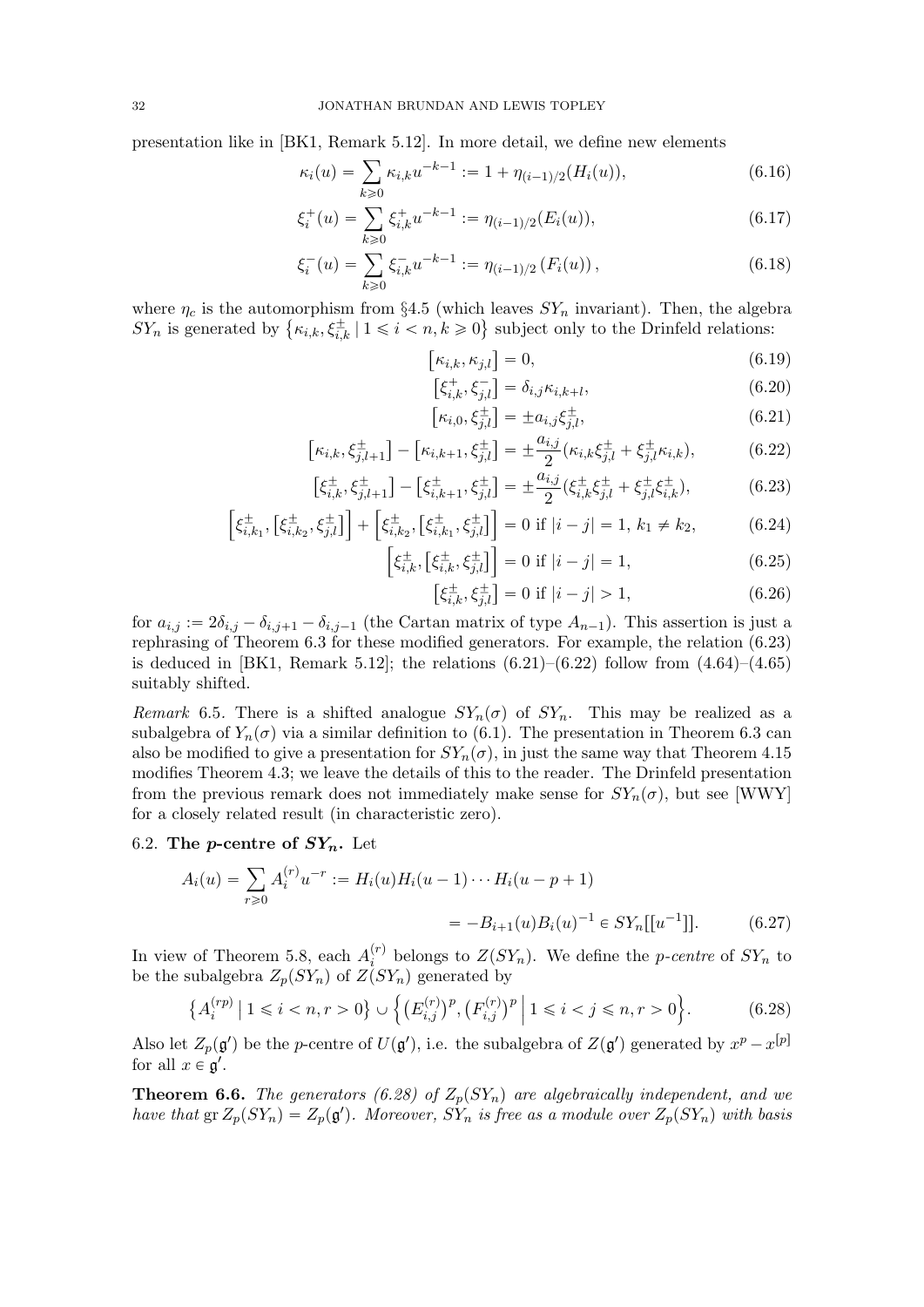given by the ordered monomials in

$$
\left\{ H_i^{(r)} \mid 1 \le i < n, r > 0 \right\} \cup \left\{ E_{i,j}^{(r)}, F_{i,j}^{(r)} \mid 1 \le i < j \le n, r > 0 \right\} \tag{6.29}
$$

in which no exponent is p or more.

*Proof.* From the formula  $A_i(u) = -B_{i+1}(u)B_i(u)^{-1}$ , we get that  $A_i^{(r)} = B_i^{(r)} - B_{i+1}^{(r)}$  $\sum_{i+1}^{(r)}$  plus a linear combination of monomials  $B_i^{(r_1)}$  $\sum_{i}^{(r_1)} \cdots B_{i}^{(r_k)} B_{i+1}^{(s_1)}$  $i_{i+1}^{(s_1)} \cdots B_{i+1}^{(s_l)}$  with  $r_1 + \cdots + r_k + s_1 +$  $\cdots + s_l = r$ . Combined with (5.16), it follows that  $A_i^{(rp)}$  $i^{(rp)} \in \mathbb{F}_{rp-p}Y_n$  and

$$
\operatorname{gr}_{rp-p} A_i^{(rp)} = \left( e_{i,i} t^{r-1} - e_{i+1,i+1} t^{r-1} \right)^p - \left( e_{i,i} t^{rp-p} - e_{i+1,i+1} t^{rp-p} \right). \tag{6.30}
$$

Then from (6.30) and (5.10), we see that the generators (6.28) of  $Z_p(SY_n)$  are lifts of generators for  $Z_p(\mathfrak{g}')$  coming from a basis for  $\mathfrak{g}'$ . This establishes the algebraic independence and that  $gr\ddot{Z}_p(SY_n) = Z_p(\mathfrak{g}')$ . The final part of the theorem follows by similar argument to the proof of Corollary 5.13, using the PBW basis for  $SY_n$  from Theorem 6.1.

In fact, when  $p \nmid n$ , the p-center of  $SY_n$  is the full center, thanks to the following theorem. This is the positive characteristic counterpart of the observation that  $Z(SY_n)$  is trivial in characteristic zero from [MNO, Proposition 2.16].

**Theorem 6.7.** If  $p \nmid n$  then  $Z_p(SY_n) = Z(SY_n)$ .

*Proof.* We have that  $Z_p(SY_n) \subseteq Z(SY_n)$ , hence,  $gr Z_p(SY_n) \subseteq gr Z(SY_n) \subseteq Z(\mathfrak{g}')$ . In the next paragraph, we show that  $Z_p(\mathfrak{g}') = Z(\mathfrak{g}')$ . We also know that  $gr Z_p(SY_n) = Z_p(\mathfrak{g}')$ from the previous theorem. Then we get that  $gr Z_p(SY_n) = gr Z(SY_n)$  implying that  $Z_p(SY_n) = Z(SY_n).$ 

To show that  $Z_p(\mathfrak{g}') = Z(\mathfrak{g}')$ , the assumption  $p \nmid n$  implies that  $\mathfrak{g} = \mathfrak{g}' \oplus \mathfrak{z}(\mathfrak{g})$ . Hence,  $Z(\mathfrak{g}) \cong Z(\mathfrak{g}') \otimes \mathbb{k}[z_r | r \geq 0].$  It remains to observe that the elements  $\{x^p - x^{[p]} | x \in$  $\mathfrak{g}'\}\cup\{z_r\mid r\geqslant 0\}$  generate  $Z(\mathfrak{g})$ . This follows from Theorem 3.4 using the assumption  $p \nmid n.$ 

6.3. Another description of the *p*-centre of  $Y_n$ . Recall by the definition (5.18) and Theorems 5.4 and 5.8 that the p-centre  $Z_p(Y_n)$  is the subalgebra of  $Z(Y_n)$  generated by the coefficients of the power series  $B_i(u)$ ,  $P_{i,j}(u)$  and  $Q_{i,j}(u)$ . Let

$$
S_{i,j}(u) = \sum_{r \ge 0} S_{i,j}^{(r)} u^{-r} := T_{i,j}(u) T_{i,j}(u-1) \cdots T_{i,j}(u-p+1) \in Y_n[[u^{-1}]]. \tag{6.31}
$$

In view of (4.2), the order of the product on the right hand side here is irrelevant.

**Lemma 6.8.** All of the elements  $S_{i,j}^{(r)}$  belong to the p-centre  $Z_p(Y_n)$ .

*Proof.* First we show that each  $S_{i,j}^{(r)}$  belongs to  $Z(Y_n)$ . To see this, using the conjugation automorphism from §4.5 which sends  $S_{i,j}(u)$  to  $S_{w(i),w(j)}(u)$ , we reduce to proving that all coefficients of  $S_{1,1}(u)$  and of  $S_{1,2}(u)$  are central. The latter assertions follow because

$$
S_{1,1}(u) = B_1(u), \tag{6.32}
$$

$$
S_{1,2}(u) = B_1(u)P_{1,2}(u). \tag{6.33}
$$

The first identity (6.32) here is immediate as  $T_{1,1}(u) = D_1(u)$ . To prove (6.33), we set  $v = u - m$  in (4.51) to deduce that

$$
E_i(u-m)D_i(u-m+1)\cdots D_i(u-1)D_i(u) = D_i(u-m+1)\cdots D_i(u-1)D_i(u)E_i(u)
$$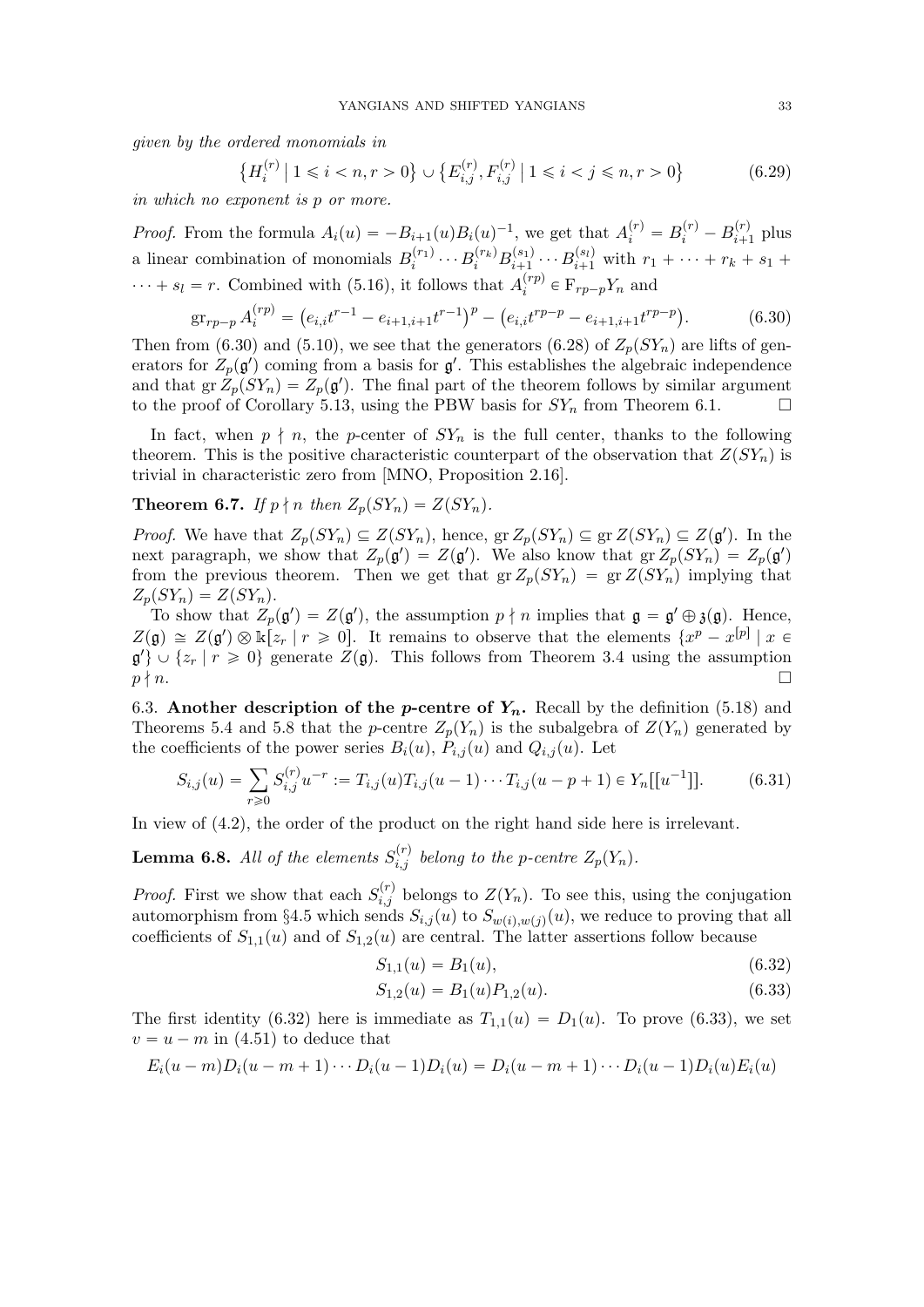for each  $m = 1, ..., p - 1$ . The (1, 2)-entry of (4.5) gives that  $T_{1,2}(u) = D_1(u)E_1(u)$ . Hence, we get that

$$
S_{1,2}(u) = T_{1,2}(u - p + 1) \cdots T_{1,2}(u - 1) T_{1,2}(u)
$$
  
=  $D_1(u - p + 1) E_1(u - p + 1) \cdots D_1(u - 1) E_1(u - 1) D_1(u) E_1(u)$   
=  $D_1(u - p + 1) \cdots D_1(u - 1) D_1(u) E_1(u)^p = B_1(u) P_{1,2}(u)$ .

This establishes (6.33).

The delicate point now is to show that  $S_{i,j}^{(r)}$  actually lies in  $Z_p(Y_n)$  not just  $Z(Y_n)$ . By Theorem 5.11(2), we have that  $Z_p(Y_n) = Y_n \cap Z_p(Y_{n+1})$ , where we are implicitly using the natural embedding  $Y_n \hookrightarrow Y_{n+1}, T_{i,j}^{(r)} \mapsto T_{i,j}^{(r)}$ . Hence, in order to prove that  $S_{i,j}^{(r)} \in Z_p(Y_n)$ , we may assume that  $p \nmid n$ .

So finally we assume  $p \nmid n$  and show that  $S_{i,j}(u) \in Z_p(Y_n)[[u^{-1}]]$ . This is immediate by (6.32) in case  $i = j = 1$ . In general, we show equivalently that  $S_{i,j}(u)S_{1,1}(u)^{-1} \in$  $Z_p(Y_n)[[u^{-1}]]$ . Using the definition (6.1), we get that  $S_{i,j}(u)S_{1,1}(u)^{-1} \in SY_n[[u^{-1}]]$ . Since we have shown its coefficients are central already, it therefore lies in  $Z(SY_n)[[u^{-1}]]$ , which by Theorem 6.7 and the definitions is  $Z_p(SY_n)[[u^{-1}]] \subset Z_p(Y_n)[[u^{-1}]]$  $\overline{a}$  since  $\overline{a}$  in  $\overline{a}$ 

**Theorem 6.9.** The p-centre  $Z_p(Y_n)$  is freely generated by  $\{S_{i,j}^{(rp)}\}$  $i,j \atop i,j \neq 1 \leq i,j \leq n, r > 0$ . We have that  $S_{i,j}^{(rp)} \in \mathcal{F}_{rp-p}Y_n$  and

$$
\operatorname{gr}_{rp-p} S_{i,j}^{(rp)} = \left( e_{i,j} t^{r-1} \right)^p - \delta_{i,j} e_{i,j} t^{rp-p}.
$$
 (6.34)

For  $0 < r < p$ , we have that  $S_{i,j}^{(r)} = 0$ . For  $r \geq p$  with  $p \nmid r$ , the central element  $S_{i,j}^{(r)}$  $i,j$ belongs to  $F_{rp-p-1}Y_n$  and it may be expressed as a polynomial in the elements  $\{S_{i,j}^{(ps)}\}$  $\left\vert _{i,j}^{\left( ps\right) }\right\vert 0<$  $s \leqslant |r/p|$ .

*Proof.* When  $n = 1$ , the first statement follows immediately from the definition of  $Z_p(Y_n)$ , remembering (6.32). The remaining statements follow too if we can prove them for larger n. So we assume from now on that  $n \ge 2$ . To prove (6.34), we apply Lemma 2.9 if  $i = j$ or Lemma 2.11 if  $i \neq j$ , taking  $X^{(r)} := T_{i,j}^{(r)}$ . These lemmas also show that  $S_{i,j}^{(r)} = 0$  for  $0 < r < p$  and that  $S_{i,j}^{(r)} \in \mathcal{F}_{rp-p-1}Y_n$  when  $p \nmid r \geq p$ .

Let  $Y_{i,j}$  be the subalgebra of  $Y_n$  generated by the elements  $\{T_{i,j}^{(r)}\}$  $\mathfrak{g}_{i,j}^{(r)}\bigm| r>0\bigr\}$  and  $\mathfrak{g}_{i,j}$  be the subalgebra of  $\frak{g}$  spanned by  $\{e_{i,j}t^r \mid r \geq 0\}$ . We have that  $\operatorname{gr} Y_{i,j} = U(\frak{g}_{i,j})$  and

$$
Z(\mathfrak{g}) \cap U(\mathfrak{g}_{i,j}) = \mathbb{k} \left[ \left( e_{i,j} t^r \right)^p - \delta_{i,j} e_{i,j} t^{rp} \mid r \geqslant 0 \right]
$$
 (6.35)

just like in (5.12) and (5.17). Combined with (6.34), it follows that  $Z(Y_n) \cap Y_{i,j}$  is freely generated by  $\{S_{i,j}^{(rp)}\}$  $\binom{r}{i,j}$  |  $r > 0$ }; this is exactly the same argument as used in the proofs of Theorems 5.4 and 5.8. The last assertion in the statement of the theorem follows.

Finally, we must prove the first assertion. Lemma 6.8 shows that  $S_{i,j}^{(rp)}$  lies in  $Z_p(Y_n)$ . To show that  $\{S_{i,j}^{(rp)}\}$  $\binom{r}{i,j}$  |  $1 \leq i, j \leq n, r > 0$ } are algebraically independent and generate  $Z_p(Y_n)$ , we pass to the associated graded algebra using (6.34), to see that they are lifts of the generators of gr  $Z_p(Y_n) = Z_p(\mathfrak{g})$  from (3.9).

Remark 6.10. Similar to Remark 5.9, Theorem 6.9 justifies Remark 2.12.

When combined with Theorem 5.11 and Corollary 5.12, Theorem 6.9 finally establishes all of the statements about  $Z(Y_n)$  that we formulated in the introduction. We should also note for this that the central elements  $C^{(r)}$  defined by the quantum determinant in the